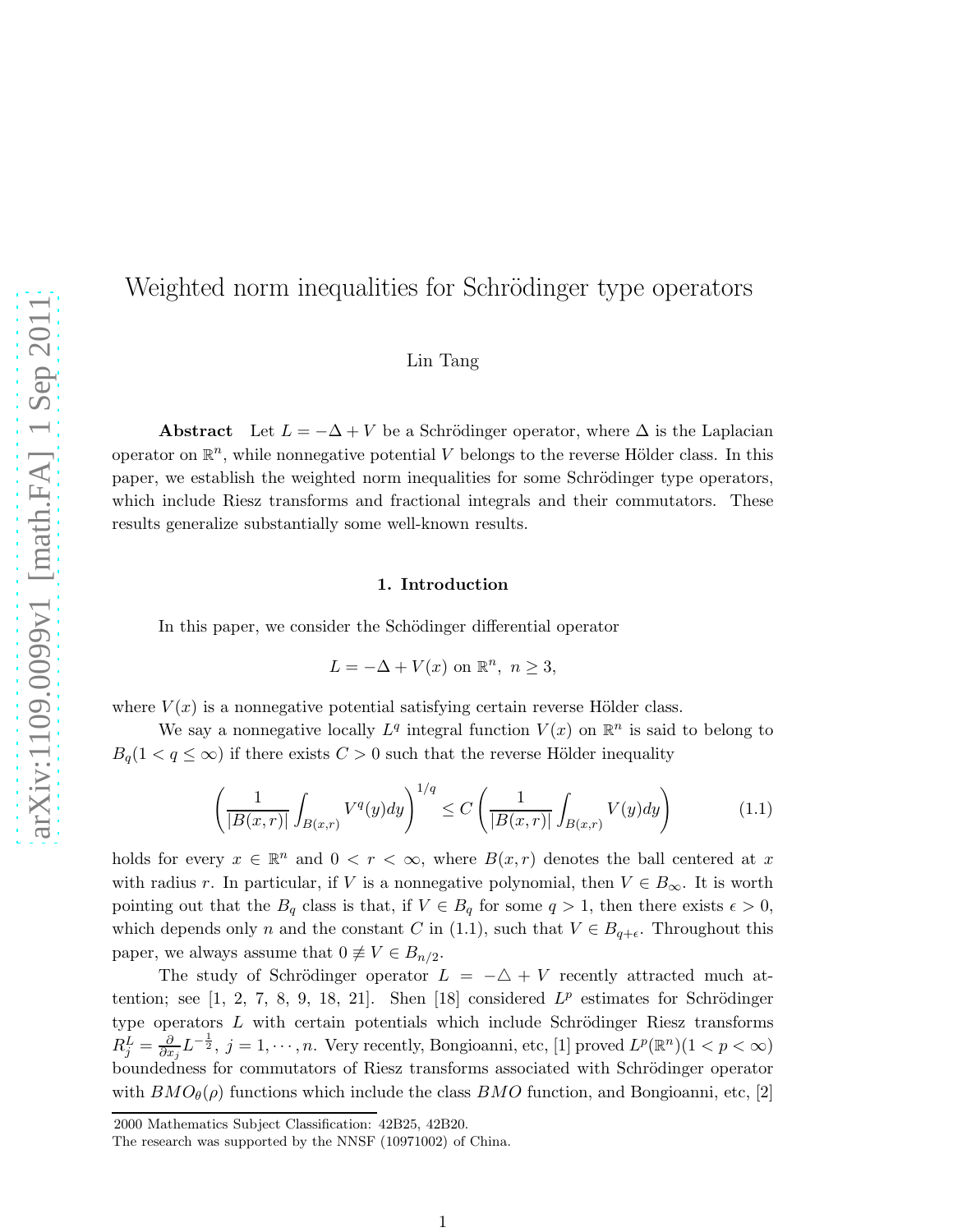established the weighted boundedness for Riesz transforms and fractional integrals associated with Schrödinger operator with weight  $A_p^{\rho, \theta}$  class which includes the Muckenhoupt weight class. Naturally, it will be a very interesting problem to ask whether we can establish the weighted boundedness for commutators of some Schrödinger type operators with  $BMO_{\theta}(\rho)$  functions and weight  $A_p^{\rho,\theta}$  class.

In this paper, we give a confirm answer. In order to answer question above, it seems that we can not adapt the methods from  $[1, 2]$ , so we need to use some new thoughts to overcome this obstacle in this paper. In fact, we establish a new Fefferman-Stein inequality and weighted inequalities for new maximal operators. It is worth pointing out that our methods are more general than these in [1, 2], since we can consider more general Schrödinger type operators by using our methods.

The paper is organized as follows. In Section 2, we give some notation and basic results, these basic results play a crucial role in this paper. In Section 3, we establish weighted norm inequalities for some Schrödinger type operators. In section 4, we established the weighted boundedness for commutators of Riesz transforms and fractional integrals associated with Schrödinger operators.

Throughout this paper, we let C denote constants that are independent of the main parameters involved but whose value may differ from line to line. By  $A \sim B$ , we mean that there exists a constant  $C > 1$  such that  $1/C \leq A/B \leq C$ .

#### 2. Some notation and basic results

We first recall some notation. Given  $B = B(x, r)$  and  $\lambda > 0$ , we will write  $\lambda B$  for the  $\lambda$ -dilate ball, which is the ball with the same center x and with radius  $\lambda r$ . Similarly,  $Q(x, r)$  denotes the cube centered at x with the sidelength r (here and below only cubes with sides parallel to the coordinate axes are considered), and  $\lambda Q(x, r) = Q(x, \lambda r)$ . Given a Lebesgue measurable set E and a weight  $\omega$ ,  $|E|$  will denote the Lebesgue measure of E and  $\omega(E) = \int_E \omega dx$ .  $||f||_{L^p(\omega)}$  will denote  $(\int_{\mathbb{R}^n} |f(y)|^p \omega(y) dy)^{1/p}$  for  $0 < p < \infty$ .

The function  $m_V(x)$  is defined by

$$
\rho(x) = \frac{1}{m_V(x)} = \sup_{r>0} \left\{ r : \frac{1}{r^{n-2}} \int_{B(x,r)} V(y) dy \le 1 \right\}.
$$

Obviously,  $0 < m_V(x) < \infty$  if  $V \neq 0$ . In particular,  $m_V(x) = 1$  with  $V = 1$  and  $m_V(x) \sim (1+|x|)$  with  $V = |x|^2$ .

**Lemma 2.1([18]).** *There exists*  $l_0 > 0$  *and*  $C_0 > 1$ *such that* 

$$
\frac{1}{C_0} \left(1+|x-y|m_V(x)\right)^{-l_0} \leq \frac{m_V(x)}{m_V(y)} \leq C_0 \left(1+|x-y|m_V(x)\right)^{l_0/(l_0+1)}.
$$

*In particular,*  $m_V(x) \sim m_V(y)$  *if*  $|x - y| < C/m_V(x)$ *.*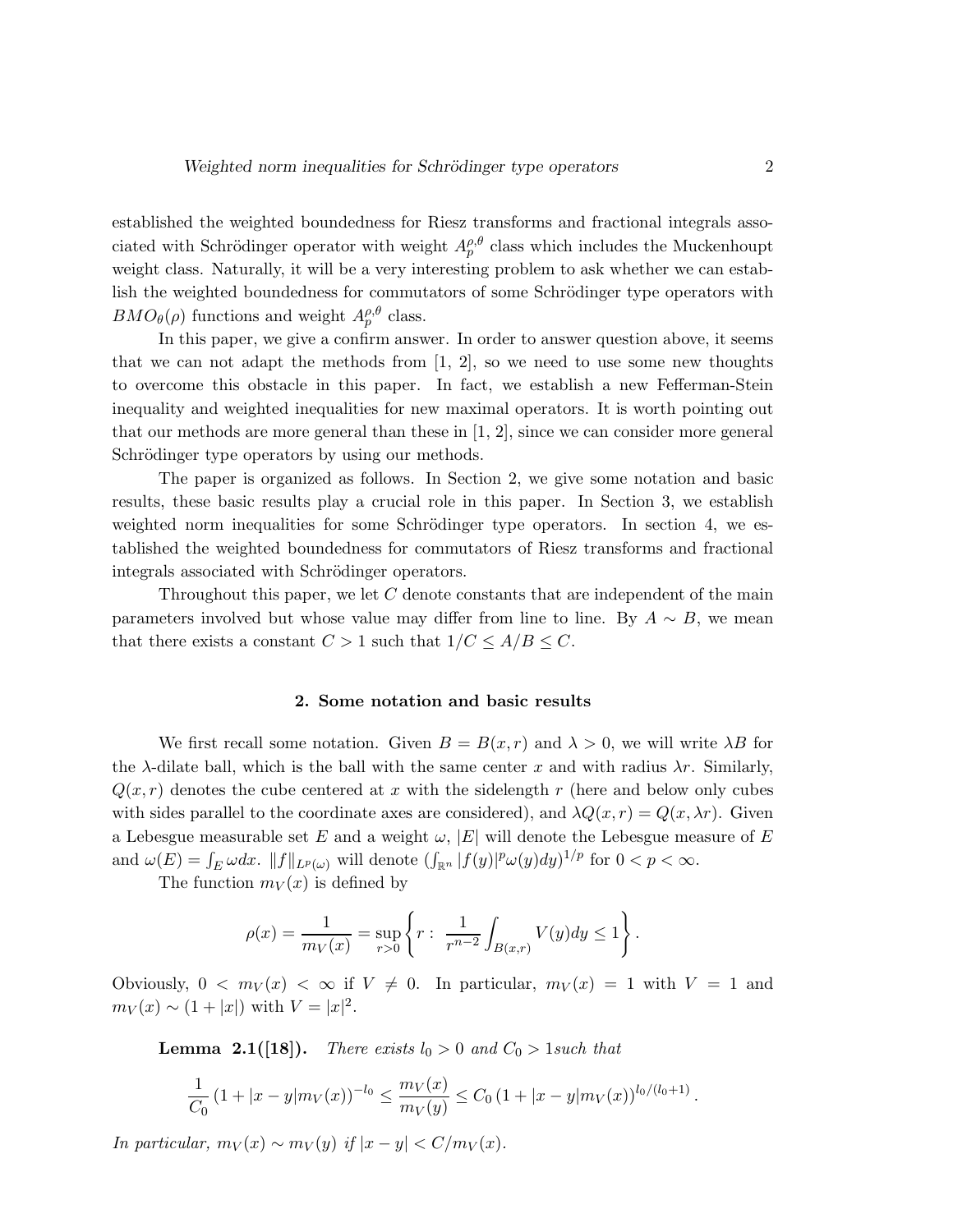In this paper, we write  $\Psi_{\theta}(B) = (1 + r/\rho(x_0))^{\theta}$ , where  $\theta > 0$ ,  $x_0$  and r denotes the center and radius of B respectively.

A weight will always mean a positive function which is locally integrable. As in [2], we say that a weight  $\omega$  belongs to the class  $A_p^{\rho,\theta}$  for  $1 < p < \infty$ , if there is a constant C such that for all ball  $B = B(x, r)$ 

$$
\left(\frac{1}{\Psi_{\theta}(B)|B|} \int_{B} \omega(y) \, dy\right) \left(\frac{1}{\Psi_{\theta}(B)|B|} \int_{B} \omega^{-\frac{1}{p-1}}(y) \, dy\right)^{p-1} \leq C.
$$

We also say that a nonnegative function  $\omega$  satisfies the  $A_1^{\rho,\theta}$  $l_1^{\rho,\sigma}$  condition if there exists a constant  $C$  for all balls  $B$ 

$$
M_V^{\theta}(\omega)(x) \leq C\omega(x), \ a.e. \ x \in \mathbb{R}^n.
$$

where

$$
M_V^{\theta} f(x) = \sup_{x \in B} \frac{1}{\Psi_{\theta}(B)|B|} \int_B |f(y)| dy.
$$

Since  $\Psi_{\theta}(B) \geq 1$ , obviously,  $A_p \subset A_p^{\rho,\theta}$  for  $1 \leq p < \infty$ , where  $A_p$  denote the classical Muckenhoupt weights; see [10] and [13]. We will see that  $A_p \subset \subset A_p^{\rho,\theta}$  for  $1 \leq p < \infty$  in some cases. In fact, let  $\theta > 0$  and  $0 \leq \gamma \leq \theta$ , it is easy to check that  $\omega(x) = (1+|x|)^{-(n+\gamma)} \notin$  $A_{\infty} = \bigcup_{p\geq 1} A_p$  and  $\omega(x)dx$  is not a doubling measure, but  $\omega(x) = (1+|x|)^{-(n+\gamma)} \in A_1^{\rho, \theta}$ 1 provided that  $V = 1$  and  $\Psi_{\theta}(B(x_0, r)) = (1 + r)^{\theta}$ .

We remark that balls can be replaced by cubes in definitions of  $A_p^{\rho,\theta}$  for  $p \ge 1$  and  $M_{V,\theta}$ , since  $\Psi_{\theta}(B) \le \Psi_{\theta}(2B) \le 2^{\theta}\Psi_{\theta}(B)$ . When  $V = 0$  and  $\theta = 0$ , we denote  $M_{0,0}f(x)$ by  $Mf(x)$  the standard Hardy-Littlewood maximal function). It is easy to see that  $|f(x)| \le M_V^{\theta} f(x) \le M_f(x)$  for a.e.  $x \in \mathbb{R}^n$  and  $\theta \ge 0$ . For convenience, in the rest of this paper, fixed  $\theta \ge 0$ , we always assume that  $\Psi(B)$  denotes  $\Psi_{\theta}(B)$  and  $A^{\rho}_{p}$  denotes  $A^{\rho,\theta}_{p}$ .

**Lemma 2.2.** *Let*  $1 < p < \infty$ *, then* 

- (*i*) If  $1 \le p_1 < p_2 < \infty$ , then  $A_{p_1}^{\rho} \subset A_{p_2}^{\rho}$ .
- $(iii) \omega \in A_p^{\rho}$  if and only if  $\omega^{-\frac{1}{p-1}} \in A_p^{\rho}$  $_{p'}^{\rho}$ , where  $1/p + 1/p' = 1$ .
- (*iii*) If  $\omega \in A_p^{\rho}$  for  $1 \le p < \infty$ , then

$$
\frac{1}{\Psi(Q)|Q|}\int_Q|f(y)|dy\leq C\left(\frac{1}{\omega(5Q)}\int_Q|f|^p\omega(y)dy\right)^{1/p},
$$

where  $\omega(E) = \int_E \omega(x)dx$ . In particular, let  $f = \chi_E$  for any measurable set  $E \subset Q$ ,

$$
\frac{|E|}{\Psi(Q)|Q|} \le C \left(\frac{\omega(E)}{\omega(5Q)}\right)^{1/p}.
$$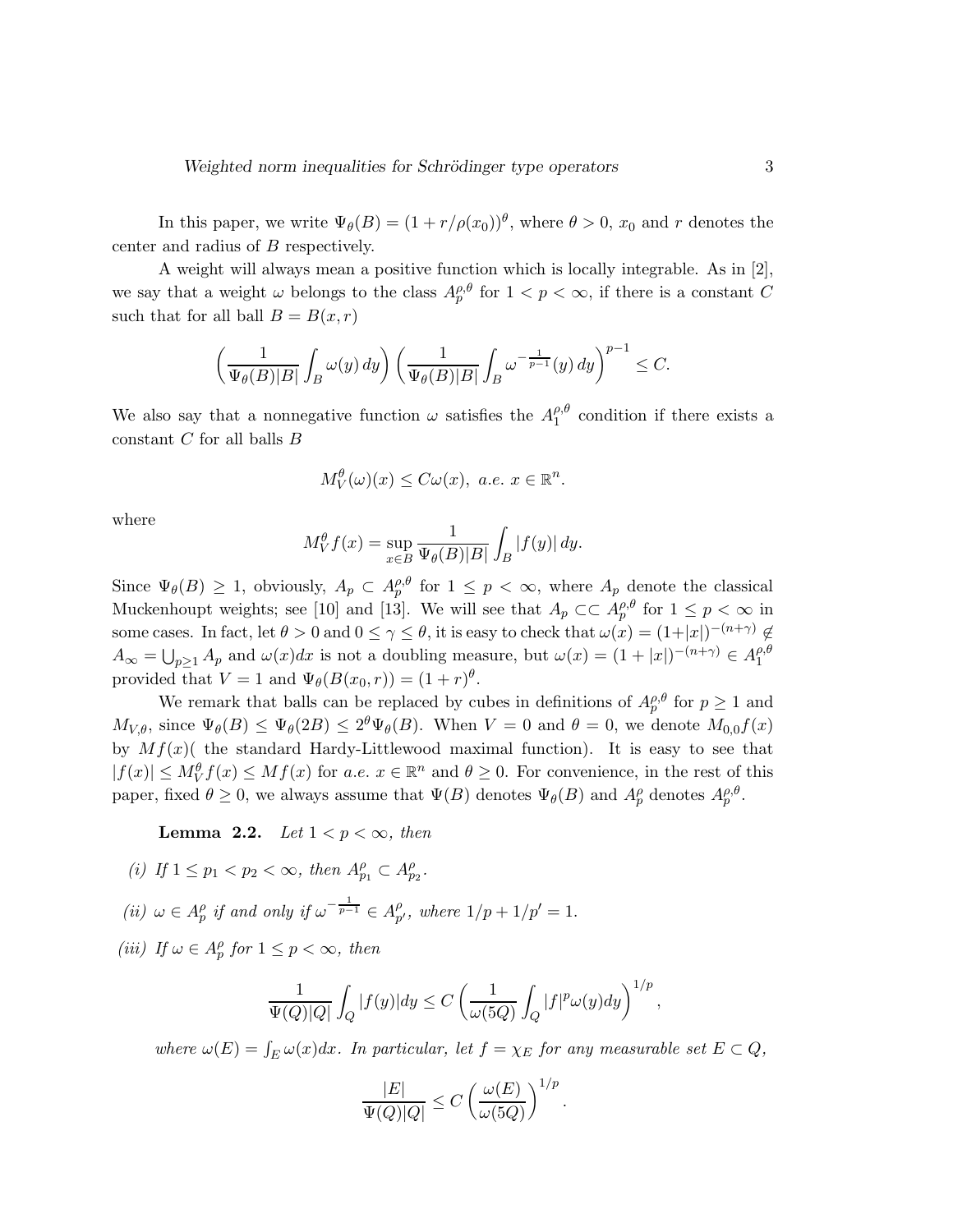*Proof.* (i) and (ii) can be easily obtained by the definition of  $A_p^{\rho}$ . We only prove (iii). In fact,

$$
\frac{1}{\Psi(Q)|Q|} \int_Q |f(y)| dy = \frac{1}{\Psi(Q)|Q|} \int_Q |f(y)| \omega^{\frac{1}{p}}(y) \omega^{-\frac{1}{p}}(y) dy
$$
\n
$$
\leq \left(\frac{1}{\Psi(Q)|Q|} \int_Q |f(y)|^p \omega(y) dy\right)^{\frac{1}{p}} \left(\frac{1}{\Psi(Q)|Q|} \int_Q \omega^{-\frac{1}{p-1}}(y) dy\right)^{\frac{p-1}{p}}
$$
\n
$$
\leq C \left(\frac{1}{\Psi(Q)|Q|} \int_Q |f(y)|^p \omega(y) dy\right)^{\frac{1}{p}}
$$
\n
$$
\times \left(\frac{1}{\Psi(5Q)|5Q|} \int_{5Q} \omega^{-\frac{1}{p-1}}(y) dy\right)^{\frac{p-1}{p}}
$$
\n
$$
\leq C \left(\frac{1}{\Psi(Q)|Q|} \int_Q |f(y)|^p \omega(y) dy\right)^{\frac{1}{p}} \left(\frac{1}{\Psi(5Q)|5Q|} \int_{5Q} \omega(y) dy\right)^{-\frac{1}{p}}
$$
\n
$$
\leq C \left(\frac{1}{\omega(5Q)} \int_Q |f|^p \omega(y) dy\right)^{1/p}.
$$

Thus, (iii) is proved.  $\Box$ 

We also need the dyadic maximal operator  $M_{V,\eta}^{\triangle} f(x)$  with  $0 < \eta < \infty$  defined by

$$
M_{V,\eta}^{\triangle}f(x) := \sup_{x \in Q(dyadic \ cube)} \frac{1}{\Psi(Q)^{\eta}|Q|} \int_{Q} |f(x)| dx.
$$

Let  $0 < \eta < \infty$ , the dyadic sharp maximal operator  $M^{\sharp}_{V,\eta} f(x)$  is defined by

$$
M_{V,\eta}^{\sharp}f(x) := \sup_{x \in Q, r < \rho(x_0)} \frac{1}{|Q|} \int_{Q(x_0,r)} |f(y) - f_Q| \, dy + \sup_{x \in Q, r \ge \rho(x_0)} \frac{1}{\Psi(Q)^{\eta} |Q|} \int_{Q(x_0,r)} |f| \, dy
$$
\n
$$
\simeq \sup_{x \in Q, r < \rho(x_0)} \inf_{C} \frac{1}{|Q|} \int_{Q(x_0,r)} |f(y) - C| \, dy + \sup_{x \in Q, r \ge \rho(x_0)} \frac{1}{\Psi(Q)^{\eta} |Q|} \int_{Q(x_0,r)} |f| \, dx
$$

where  $Q'_{x_0}s$  denote dyadic cubes  $Q(x_0,r)$  and  $f_Q = \frac{1}{|Q|} \int_Q f(x) dx$ .

A variant of dyadic maximal operator and dyadic sharp maximal operator

$$
M^{\triangle}_{\delta,\eta} f(x) = M^{\triangle}_{V,\eta} (|f|^{\delta})^{1/\delta}(x)
$$

and

$$
M_{\delta,\eta}^{\sharp}f(x) = M_{V,\eta}^{\sharp}(|f|^{\delta})^{1/\delta}(x),
$$

which will become the main tool in our scheme.

Bongioanni, etc, [2] proved the following Lemma.

**Lemma 2.3.** *If*  $\omega \in A^{\rho}_{\infty} = \bigcup_{p \geq 1} A^{\rho}_p$ , then there exists constants  $\widetilde{C} > 0$  and  $\delta_1 > 0$ , *such that for any*  $Q = Q(x_0, r) \subset \mathbb{R}^n$  *with*  $r < \rho(x_0)$  *such that for any measurable*  $E \subset Q$ 

$$
\frac{\omega(E)}{\omega(Q)} \le \widetilde{C} \left( \frac{|E|}{|Q|} \right)^{\delta_1}
$$

.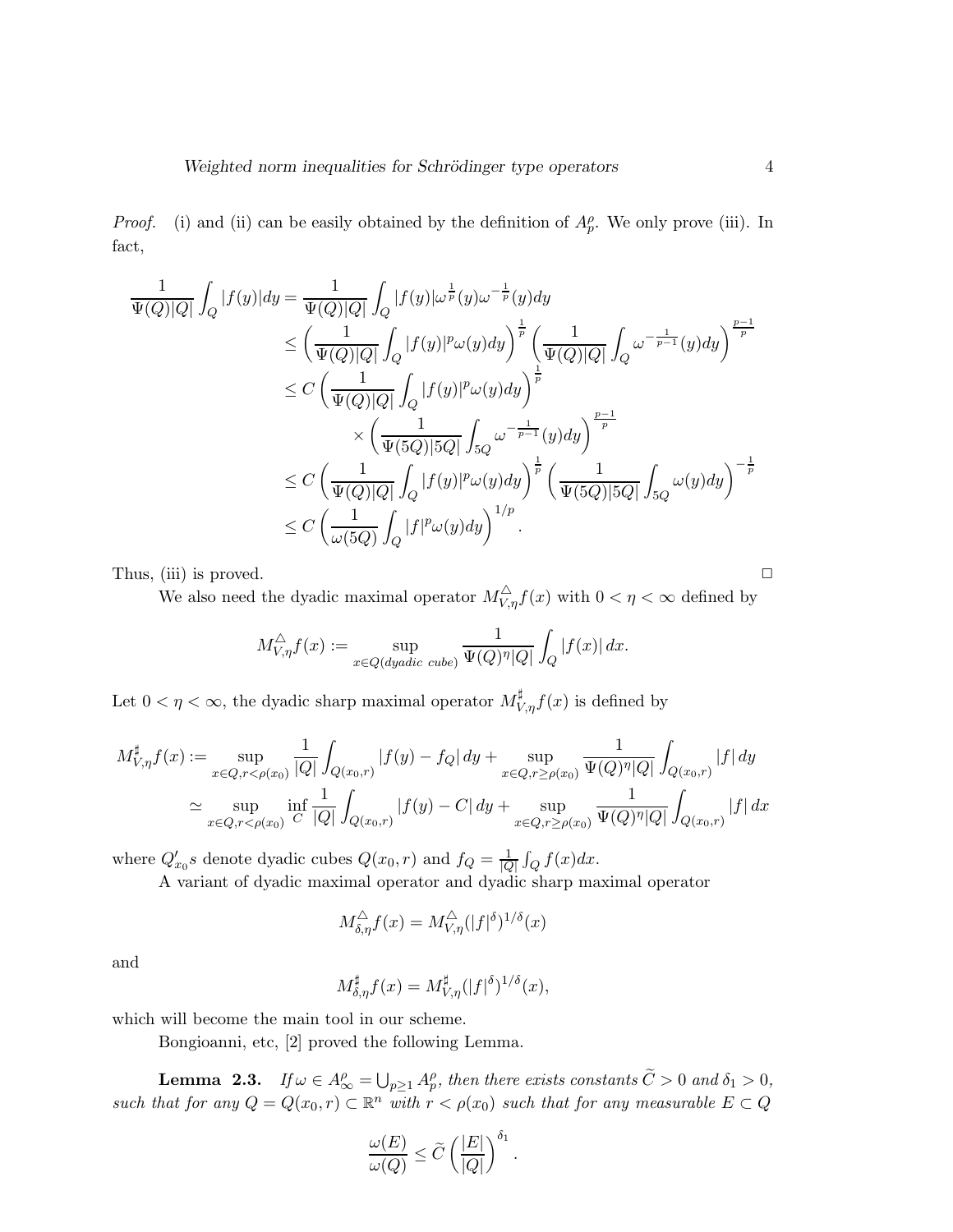**Lemma 2.4.** Let  $0 < \eta < \infty$  and f be a locally integrable function on  $\mathbb{R}^n$ ,  $\lambda > 0$ ,  $and \Omega_{\lambda} = \{x \in \mathbb{R}^{n} : M_{V,\eta}^{\triangle} f(x) > \lambda\}.$  Then  $\Omega_{\lambda}$  *may be written as a disjoint union of dyadic cubes* {Qj} *with*

- (*i*)  $\lambda < (\Psi(Q_j)^{\eta} |Q_j|)^{-1}$  $\int_{Q_j} |f(x)| dx,$
- $(ii) |Q_j|^{-1}$  $\int_{Q_j} |f(x)| dx \leq 2^n (8nC_0)^{(l_0+2)\theta\eta} \lambda$ , for each cube  $Q_j = Q_j(x_j,r_j)$  with  $r_j <$  $\rho(x_i)$ . This has the immediate consequences:

$$
(iii) |f(x)| \leq \lambda \text{ for a.e } x \in \mathbb{R}^n \setminus \bigcup_j Q_j
$$

 $(iv)$   $|\Omega_{\lambda}| \leq \lambda^{-1}$  $\int_{\mathbb{R}^n} |f(x)| dx.$ 

The proof follows from the same argument of Lemma 1 in page 150 in [17].

By Lemmas 2.3 and 2.4, we establish the following weighted "good  $\lambda$ " inequality.

**Theorem 2.1.** Let  $\omega \in A^{\rho}_{\infty}$  and  $0 < \eta < \infty$ . For a locally integrable function f, *and for b and*  $\gamma$  *positive*  $\gamma < b < b_0 = (8nC_0)^{-(l_0+2)\theta\eta}$ *, we have the following inequality* 

$$
\omega(\lbrace x \in \mathbb{R}^n : M_{V,\eta}^{\triangle} f(x) > \lambda, M_{V,\eta}^{\sharp} f(x) \leq \gamma \lambda \rbrace) \leq \widetilde{C}a^{\delta_1} \omega(\lbrace x \in \mathbb{R}^n : M_{V,\eta}^{\triangle} f(x) > b\lambda \rbrace) \tag{2.1}
$$

*for all*  $\lambda > 0$ , where  $a = 2^n \gamma/(1 - \frac{b}{b_0})$ ,  $C_0$  is defined in Lemma 2.1,  $\tilde{C}$  and  $\delta_1$  are defined *in Lemma 2.3.*

*Proof.* We may assume that the set  $\{x: M_{V,\eta}^{\triangle} f(x) > b\lambda\}$  has finite measure, otherwise the inequality (2.1) is obvious. From Lemma 2.4, then this set is the union of disjoint maximal cubes  ${Q_i}$ . We let  $Q = Q(x_0, r)$  denote one of these cubes. We consider two cases about sidelength r, that is,  $r < 1/m_V(x_0)$  and  $r \ge 1/m_V(x_0)$ .

Case 1. When  $r < 1/m_V(x_0)$ , let  $\tilde{Q} \supset Q$  be the parent of Q, by the maximality of Q we have  $|f|_{\widetilde{Q}} \leq b\lambda \Psi(\widetilde{Q})^{\eta} \leq b\lambda/b_0$  by Lemma 2.1. So far all  $x \in Q$  for which  $M_{V,\eta}^{\triangle} f(x) > \lambda$ , it follows that  $M_{V,\eta}^{\triangle}(f\chi_Q)(x) > \lambda$ , and also that  $M_{V,\eta}^{\triangle}[(f-f_{\widetilde{Q}})\chi_Q](x) > (1-b/b_0)\lambda$ . By the weak type (1,1) of  $M_{V,\eta}^{\triangle}$  (see (iv) of Lemma 2.4), we have

$$
\begin{aligned} |\{x \in Q : M_{V,\eta}^{\triangle} f(x) > t, M_{V,\eta}^{\sharp} f(x) \leq \gamma t\}| &\leq \frac{1}{(1-b/b_0)\lambda} \int_Q |f - f_{\widetilde{Q}}| dx \\ &\leq \frac{1}{(1-b/b_0)t} \int_{\widetilde{Q}} |f - f_{\widetilde{Q}}| dx \\ &\leq \frac{|\widetilde{Q}|}{(1-b/b_0)t} \inf_{x \in Q} M_{V,\eta}^{\sharp} f(x) \\ &\leq \frac{2^n \gamma |Q|}{1-b/b_0}, \end{aligned}
$$

if the set in question is not empty. So

$$
|\{x \in Q : M_{V,\eta}^{\triangle} f(x) > \lambda, M_{V,\eta}^{\sharp} f(x) \le \gamma \lambda\}| \le a|Q|.
$$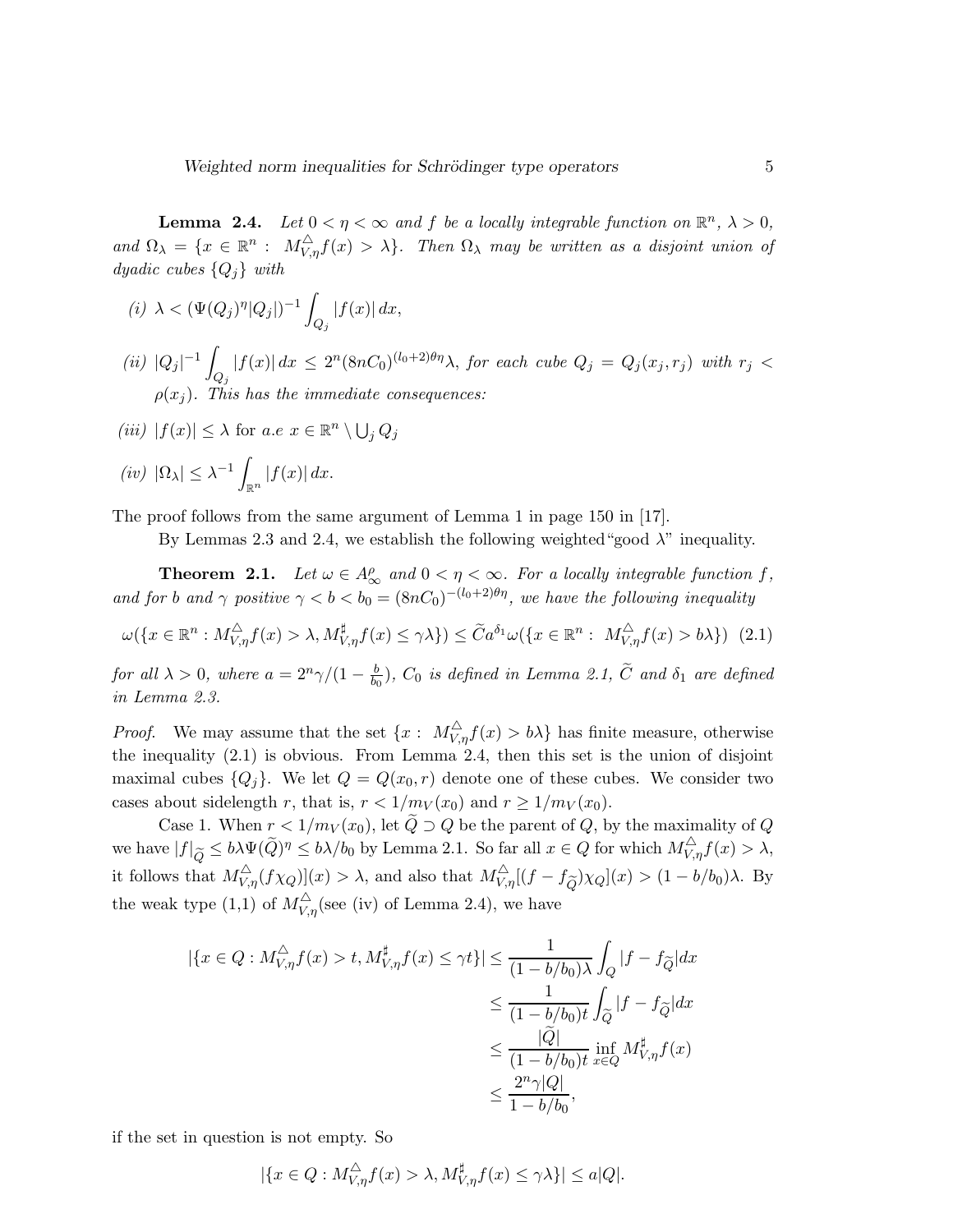From this and by Lemma 2.3, in the case  $r < 1/m_V(x_0)$ , we have

$$
\omega(\lbrace x \in Q : M_{V,\eta}^{\triangle} f(x) > \lambda, M_{V,\eta}^{\sharp} f(x) \leq \gamma \lambda \rbrace) \leq \widetilde{C}a^{\delta_1} \omega(Q). \tag{2.2}
$$

Case 2. When  $r \geq 1/m_V(x_0)$ , note that

$$
b\lambda < \frac{1}{\Psi(Q)^{\eta}|Q|} \int_{Q} |f(y)| dy \le \inf_{x \in Q} M_{V,\eta}^{\sharp} f(x) \le \gamma \lambda,
$$

but  $\gamma < b$ , hence, the set in question is empty. Thus (2.2) holds for any Q, and hence (2.1). The proof of Theorem 2.1 is complete.  $\Box$ 

As a consequence of Theorem 2.1, we have the following result.

**Corollary 2.1.** *Let*  $0 < p$ ,  $\eta$ ,  $\delta < \infty$  *and*  $\omega \in A_{\infty}$ *. There exists a positive constant* C *such that*

$$
\int_{\mathbb{R}^n} M_{\delta,\eta}^{\triangle} f(x)^p \omega(x) dx \leq C \int_{\mathbb{R}^n} M_{\delta,\eta}^{\sharp} f(x)^p \omega(x) dx.
$$

Let  $\varphi: (0,\infty) \to (0,\infty)$  *be a doubling function. Then there exists a positive constant* C *such that*

$$
\sup_{\lambda>0} \varphi(\lambda)\omega(\{x \in \mathbb{R}^n : M_{\delta,\eta}^{\triangle} f(x) > \lambda\}) \leq C \sup_{\lambda>0} \varphi(\lambda)\omega(\{x \in \mathbb{R}^n : M_{\delta,\eta}^{\sharp} f(x) > \lambda\})
$$

*for any smooth function* f *for which the left handside is finite.*

To establish weighted inequality for fractional integrals, we need introduce  $A_{\beta}^{\rho}$  $_{(p,q)}^{\rho}$ . We say that a weight  $\omega$  belongs to the class  $A_{\beta}^{\rho}$  $_{(p,q)}^{\rho}$  for  $1 \leq p < \infty$  and  $1 \leq q < \infty$ . Let  $p' = p/(p-1)$ , if there is a constant C such that for any cube  $Q = Q(x, r)$ 

$$
\left(\frac{1}{\Psi(Q)|Q|}\int_Q [\omega(y)]^q\,dy\right)^{1/q}\left(\frac{1}{\Psi(Q)|Q|}\int_Q [\omega(y)]^{-p'}\,dy\right)^{1/p'}\leq C.
$$

Obviously,  $\omega^{1/p} \in A_{(p,p)}^{\rho} \Leftrightarrow \omega \in A_p^{\rho}$  for  $1 \le p < \infty$ .

Next, let  $0 \leq \beta < n$ , we give a result about the operator  $M_{\beta,\omega}$  defined by

$$
M_{\beta,\omega}(f)(x) = \sup_{x \in B} \frac{1}{\omega(5B)^{1-\beta/n}} \int_B |f(x)| \omega(x) dx.
$$

In the rest of this section, we write  $M_{\omega}f(x) = M_{0,\omega}f(x)$ .

**Lemma 2.5.** *Let*  $0 \le \beta < n, 1 \le p < n/\beta$  *and*  $1/q = 1/p - \beta/n$ *. If*  $\omega \in A^{\rho}_{\infty}$ , *then*

$$
\omega(\lbrace x \in \mathbb{R}^n : M_{\beta,\omega}f(x) > \lambda \rbrace) \leq C \left( \frac{\Vert f \Vert_{L^p(\omega)}}{\lambda} \right)^q, \ \forall \lambda > 0, \ \forall f \in L^p(\omega).
$$

*In particular, from (3.1) and using Marcinkiewicz interpolation theorem, then for*  $1 < p <$  $n/\beta$  *and*  $1/q = 1/p - \beta/n$  *so that* 

$$
||M_{\beta,\omega}f||_{L^q(\omega)} \leq C||f||_{L^p(\omega)}.
$$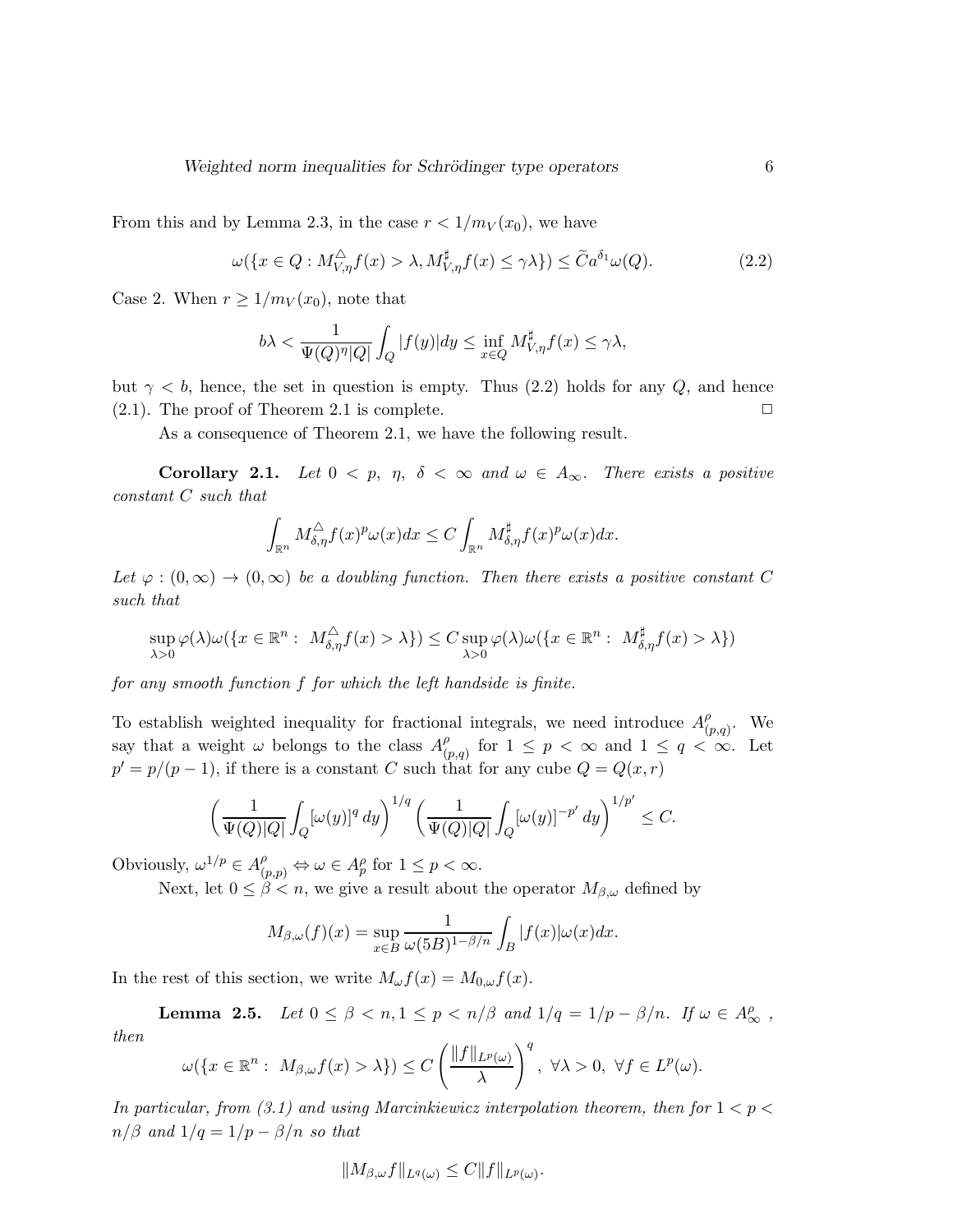*Proof.* We set  $x \in E_\lambda = \{x \in \mathbb{R}^n : M_{\beta,\omega}f(x) > \lambda\}$  with any  $\lambda > 0$ , then, there exists a ball  $B_x \ni x$  such that

$$
\frac{1}{\omega(5B_x)^{1-\beta/n}} \int_{B_x} |f(y)| \omega(y) dy > \lambda.
$$
 (2.3)

Thus,  ${B_x}_{x \in E_\lambda}$  covers  $E_\lambda$ . By Vitali lemma, there exists a class disjoint cubes  ${B_{xj}}$ such that  $\bigcup B_{xj} \subset E_{\lambda} \subset \bigcup 5B_{xj}$  and

$$
\omega(E_{\lambda}) \le \sum_{j} \omega(5B_{xj}). \tag{2.4}
$$

From  $(2.3)$ , we have

$$
\lambda < \frac{1}{\omega(5B_x)^{1/q}} \left( \int_{B_x} |f(y)|^p \omega(y) dy \right)^{1/p}.
$$

From this and by (2.4), note that  $p/q \leq 1$ , we get

$$
\omega(E_{\lambda})^{p/q} \leq \sum_{j} \omega(5B_{xj})^{p/q} \leq \frac{C}{\lambda^p} \sum_{j} \int_{B_{xj}} |f(y)|^p \omega(y) dy
$$
  
= 
$$
\frac{C}{\lambda^p} \int_{\bigcup_{j} B_{xj}} |f(y)|^p \omega(y) dy \leq \frac{C}{\lambda^p} \int_{\mathbb{R}^n} |f(y)|^p \omega(y) dy.
$$

Thus, Lemma 2.5 is proved.  $\Box$ 

The fractional maximal operator  $M_{\beta,V}$  is defined by

$$
M_{\beta,V}f(x) = \sup_{x \in Q} \frac{1}{(\Psi(Q)|Q|)^{1-\frac{\beta}{n}}} \int_Q |f(y)| \, dy,
$$

where  $0 \leq \beta < n$ , we let  $M_V$  denote  $M_{0,V}$ .

From (iii) of Lemma 2.2, we know that for  $1 \le p < \infty$  and  $\omega \in A_p^{\rho}$ 

$$
M_V f(x) \leq C(M_\omega(|f|^p)(x))^{1/p}, \quad x \in \mathbb{R}^n.
$$

From this and using Lemma 2.5, we can get the following result.

**Proposition 2.1.** *Let*  $1 < p < \infty$  *and suppose that*  $\omega \in A_p^{\rho}$ *. If*  $p < p_1 < \infty$ *, then the equality*

$$
\int_{\mathbb{R}^n} |M_V f(x)|^{p_1} \omega(x) dx \leq C \int_{\mathbb{R}^n} |f(x)|^{p_1} \omega(x) dx.
$$

*Further, let*  $1 \leq p < \infty$ ,  $\omega \in A_p^{\rho}$  *if and only if* 

$$
\omega(\lbrace x \in \mathbb{R}^n : M_V f(x) > \lambda \rbrace) \leq \frac{C}{\lambda^p} \int_{\mathbb{R}^n} |f(x)|^p \omega(x) dx.
$$

For the fractional maximal operator  $M_{\beta,V}$ , we have:

**Proposition 2.2.** *Let*  $0 < \beta < n, 1 \le p < n/\beta$  *and*  $1/q = 1/p - \beta/n$ *. If*  $\omega \in$  $A^\rho_{\alpha}$  $_{(p,q)}^{\rho}$ *, then* 

$$
\left(\int_{\{x\in\mathbb{R}^n:\ M_{\beta,V}f(x)>\lambda\}}[\omega(y)]^q dy\right)^{1/q}\leq\frac{C}{\lambda}\left(\int_{\mathbb{R}^n}|f(x)|^p\omega(x)dx\right)^{1/p}.
$$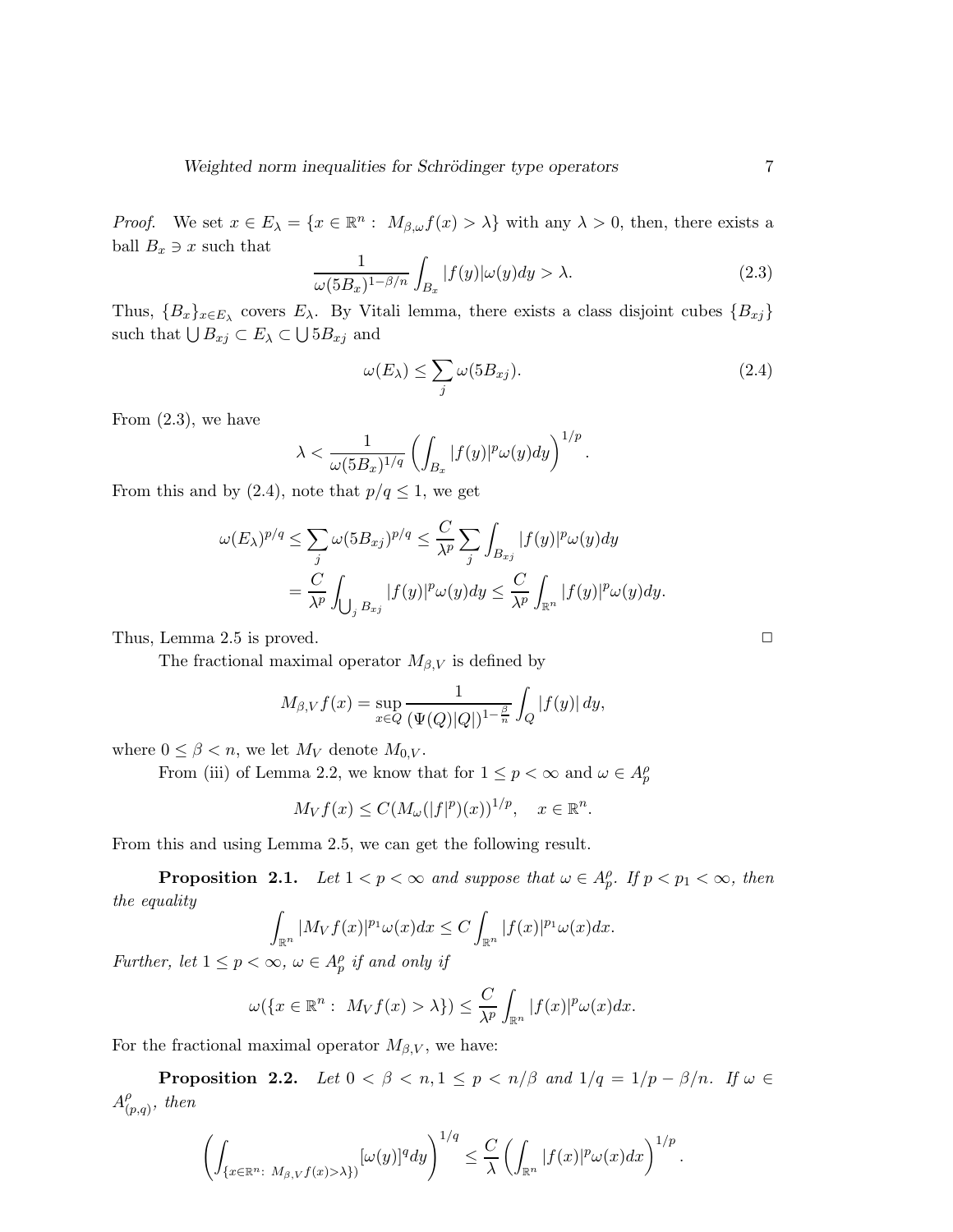*Proof.* Fix  $M > 0$  and let  $E_{\lambda,M} = \{|x| < M : M_{\beta,V} f(x) > \lambda\}$ . For each  $x \in E_{\lambda,M}$  there is a cube  $Q \ni x$  such that

$$
\left(\Psi(Q)|Q|\right)^{\frac{\beta}{n}-1}\int_{Q}|f(y)|dy > \lambda.
$$
\n(2.5)

Pick a sequence  $\{Q_k\}$  of these cubes such that  $E_{\lambda,M} \subset \bigcup Q_k$  and no point of  $\mathbb{R}^n$  is in more than L of these cubes where L depends only on n (see [14]). Note that  $p/q < 1$ , by (2.5), we then have

$$
\left(\int_{E_{\lambda,M}} [\omega(x)]^q dx\right)^{p/q} \leq \left(\sum_k \int_{Q_k} [\omega(x)]^q dx\right)^{p/q} \leq \sum_k \left(\int_{Q_k} [\omega(x)]^q dx\right)^{p/q}
$$
  
\n
$$
\leq C \sum_k \left(\int_{Q_k} [\omega(x)]^q dx\right)^{p/q} \left(\lambda^{-1} (\Psi(Q_k)|Q_k|)^{\frac{\beta}{n}-1} \int_{Q_k} |f(x)| dx\right)^p
$$
  
\n
$$
\leq C \sum_k \left(\int_{Q_k} [\omega(x)]^q dx\right)^{p/q} \lambda^{-p} (\Psi(Q_k)|Q_k|)^{1-p-p/q}
$$
  
\n
$$
\times \left(\int_{Q_k} |f(x)\omega(x)|^p dy\right) \left(\int_{Q_k} [\omega(x)]^{-p'} dx\right)^{p/p'}
$$
  
\n
$$
\leq C\lambda^{-p} \sum_k \int_{Q_k} |f(x)\omega(x)|^p dx
$$
  
\n
$$
\leq C\lambda^{-p} \int_{\mathbb{R}^n} |f(x)\omega(x)|^p dx.
$$

Using the monotone convergence theorem, we can obtain the desired result.  $\Box$ 

Next we will establish the weighted strong type  $(p, q)$  for a variant maximal operator  $M_{V,n}$  for  $0 < \eta < \infty$  as follows

$$
M_{\beta,V,\eta}f(x) = \sup_{x \in Q} \frac{1}{(\Psi(Q))^{\eta}(\Psi(Q)|Q|)^{1-\frac{\beta}{n}}} \int_{Q} |f(y)| dy.
$$

**Theorem 2.2.** *Let*  $0 \le \beta < n, 1 < p < n/\beta, 1/p + 1/p' = 1$  *and*  $1/q = 1/p - \beta/n$ *. If*  $\omega \in A_0^{\rho}$  $\int_{(p,q)}^{\rho}$  and  $\eta \geq (1 - \beta/n)p'/q$ , then there exists a constant  $C > 0$  such that

$$
||M_{\beta,V,\eta}f||_{L^q(\omega^q)} \leq C||f||_{L^p(\omega^p)}.
$$

*Proof.* We shall adapt an argument in [12]. Note that  $\omega \in A_{(p,q)}^{\rho} \Leftrightarrow \omega^q \in A_{1+q/p'}^{\rho}$ , where  $p' = p/(p-1)$ . Let  $\gamma = 1 + q/p'$ ,  $\gamma' = \gamma/(\gamma - 1)$  and  $\nu = \omega^q$ . Set  $\sigma = \nu^{-\frac{1}{\gamma - 1}}$ , then  $\sigma \in A_{\gamma}^{\rho}$  $_{\gamma ^{\prime }}^{\rho }.$ Let  $f \in L^p(\omega^p)$ , for any  $k \in \mathbb{Z}$ , taking any compact set  $K_k \subset \{x \in \mathbb{R}^n : 2^k \lt M_{\beta,V,\eta} f(x) \leq$  $2^{k+1}$ , for any  $x \in K_k$ ,  $\exists Q_x \ni x$  such that

$$
2^{k+1} \ge \frac{1}{(\Psi(Q_x))^{\eta}(\Psi(Q_x)|Q_x|)^{1-\beta/n}} \int_{Q_x} f(y)|dy > 2^k.
$$

We take finite cover  $\{Q_j^k\}$  from the cover  $\{Q_x\}_{x \in K_k}$  of  $K_k$ . Write

$$
E_1^k = Q_1^k \bigcap K_k, \ E_j^k = (Q_j^k - \bigcup_{i < j} Q_j^k) \bigcap K_k, \ j > 1,
$$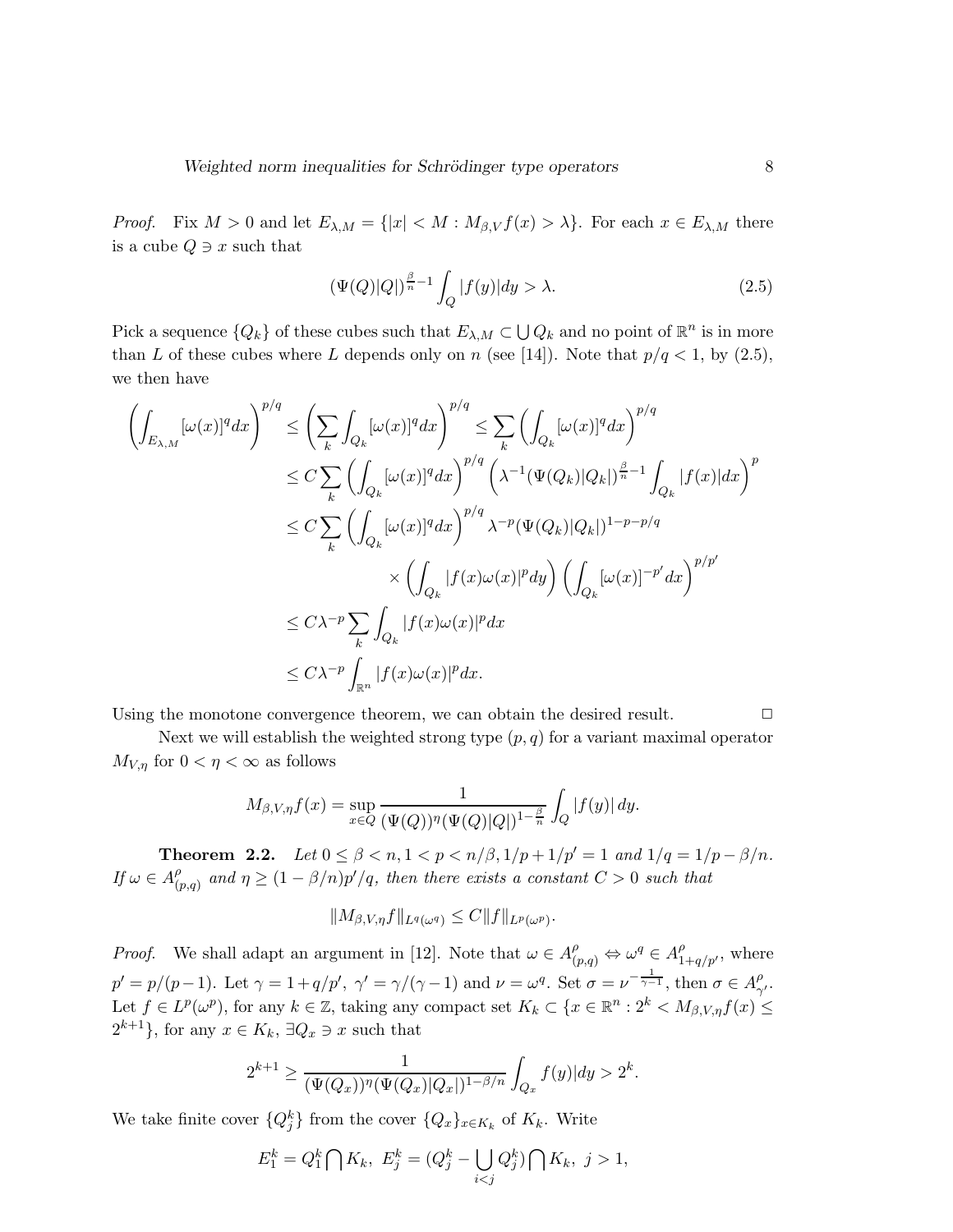then  $\{E_j^k\}$  is a disjoint collection on j for fixed k, and  $K_k = \bigcup_j E_j^k$ , we then get

$$
\int_{\bigcup_{k} K_{k}} |M_{\beta, V, \eta} f|^{q} \omega^{q} dx \le C \sum_{k,j} 2^{kq} \nu(E_{j}^{k})
$$
\n
$$
\le C \sum_{k,j} \nu(E_{j}^{k}) \left( \frac{1}{(\Psi(Q_{j}^{k}))^{\eta} (\Psi(Q_{j}^{k}) | Q_{j}^{k}|)^{1-\beta/n}} \int_{Q_{j}^{k}} |f(y)| dy \right)^{q}
$$
\n
$$
= C \sum_{k,j} \nu(E_{j}^{k}) \left( \frac{\sigma(5Q_{j}^{k})^{1-\beta/n}}{(\Psi(Q_{j}^{k}))^{\eta} (\Psi(Q_{j}^{k}) | Q_{j}^{k}|)^{1-\beta/n}} \right)^{q}
$$
\n
$$
\times \left( \frac{1}{\sigma(5Q_{j}^{k})^{1-\beta/n}} \int_{Q_{j}^{k}} |f(y)| \sigma^{-1} \sigma dy \right)^{q}.
$$
\n(2.6)

Define the measure  $\mu$  on  $\mathbb{Z}\times \mathbb{Z}_+$  by

$$
\mu: (k,j) \to \mu_{k,j} = \nu(E_j^k) \left( \frac{\sigma(5Q_j^k)^{1-\beta/n}}{(\Psi(Q_j^k))^{\eta}(\Psi(Q_j^k)|Q_j^k|)^{1-\beta/n}} \right)^q.
$$

Write

$$
\Gamma(\lambda) = \left\{ (k, j) : \left( \frac{1}{\sigma(5Q_j^k)^{1-\beta/n}} \int_{Q_j^k} |f(y)| \sigma^{-1} \sigma dy \right)^q > \lambda \right\}, \ \lambda > 0,
$$
  

$$
G(\lambda) = \bigcup \{ Q_j^k : (k, j) \in \Gamma(\lambda) \}.
$$

Since  $\nu \in A_{\gamma}^{\rho}$ , then

$$
\sup_Q \left(\frac{\sigma(5Q)}{\Psi(Q)|Q|}\right)^\gamma \left(\frac{\nu(5Q)}{\Psi(Q)|Q|}\right)^{\gamma'}\leq C.
$$

Note that  $\gamma = (1 - \beta/n)q$  and  $\eta \ge (1 - \beta/n)p'/q$ , we then obtain

$$
\mu_{k,j} = \nu(E_j) \left( \frac{\sigma (5Q_j^k)^{1-\beta/n}}{(\Psi(Q_j^k))^{\eta} (\Psi(Q_j^k)|Q_j^k|)^{1-\beta/n}} \right)^q \leq C \nu(E_j^k) \left( \frac{|Q_j^k|}{\nu (5Q_j^k)} \right)^{\gamma'}
$$
  
\n
$$
\leq C \nu(E_j^k) \left( \frac{1}{\nu (5Q_j^k)} \int_{Q_k^j} \nu^{-1} \nu dy \right)^{\gamma'}
$$
  
\n
$$
\leq C \nu(E_j^k) \inf_{x \in Q_j^k} M_{\nu} (\nu^{-1} \chi_{Q_j^k})^{\gamma'}(x)
$$
  
\n
$$
\leq C \int_{E_j^k} M_{\nu} (\nu^{-1} \chi_{Q_j^k})^{\gamma'}(x) \nu(x) dx.
$$

Since  $M_{\nu}$  is bounded on  $L^{\gamma'}(\nu)$  by Lemma 2.5, we have

$$
\mu(\Gamma(\lambda)) = \sum_{(k,j)\in\Gamma(\lambda)} \mu_{k,j} \le C \sum_{(k,j)\in\Gamma(\lambda)} \int_{E_j^k} M_{\nu}(\nu^{-1}\chi_{G(\lambda)})^{\gamma'}(x)\nu(x)dx
$$
  
\n
$$
\le \int_{G(\lambda)} M_{\nu}(\nu^{-1}\chi_{G(\lambda)})^{\gamma'}(x)\nu(x)dx
$$
  
\n
$$
\le C \int_{G(\lambda)} \nu^{1-\gamma'}dx = \sigma(G(\lambda)).
$$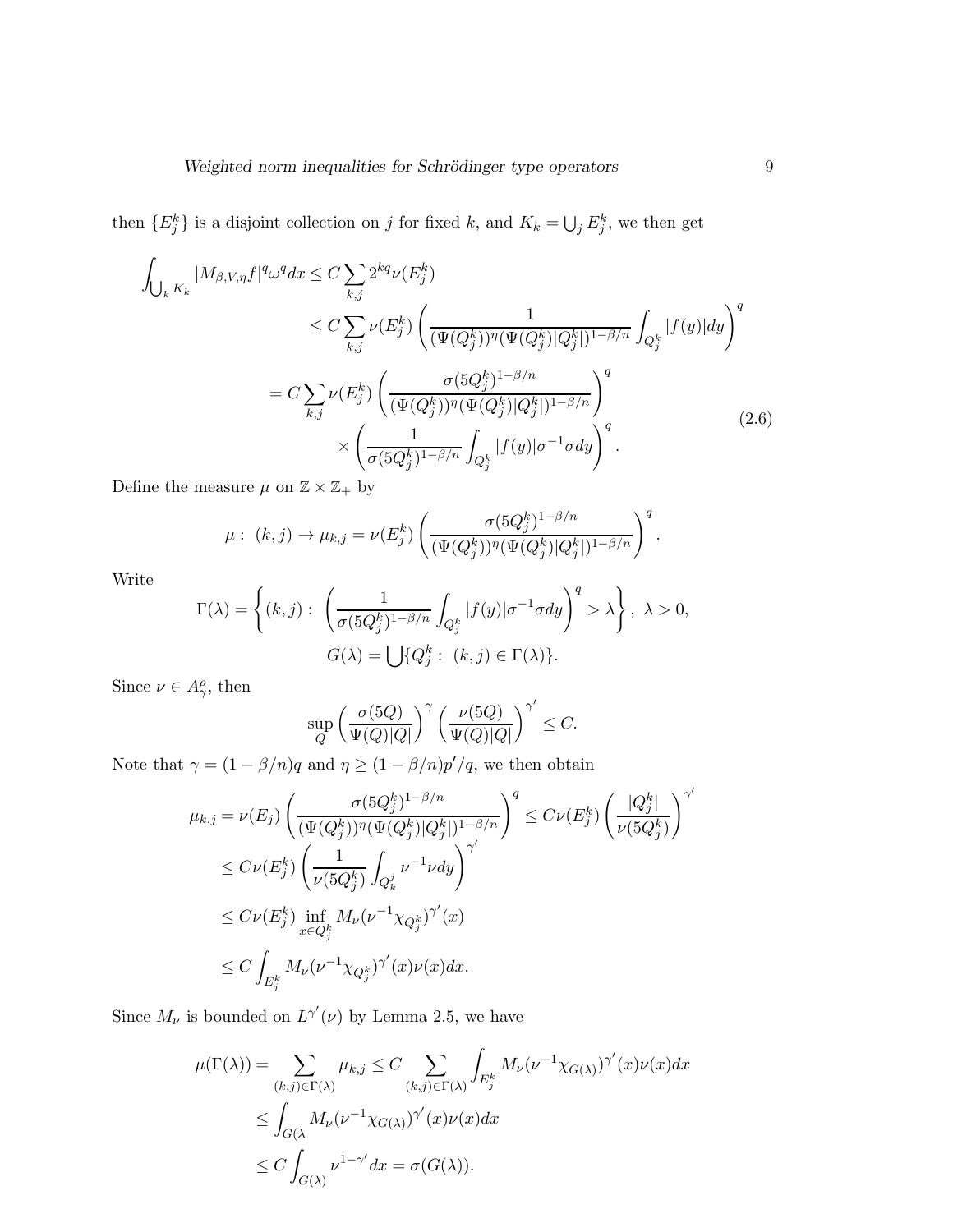Note that

$$
G(\lambda) \subset \{x \in \mathbb{R}^n : (M_{\beta,\sigma}(f\sigma^{-1}))^q(x) > \lambda\},\
$$

so

$$
\sigma(G(\lambda)) \leq \sigma(\{x \in \mathbb{R}^n : (M_{\beta,\sigma}(f\sigma^{-1}))^q(x) > \lambda\}).
$$

Hence, by Lemma 2.5, the right side of (2.6) equal to

$$
\int_0^\infty \mu(\Gamma(\lambda))d\lambda \le C \int_0^\infty \sigma(G(\lambda)d\lambda
$$
  
\n
$$
\le C \int_0^\infty \sigma(\{x \in \mathbb{R}^n : (M_{\beta,\sigma}(f\sigma^{-1}))^q(x) > \lambda\})d\lambda
$$
  
\n
$$
= C \int_{\mathbb{R}^n} (M_{\beta,\sigma}(f\sigma^{-1}))^q \sigma dx
$$
  
\n
$$
\le C \left( \int_{\mathbb{R}^n} |f|^p \sigma^{1-p} dx \right)^{q/p}
$$
  
\n
$$
= C \left( \int_{\mathbb{R}^n} |f\omega|^p dx \right)^{q/p}.
$$

Thus,

$$
\left(\int_{\mathbb{R}^n} (M_{\beta,V,\eta}f)^q \omega^q dx\right)^{1/q} \leq C \left(\int_{\mathbb{R}^n} |f|^p \omega^p dx\right)^{1/p}.
$$

Theorem 2.2 is proved.  $\Box$ 

We next recall some basic definitions and facts about Orlicz spaces, referring to [16] for a complete account.

A function  $B(t) : [0, \infty) \to [0, \infty)$  is called a Young function if it is continuous, convex, increasing and satisfies  $\Phi(0) = 0$  and  $B \to \infty$  as  $t \to \infty$ . If B is a Young function, we define the B-average of a function f over a cube  $Q$  by means of the following Luxemberg norm:

$$
||f||_{B,Q} = \inf \left\{ \lambda > 0 : \frac{1}{|Q|} \int_Q B\left(\frac{|f(y)|}{\lambda}\right) dy \le 1 \right\}.
$$

The generalized Hölder's inequality

$$
\frac{1}{|Q|} \int_B |fg| \, dy \le \|f\|_{B,Q} \|g\|_{\bar{B},Q}
$$

holds, where  $\bar{B}$  is the complementary Young function associated to B. And we define the corresponding maximal function

$$
M_B f(x) = \sup_{Q:x \in Q} ||f||_{B,Q}
$$

and for  $0 < \eta < \infty$  and  $0 \leq \beta < n$ 

$$
M_{B,\beta,V,\eta}f(x) = \sup_{Q:x\in Q} \Psi(Q)^{-\eta} (\Psi(Q)|Q|)^{\beta/n} ||f||_{B,Q}.
$$

In particular, if  $\beta = 0$ , we denote  $M_{B,0,V,\eta}f(x)$  by  $M_{B,V,\eta}f(x)$ .

The in example that we are going to use is  $B(t) = t(1 + log<sup>+</sup> t)$  with the maximal function denoted by  $M_{LlogL}$ . The complementary Young function is given by  $\bar{B}(t) \approx e^t$ with the corresponding maximal function denoted by  $M_{expL}$ .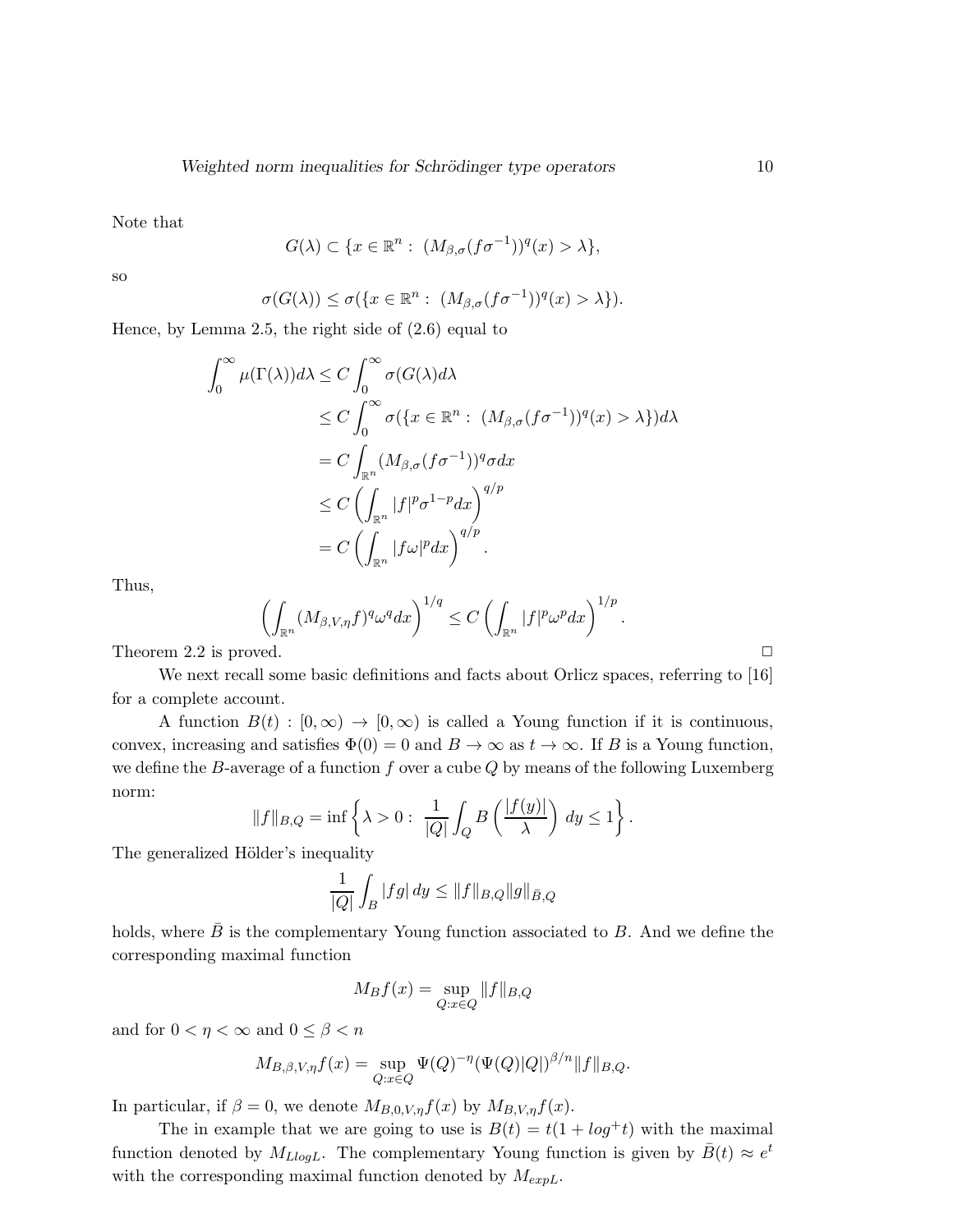#### 3. Weighted norm inequalities for Schrödinger type operators

We first consider a class Schrödinger type operators such as  $\nabla(-\Delta + V)^{-1}\nabla$ ,  $\nabla(-\Delta + V)$  $(V)^{-1/2}$ ,  $(-\Delta+V)^{-1/2}\nabla$  with  $V \in B_n$ ,  $(-\Delta+V)^{i\gamma}$  with  $\gamma \in \mathbb{R}$  and  $V \in B_{n/2}$ , and  $\nabla^2(-\Delta + V)^{-1/2}\nabla$  $V$ <sup>-1</sup> with V is a nonnegative polynomial, are standard Calderón-Zygmund operators, in particular, the kernels K of operators above all satisfy the following conditions for some  $\delta_0 > 0$  and any  $l \in \mathbb{N}_0 = \mathbb{N} \bigcup \{0\},\$ 

$$
|K(x,y)| \le \frac{C_l}{(1+|x-y|(m_V(x)+m_V(y)))^l} \frac{1}{|x-y|^n}
$$
\n(3.1)

and

$$
|K(x+h,y)-k(x,y)|+|K(x,y+h)-K(x,y)| \le \frac{C_l}{(1+|x-y|(m_V(x)+m_V(y)))^l} \frac{|h|^{\delta_0}}{|x-y|^{n+\delta_0}},
$$
\n(3.2)

whenever  $x, y, h \in \mathbb{R}^n$ , and  $|h| < |x - y|/2$ , and  $m_V(x)$  is defined in Section 2.

**Theorem 3.1.** Let T denote the operators above. Let  $1 < p < \infty$  and suppose *that*  $\omega \in A_p^{\rho}$ *. Then* 

$$
\int_{\mathbb{R}^n} |Tf(x)|^p \omega(x) dx \leq C \int_{\mathbb{R}^n} |f(x)|^p \omega(x) dx.
$$

*Further, suppose that*  $\omega \in A_1^{\rho}$  $I_1^{\rho}$ . Then, there exists a constant C such that for all  $\lambda > 0$ 

$$
\omega(\lbrace x \in \mathbb{R}^n : Tf(x) > \lambda \rbrace) \leq \frac{C}{\lambda} \int_{\mathbb{R}^n} |f(x)| \omega(x) dx.
$$

We remark that the weighted boundedness of  $\nabla(-\Delta+V)^{-1/2}$ ,  $(-\Delta+V)^{-1/2}\nabla$  with  $V \in B_n$ is proved in [2]. We can prove Theorem 3.1 by using the similar proof of Theorems 3.4 below. We omit the details here.

Next we give a result of maximal Schrödinger type operators.

**Theorem 3.2.** *Let*  $0 < p, \eta < \infty$  *and suppose that*  $\omega \in A^{\rho}_{\infty}$ *. Then* 

$$
\int_{\mathbb{R}^n} |T^*f(x)|^p \omega(x) dx \leq C_{p,\eta} \int_{\mathbb{R}^n} |M_{V,\eta}f(x)|^p \omega(x) dx
$$

*and*

$$
\sup_{\lambda>0} \lambda \omega(\lbrace x \in \mathbb{R}^n : T^*f(x) > \lambda \rbrace) \leq C \sup_{\lambda>0} \lambda \omega(\lbrace x \in \mathbb{R}^n : M_{V,\eta}f(x) > \lambda \rbrace),
$$

*where the maximal operator* T <sup>∗</sup> *defined by*

$$
T^*f(x):=\sup_{\epsilon>0}|T_{\epsilon}f(x)|=\sup_{\epsilon>0}\left|\int_{|y-x|>\epsilon}K(x,y)f(y)dy\right|.
$$

To prove theorem 3.2, we need the following lemma.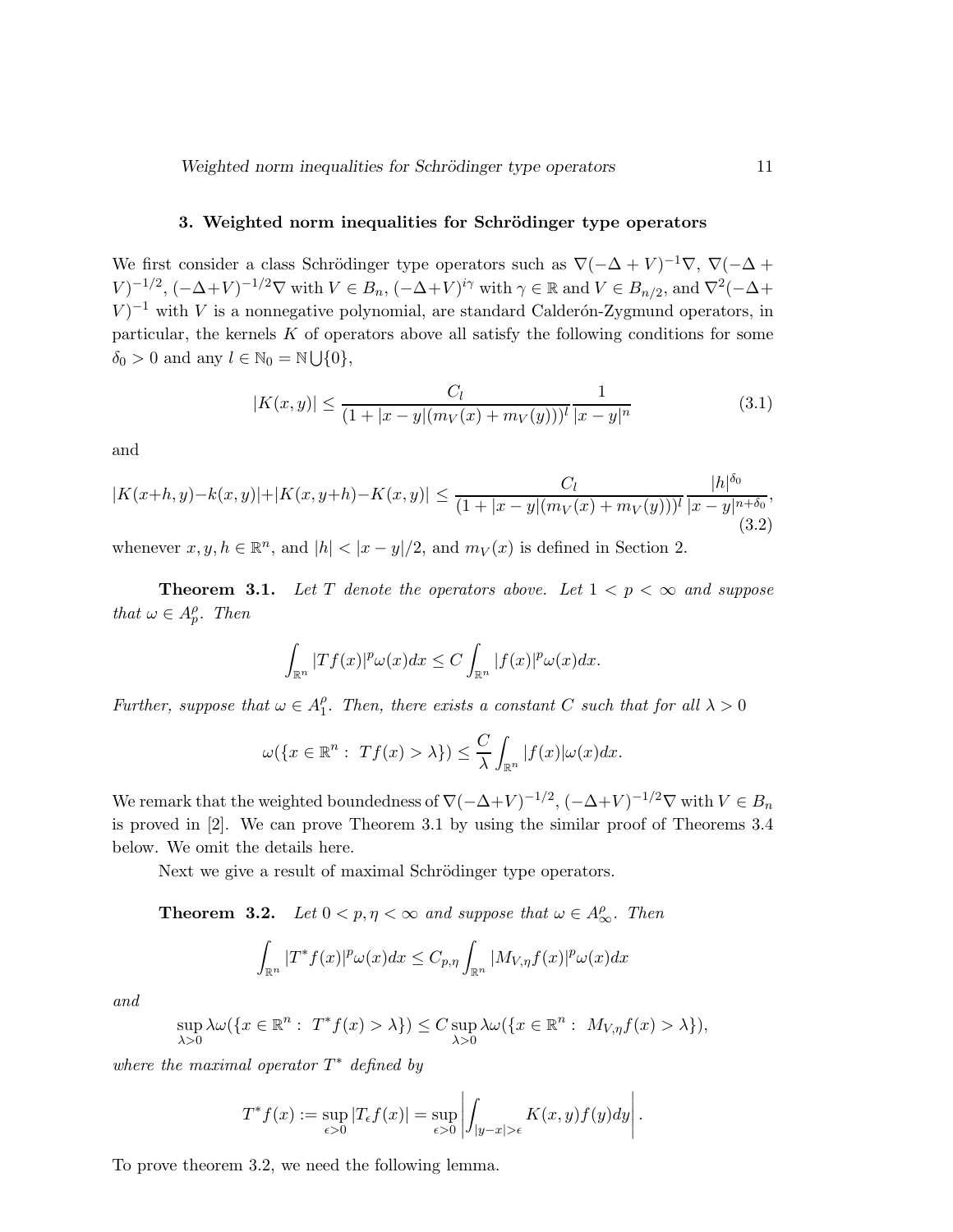**Lemma 3.1.** For any a ball  $B = B(x_0, r)$ , if  $r \ge 1/m_V(x_0)$ , then the ball B can *be decomposed into finite disjoint cubes*  ${Q_i}_{i=1,m}$  *such that*  $B \subset \bigcup_i^m Q_i \subset 2\sqrt{n}B$  *and*  $r_i/2 \leq 1/m_V(x) \leq 2\sqrt{n}C_0r_i$  for some  $x \in Q_i = Q(x_i, r_i)$ , where  $C_0$  is same as Lemma *2.1.*

*Proof.* In fact, let Q be a cube with center at  $x_0$  and sidelength 2r. Obviously,  $B \subset$  $Q \subset 2\sqrt{n}B$ . If there exist a point  $x \in Q$  such that  $2r/2 \leq 1/m_V(x)$ , by Lemma 2.1 and  $r \geq 1/m_V(x_0)$ , we then know that  $1/m_V(x) \leq 2\sqrt{n}C_02r$ , thus Q will be satisfied. Otherwise, we split Q into  $2^n$  disjoint cubes  $O_i$  with sidelength r. If  $Q_i$  satisfies  $r/2 \leq$  $1/m_V(x) \leq 2\sqrt{n}C_0r$  for some  $x \in Q_i$ , we keep it, otherwise, we continuous split  $Q_i$  as above. From Lemma 2.1, we know that  $1/m(x) > (1+2r\sqrt{n}/m_V(x_0))^{-l_0}/(C_0m_V(x_0))$  for all  $x \in Q$ . Therefore, the splitting steps must be finite. Thus, we can obtain finite disjoint cubes  $Q_i$  such that  $Q = \bigcup_{i=1}^m Q_i$  and  $r_i/2 \leq 1/m_V(x) \leq 2C_0r_i$  for some  $x \in Q_i = Q(x_i, r_i)$ . Obviously, these cubes  $Q_i$ 's are just what we need. Thus, Lemma 3.1 is proved.  $\Box$ 

*Proof of Theorem 3.2*. The set  $\Omega = \{x \in \mathbb{R}^n : T^*f(x) > t\}$  is open. Therefore we can decompose it as a disjoint union  $\Omega = \bigcup Q_j$  of Whitney cubes: they are mutually disjoint and 2  $diam(Q_j) \leq dist(Q_j, \Omega^c) \leq 8 \ diam(Q_j)$ . Moreover, the family  $4Q_j$  is almost disjoint with constant  $4^n$ , and obviously  $4Q_j \subset \Omega$ .

To prove Theorem 3.2, we only need to show that

$$
\omega(\{x \in \mathbb{R}^n : T^*f(x) > (1+\beta)t \text{ and } M_{V,\eta}f(x) \le \gamma t\}) \le a\omega(\{x \in \mathbb{R}^n : T^*f(x) > t\})
$$
(3.3)

for all  $t > 0$  and  $a < (1 + \beta)^{-1-\frac{1}{p}}$ .

Let  $Q_j = Q(x_j, r_j)$ , we set  $E_1 = \{j : r_j \leq 1/m_V(x_j)\}\$  and  $E_2 = \{j : r_j >$  $1/m_V(x_j)$ . From the proof of Lemma 3.1, we know that for any  $j \in E_2$ , the cube  $Q_j$  can be decomposed into finite disjoint cubes  $\{Q_j^i\}_{i=1}^{j_m}$  such that  $Q_j = \bigcup_{i=1}^{j_m} Q_j^i$  and  $r_{ji}/2 \leq 1/m_V(x) \leq 2\sqrt{n}C_0r_{ji}$  for some  $x \in Q_j^i$ . We are going to show that, given  $\beta > 0$ and  $0 < \alpha < 1$ , there exists  $\gamma = \gamma(\beta, \alpha, n)$  such that for all  $j \in E_1$ 

$$
|\{x \in Q_j : T^*f(x) > (1+\beta)t \text{ and } M_{V,\eta}f(x) \le \gamma t\}| \le 4^n \alpha |Q_j|
$$

and  $j \in E_2$  and  $Q_j = \bigcup_{i=1}^{j_m} Q_j^i$  such that

$$
|\{x \in Q_j^i : T^*f(x) > (1+\beta)t \text{ and } M_{V,\eta}f(x) \leq \gamma t\}| \leq 4^n \alpha |Q_j^i|
$$

From these and using Lemma 3.1 with  $q_0 = (20nC_0)^{(l_0+2)\alpha}$ , we have

$$
\omega(\lbrace x \in Q_j : T^*f(x) > (1+\beta)t \text{ and } M_{V,\eta}f(x) \le \gamma t \rbrace) \le C\alpha^{\delta_1}\omega(Q_j), \ j \in E_1 \tag{3.4}
$$

and  $j \in E_2$  and  $Q_j = \bigcup_{i=1}^{j_m} Q_j^i$  such that

$$
\omega(\lbrace x \in Q_j^i : T^* f(x) > (1+\beta)t \text{ and } M_{V,\eta} f(x) \le \gamma t \rbrace) \le C\alpha^{\delta_1} \omega(Q_j^i). \tag{3.5}
$$

Summing over  $j$  and  $i$ , we get

$$
\omega(\lbrace x \in \mathbb{R}^n : T^* f(x) > (1+\beta)t \text{ and } M_{V,\eta} f(x) \leq \gamma t \rbrace) \leq C\alpha^{\delta_1} \omega(\Omega).
$$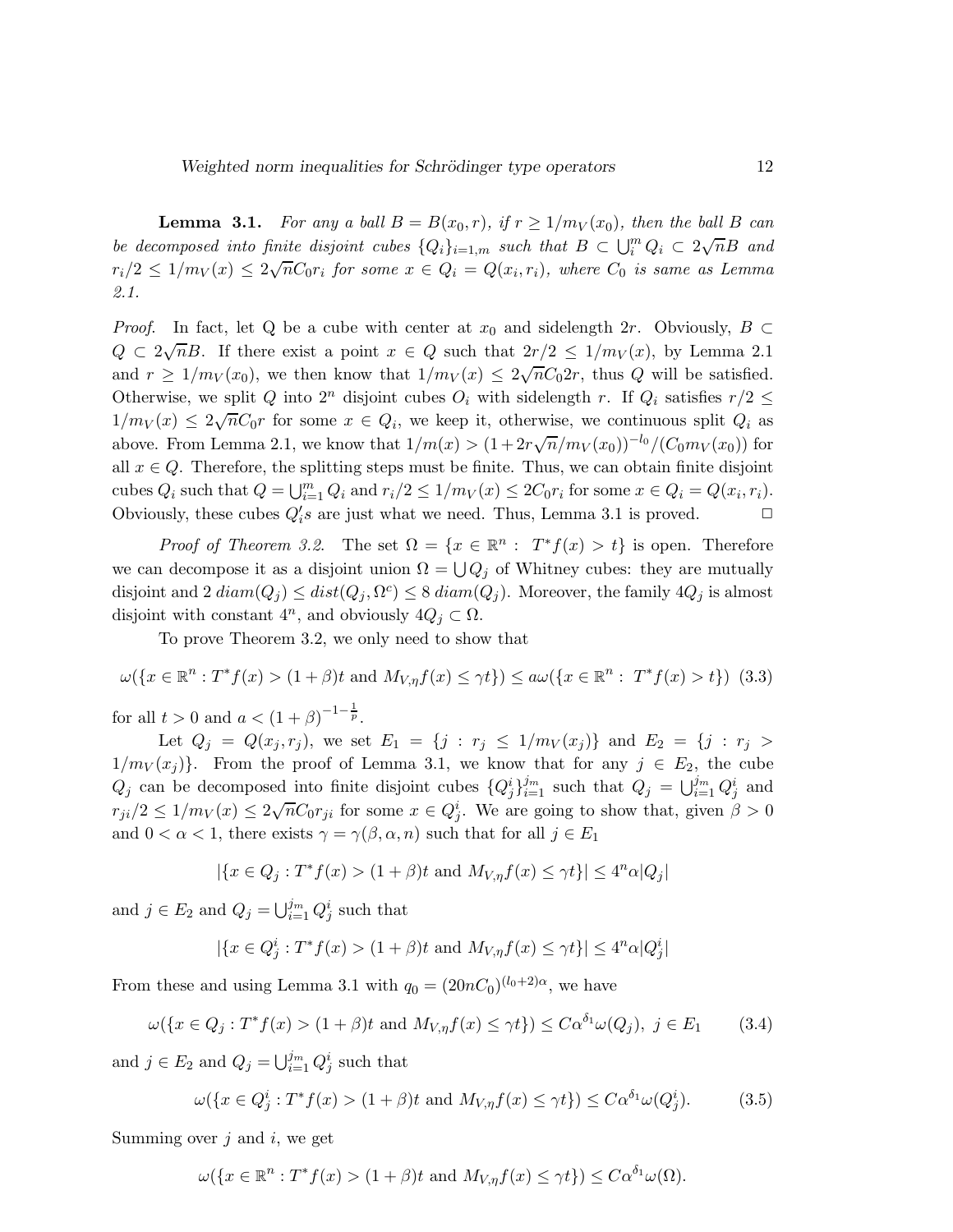Choose  $\alpha$  so that  $C\alpha^{\delta_1} < (1+\beta)^{-1-\frac{1}{p}}$ , we would finally obtain (3.5).

It remains to prove  $(3.4)$  and  $(3.5)$ . We first consider the term  $(3.4)$ . Fix j and set  $Q = Q_j = Q(x_0, r)$ . Assume that there exists  $\bar{x} \in Q$  so that  $M_{V, \eta} f(\bar{x}) \leq \gamma t$  (if not, the set appearing in (3.4) would be empty). Let  $z \in \Omega^c$  such that  $dist(z, Q) = dist(Q, \Omega^c)$ . Note that

$$
Q \subset P = Q(\bar{x}, \frac{5}{2}r) \subset 4Q \subset Q_z = Q(z, 18r).
$$

Set  $f_1 = f \chi_{Q_z}$  and  $f_2 = f - f_1$ . Note that  $r < 1/m_V(x_0)$  implies  $\Psi(Q_z) \sim 1$ , for  $x \in Q$ , we then have

$$
|T_{\epsilon}f_1(x)| \le |T_{\epsilon}(f\chi_P)(x)| + \frac{C}{r^n} \int_{Q_z} |f(y)| dy
$$
  
\n
$$
\le |T^*(f\chi_P)(x)| + CM_{V,\eta}f(\bar{x})
$$
  
\n
$$
\le |T^*(f\chi_P)(x)| + C\gamma t.
$$

Hence,

$$
|T_{\epsilon}f(x)| \leq |T_{\epsilon}f_2(x)| + |T^*(f\chi_P)(x)| + C\gamma t.
$$

By direction computation, we obtain

$$
|T_{\epsilon}f_2(x) - T_{\epsilon}f_2(z)| \leq CM_{V,\eta}f(\bar{x})
$$

and

$$
|T_{\epsilon}f_2(z)| \le T^*f(z) \le t.
$$

Then

$$
T^*f(x) \le T^*(f\chi_P)(x) + (1 + C\gamma)t, \quad x \in Q.
$$

Take  $\gamma$  so that  $2C\gamma \leq \beta$ , we then have

$$
\{x \in Q_j : T^*f(x) > (1+\beta)t \text{ and } M_{V,\eta}f(x) \le \gamma t\} \subset \{x \in Q : T^*(f\chi_P)(x) > \frac{\beta}{2}t\}.
$$

By the weak type  $(1,1)$  of  $T^*$ , we get

$$
\begin{aligned} |\{x \in Q : T^*(f\chi_P)(x) &> \frac{\beta}{2}t\}| \le \frac{C}{\beta t} \int_P |f(y)| dy \\ &\le \frac{C|Q|}{\beta t} \frac{1}{|4Q|} \int_{4Q} |f(y)| dy \\ &\le \frac{C|Q|}{\beta t} M_{V,\eta} f(\bar{x}) \\ &\le \frac{C\gamma|Q|}{\beta} \le \alpha|Q|, \end{aligned}
$$

if  $\gamma$  is chosen small enough so that  $C\beta^{-1}\gamma \leq \alpha$ .

Finally, we consider the term (3.5). Similar to (4.6), fix j, i and set  $Q = Q_j^i$  and  $r = l(Q)$ . Assume that there exists  $\bar{x} \in Q$  so that  $M_{V,\eta} f(\bar{x}) \leq \gamma t$ . Note that

$$
Q \subset P = Q(\bar{x}, \frac{5}{2}r) \subset 4Q \subset Q_{\bar{x}} = Q(\bar{x}, 18r).
$$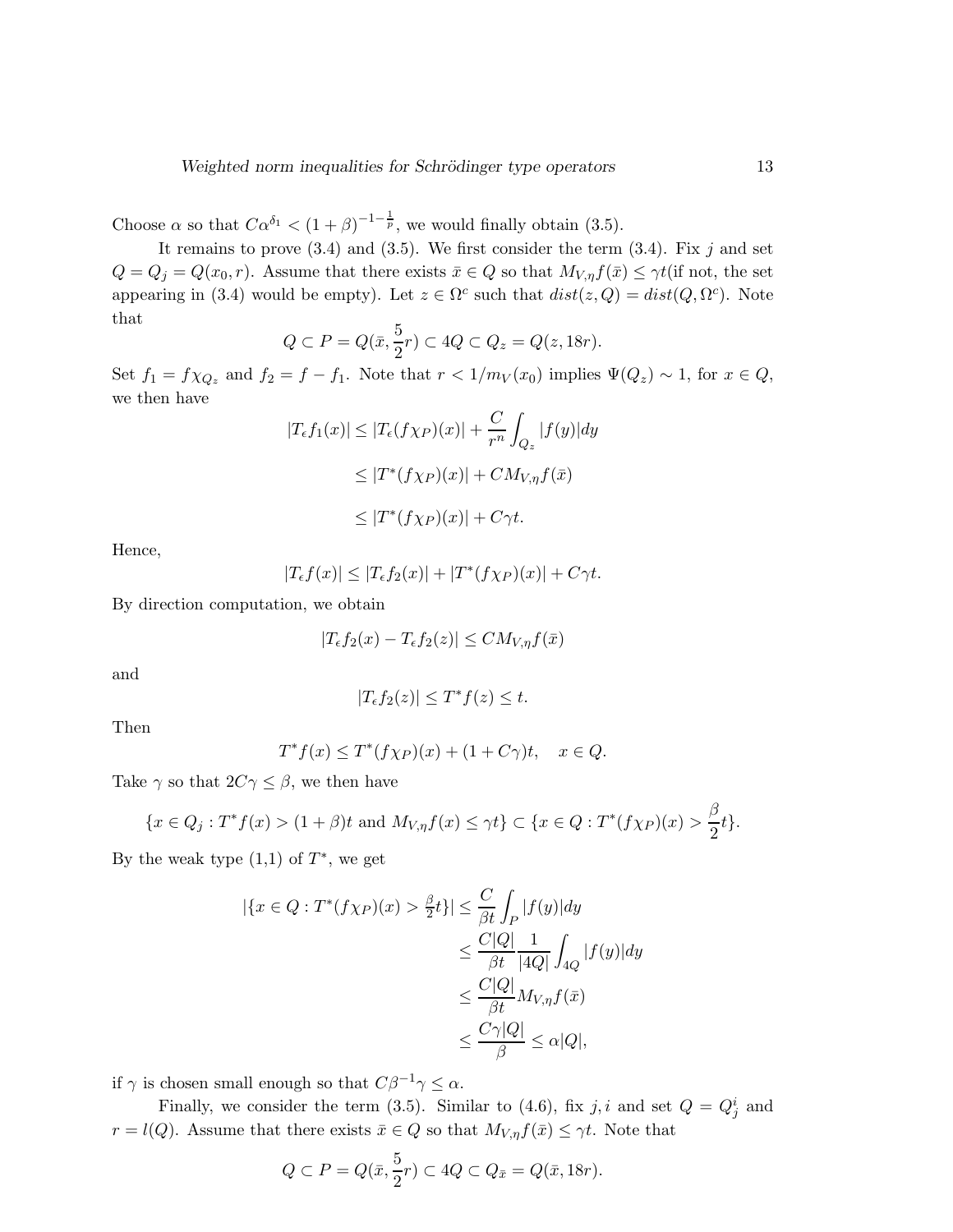Set  $f_1 = f \chi_{Q_{\bar{x}}}$  and  $f_2 = f - f_1$ . Then for  $x \in Q$ , we have

$$
|T_{\epsilon}f_1(x)| \le |T_{\epsilon}(f\chi_P)(x)| + \frac{C}{r^n} \int_{Q_{\bar{x}}} |f(y)| dy
$$
  
\n
$$
\le |T^*(f\chi_P)(x)| + CM_{V,\eta}f(\bar{x})
$$
  
\n
$$
\le |T^*(f\chi_P)(x)| + C\gamma t,
$$

so

$$
|T_{\epsilon}f(x)| \leq |T_{\epsilon}f_2(x)| + |T^*(f\chi_P)(x)| + C\gamma t.
$$

By direction computation, we obtain

$$
|T_{\epsilon}f_2(x)| \le CM_{V,\eta}f(\bar{x}).
$$

Then

$$
T^*f(x) \le T^*(f\chi_P)(x) + C\gamma t, \quad x \in Q.
$$

The rest proof is similar to that of  $(3.4)$ , we omit the details. Thus, Theorem 3.2 is proved.  $\Box$ 

Next we consider another class  $V \in B_q$  for  $n/2 \leq q$  for Riesz transforms associated to Schrödinger operators. Let  $T_1 = (-\Delta + V)^{-1}V$ ,  $T_2 = (-\Delta + V)^{-1/2}V^{1/2}$  and  $T_3 =$  $(-\Delta + V)^{-1/2}\nabla$ .

**Theorem 3.3.** *Suppose*  $V \in B_q$  *and*  $q \ge n/2$ *. Then* 

(*i*) If  $q' \leq p < \infty$  and  $\omega \in A_{p/q'}^{\rho}$ ,

$$
||T_1f||_{L^p(\omega)} \leq C||f||_{L^p(\omega)};
$$

(*ii*) If  $(2q)' \leq p < \infty$  and  $\omega \in A_p^{\rho}$ *p*<br>p/(2q)′ '

$$
||T_2f||_{L^p(\omega)} \leq C||f||_{L^p(\omega)};
$$

(*iii*) If  $p'_0 \le p < \infty$  and  $\omega \in A_{p/p'_0}^{\rho}$ , where  $1/p_0 = 1/q - 1/n$  and  $n/2 \le q < n$ ,  $||T_3f||_{L^p(\omega)} \leq C||f||_{L^p(\omega)}.$ 

Let  $T_1^* = V(-\triangle + V)^{-1}$ ,  $T_2^* = V^{1/2}(-\triangle + V)^{-1/2}$  and  $T_3^* = \nabla(-\triangle + V)^{-1/2}$ . By duality we can easily get the following results.

**Corollary 3.1.** *Suppose*  $V \in B_q$  *and*  $q \geq n/2$ *. Then* 

(i) If 
$$
1 < p \le q
$$
 and  $\omega^{-\frac{1}{p-1}} \in A_{p'/q'}^{\rho}$ ,  
 $||T_1^* f||_{L^p(\omega)} \le C ||f||_{L^p(\omega)};$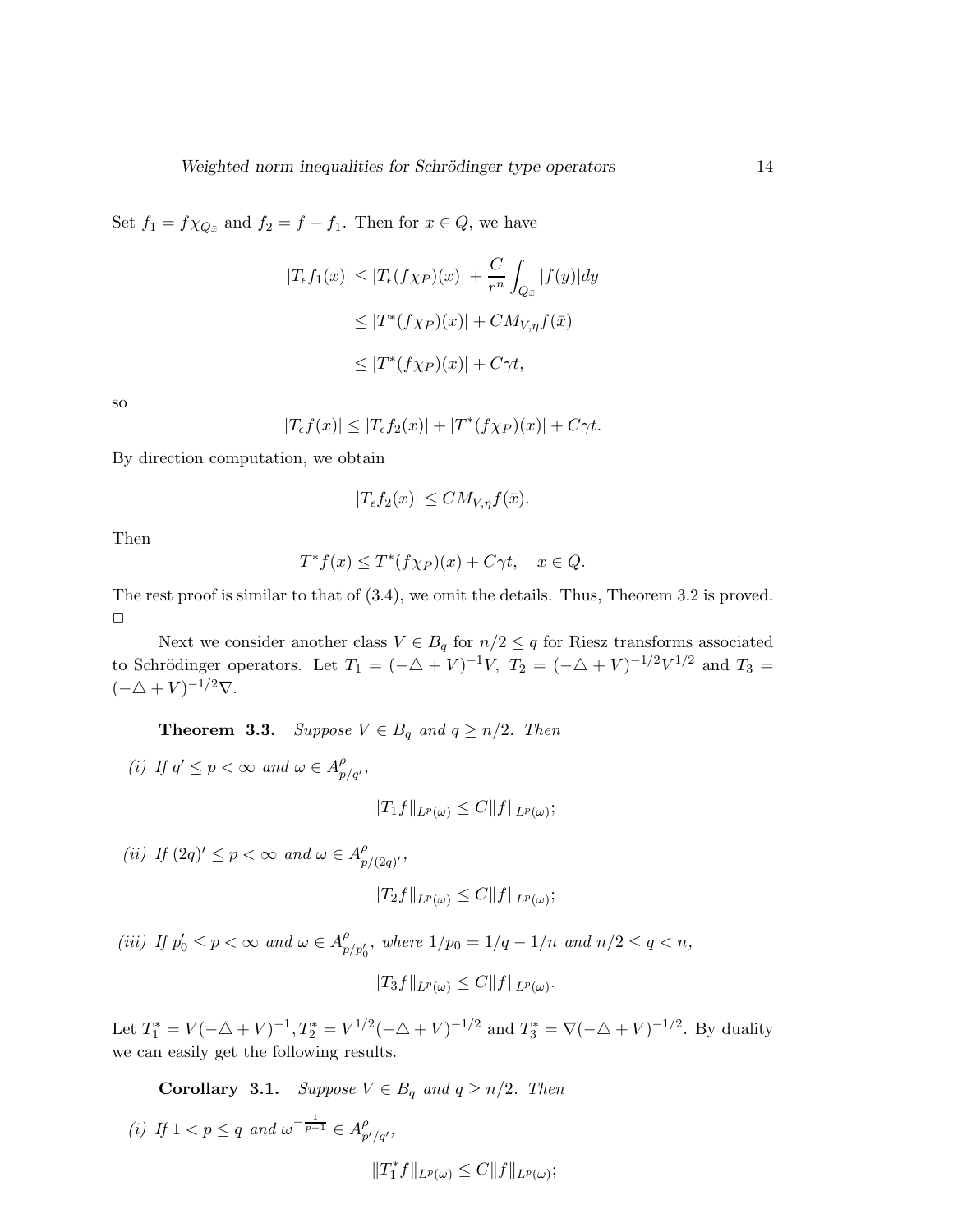Weighted norm inequalities for Schrödinger type operators 15

(ii) If 
$$
1 < p \le 2q
$$
 and  $\omega^{-\frac{1}{p-1}} \in A_{p'/(2q)'}^{\rho}$ ,  
\n
$$
||T_2^* f||_{L^p(\omega)} \le C||f||_{L^p(\omega)};
$$
\n(iii) If  $1 < p \le p_0$  and  $\omega^{-\frac{1}{p-1}} \in A_{p'/p'_0}^{\rho}$ , where  $1/p_0 = 1/q - 1/n$  and  $n/2 \le q < n$ ,  
\n
$$
||T_3^* f||_{L^p(\omega)} \le C||f||_{L^p(\omega)}.
$$

We remark that the weighted  $L^p(\omega)$  boundedness of  $T_3$ ,  $T_3^*$  is proved in [2].

To prove Theorem 3.3, we need the following result.

**Lemma 3.2.** *Let*  $q, p_0$  *be same as in Theorem 3.3. There exist constants*  $C_N > 0$ *,*  $\delta > 0$  and  $s_1, s_2, s_3$  such that  $s_1 > q, s_2 > 2q, s_3 > p_0$ , such that, for  $\forall r > 0, x, x_0 \in \mathbb{R}^n$ *with*  $|x - x_0| \leq r$ *, then* 

$$
\sum_{k=1}^{\infty} (2^k r)^{\frac{n}{s'_i}} \left( \int_{2^k r \le |y-x_0| < 2^{k+1} r} |K(x,y) - K(x_0,y)|^{s_i} dy \right)^{1/s_i} \le \sum_{k=1}^{\infty} \frac{C_N}{2^{k\delta} (1 + m_V(x_0) 2^k r)^N},
$$

*where*  $K_i$  *denotes the kernels of*  $T_i$  *defined as above,*  $i = 1, 2, 3$ *, and*  $1/s'_i + 1/s_i = 1$  *for*  $i = 1, 2, 3.$ 

Lemma 3.2 is essentially proved in [9].

*Proof of Theorem 3.3.* For convenience, Let T denote these operators  $T_1, T_2, T_3$ , K, s denote the kernel  $K_i$  of  $T_i$  and  $s_i$  for  $i = 1, 2, 3$  respectively. From Corollary 2.1 and Proposition 2.1, and note that for any  $\eta > 0$ ,  $|f(x)| \le M_V^{\triangle}$  $\bigvee_{V}^{L} f(x)$ , a.e.  $x \in \mathbb{R}^{n}$ , we need only to show that

$$
M_V^{\sharp}(Tf)(x) \le CM_V^{1/s}(|f|^s)(x)
$$
, a.e  $x \in \mathbb{R}^n$ , (3.6)

holds for any  $f(x) \in C_0^{\infty}(\mathbb{R}^n)$ .

We fix  $x \in \mathbb{R}^n$  and let  $x \in Q = Q(x_0, r)$  (dyadic cube). Decompose  $f = f_1 + f_2$ , where  $f_1 = f \chi_{\bar{Q}}$ , where  $\bar{Q} = Q(x, 8\sqrt{n}r)$ . Let  $C_Q$  a constant to be fixed along the proof.

To prove (3.3), we consider two cases about r, that is,  $r < \rho(x_0)$  and  $r \ge \rho(x_0)$ .

Case 1. when  $r < \rho(x_0)$ . We then have

$$
\frac{1}{|Q|} \int_Q |Tf(y) - C_Q| \, dy \le \frac{1}{|Q|} \int_Q |T(f_1)(y)| \, dy
$$

$$
+ \frac{1}{|Q|} \int_Q |T(f_2)(y) - C_Q| \, dy
$$

$$
= I + II.
$$

To deal with I, note that  $m_V(x) \sim m_V(x_0)$  for any  $x \in \overline{Q}$  and  $\Psi(\overline{Q}) \sim 1$ , by  $L^s(\mathbb{R}^n)$ boundedness of  $T$  (see [18]), we then have

$$
I \leq C \left( \frac{1}{|Q|} \int_Q |Tf(y)|^s \, dy \right)^{1/s} \\
\leq C \left( \frac{1}{|Q|} \int_{\bar{Q}} |f(y)|^s \, dy \right)^{1/s} \leq C M_V^{1/s} (|f|^s)(x),\n\tag{3.7}
$$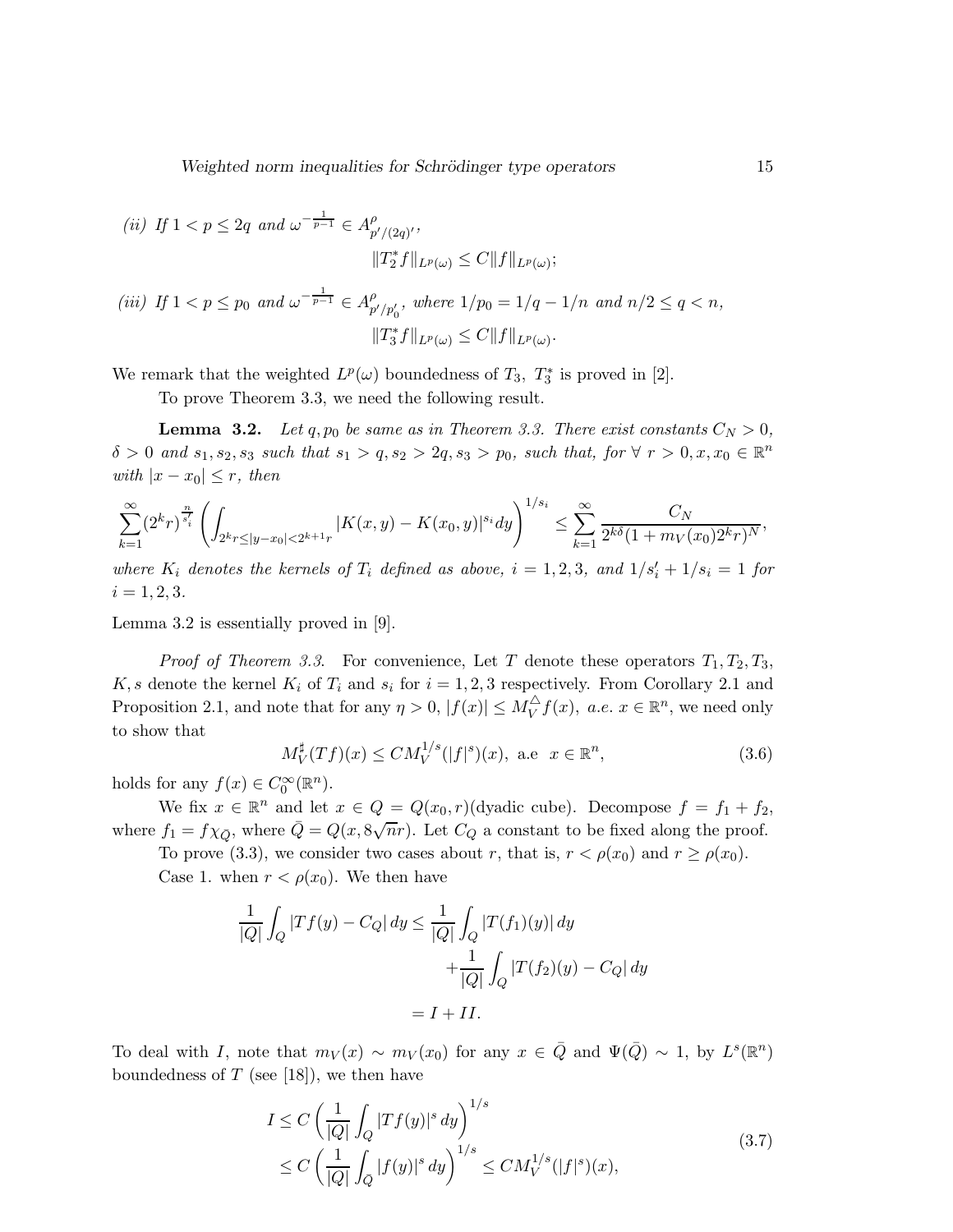where  $1/s' + 1/s = 1$ .

Finally, for II we first fix the value of  $C_Q$  by taking  $C_Q = (T(f_2))_Q$ , the average of  $T(f_2)$  on Q. Let  $Q_k = Q(x_0, 2^{k+1}r)$ . By Lemmas 2.1 and 3.2, we then have

$$
II \leq \frac{C}{|Q|^2} \int_Q \int_Q \int_{\mathbb{R}^n \setminus \bar{Q}} |K(y, \omega) - K(z, \omega)| |f(\omega)| d\omega dz dy
$$
  
\n
$$
\leq \frac{C}{|Q|^2} \int_Q \int_Q \int_{|x_0 - \omega| > 16r} |K(y, \omega) - K(z, \omega)| |f(\omega)| d\omega dz dy
$$
  
\n
$$
\leq \frac{C}{|Q|^2} \int_Q \int_Q \sum_{k=2}^\infty \int_{2^k r \leq |x_0 - \omega| < 2^{k+1}r} |K(y, \omega) - K(z, \omega)| |f(\omega)| d\omega dz dy
$$
  
\n
$$
\leq C_N \sum_{k=2}^\infty \frac{C_N}{2^{k\delta} (1 + m_V(x_0)2^k r)^N} \left( \int_{Q_k} |f(\omega)|^s d\omega \right)^{1/s} \leq C_N M_V (|f|^s)^{1/s} (x),
$$
\n(3.8)

where  $N = (l_0 + 1)\theta \eta$ .

Case 2. when  $r > \rho(x_0)$ . We then have

$$
\frac{1}{\Psi(Q)|Q|} \int_Q |Tf(y)| \, dy \le \frac{1}{\Psi(Q)|Q|} \int_Q |T(f_1)(y)| \, dy + \frac{1}{\Psi(Q)|Q|} \int_Q |T(f_2)(y)| \, dy
$$
\n
$$
:= I_1 + II_1.
$$

To deal with  $I_1$ , by  $L^s(\mathbb{R}^n)$  boundedness of T again, we then have

$$
I \leq C \left( \frac{1}{\Psi(Q)^s |Q|} \int_Q |T f(y)|^s \, dy \right)^{1/s} \\
\leq C \left( \frac{1}{\Psi(Q)^s |Q|} \int_{\bar{Q}} |f(y)|^s \, dy \right)^{1/s} \leq C M_V^{1/s} (|f|^s)(x).
$$
\n(3.9)

For II, by Lemma 2.1, we then have

$$
II \leq \frac{C}{|Q|} \int_{Q} \int_{\mathbb{R}^{n} \setminus \bar{Q}} |k(y,\omega)| |f(\omega)| d\omega dy
$$
  
\n
$$
\leq \frac{C}{|Q|} \int_{Q} \int_{|x_{0}-\omega|>16r} |k(y,\omega)| |f(\omega)| d\omega dy
$$
  
\n
$$
\leq \frac{C}{|Q|} \int_{Q} \sum_{k=2}^{\infty} \int_{2^{k}r \leq |x_{0}-\omega|<2^{k+1}r} |k(y,\omega)| |f(\omega)| d\omega dy
$$
  
\n
$$
\leq C_{N} \sum_{k=2}^{\infty} \frac{C_{N}}{(1+m_{V}(x_{0})2^{k}r)^{N} |Q_{k}|} \left( \int_{Q_{k}} |f(\omega)| d\omega \right) \leq C_{N} M_{V}(|f|^{s})^{1/s}(x),
$$
\n(3.10)

where  $N = (l_0 + 1)\theta \eta + 1$ .

From  $(3.7)$ – $(3.10)$ , we get  $(3.6)$ . Hence the proof is finished.  $\square$ 

Finally, we establish some weighted inequalities for fractional integrals associated with Schrödinger operators defined by

$$
\mathcal{I}_{\beta}f(x) = L^{-\beta/2}f(x) = \int_0^{\infty} e^{-tL} f(x) t^{\beta/2 - 1} dt = \int_{\mathbb{R}^n} k_{\beta}(x, y) f(y) dy \quad \text{for} \quad 0 < \beta < n.
$$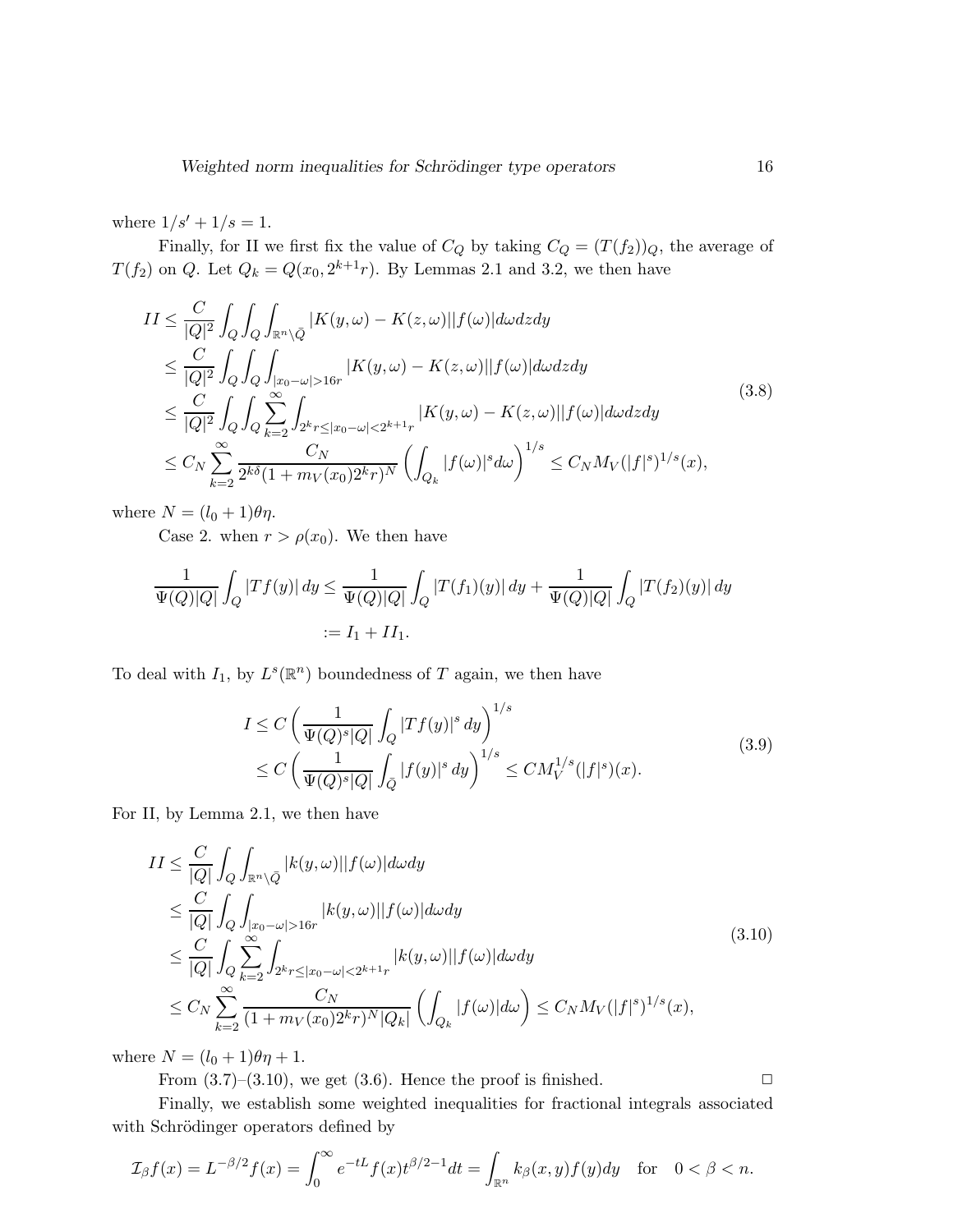Using Proposition 2.4 in [8], we can get the following result for the fractional integral associated with Schrödinger operator.

**Lemma 3.3.** *If*  $V \in B_q(\mathbb{R}^n)$ ,  $q \geq n/2$  *and*  $0 < \beta < n$ ,  $k_\beta$  *denotes the kernel of the fractional integral*  $I_\beta$  *as above, then there exists*  $\delta_0 = \delta_0(q) > 0$  *such that for every*  $l > 0$ *there is a constant*  $C_l$  *so that* 

$$
|k_{\beta}(x,y)| \le \frac{C_l}{(1+|x-y|(m_V(x)+m_V(y)))^l} \frac{1}{|x-y|^{n-\beta}}
$$

*and*

$$
|k_{\beta}(x+h,y)-k_{\beta}(x,y)| \leq \frac{C_l}{(1+|x-y|(m_V(x)+m_V(y))^l}\frac{|h|^{\delta_0}}{|x-y|^{n-\beta+\delta_0}},
$$

*whenever*  $x, y, h \in \mathbb{R}^n$  *and*  $|h| < |x - y|/2$ .

**Theorem 3.4.** *Let*  $0 < \beta < n, 1 < p < \beta/n$  *and*  $1/q = 1/p - \beta/n$ *. If*  $\omega \in A_{(i)}^{\rho}$ (p,q) *, then*

$$
\left(\int_{\mathbb{R}^n} |I_{\beta}f(x)|^q \omega(x)^q dx\right)^{1/q} \leq C \left(\int_{\mathbb{R}^n} |f(x)|^p \omega(x)^p dx\right)^{1/p}.
$$

*Further, suppose that*  $\mu = \omega^q \in A_1^{\rho}$  *with*  $q = n/(n - \beta)$ *. Then, there exists a constant* C *such that for all*  $\lambda > 0$ 

$$
\mu(\lbrace x \in \mathbb{R}^n : \ |I_{\beta}f(x)| > \lambda \rbrace)^{1/q} \leq \frac{C}{\lambda} \int_{\mathbb{R}^n} |f(x)| \omega(x) dx.
$$

Theorem 3.4 is proved in [2]. Here we give another proof. We will see that Theorem 3.4 follows from Proposition 2.2, Theorem 2.2 and Theorem 3.5 below. It is worth pointing out that Theorem 3.5 has own interesting.

**Theorem 3.5.** *Let*  $0 < q, \eta < \infty$  *and suppose that*  $\omega \in A^{\rho}_{\infty}$ *, then* 

$$
\int_{\mathbb{R}^n} |I_{\beta}f(x)|^q \omega(x) dx \le C \int_{\mathbb{R}^n} |M_{\beta,V,\eta}f(x)|^q \omega(x) dx
$$

*and*

$$
\sup_{\lambda>0} \lambda^q \omega(\{x \in \mathbb{R}^n : |I_{\beta}f(x)| > \lambda\}) \leq C \sup_{\lambda>0} \lambda^q \omega(\{x \in \mathbb{R}^n : M_{\beta,V,\eta}f(x) > \lambda\}),
$$

*Proof.* To prove Theorem 3.3, from Corollary 2.1 and Theorem 2.2, we need only to show that for any  $0 < \eta < \infty$  and  $0 < \delta < \eta/(\eta + 1)$  such that

$$
M_{\delta,\eta}^{\sharp}(I_{\beta}f)(x) \le CM_{\beta,V,\eta}(f)(x)), \text{ a.e } x \in \mathbb{R}^{n}, \tag{3.11}
$$

Fix  $x \in \mathbb{R}^n$  and let  $x \in Q = Q(x_0, r)$  (dyadic cube). Decompose  $f = f_1 + f_2$ , where  $f_1 = f\chi_{\bar{Q}}$ , where  $\bar{Q} = Q(x, 8\sqrt{n}r)$ .

To prove (3.11), we consider two cases about r, that is,  $r < 1/m_V(x_0)$  and  $r \ge$  $1/m_V(x_0)$ .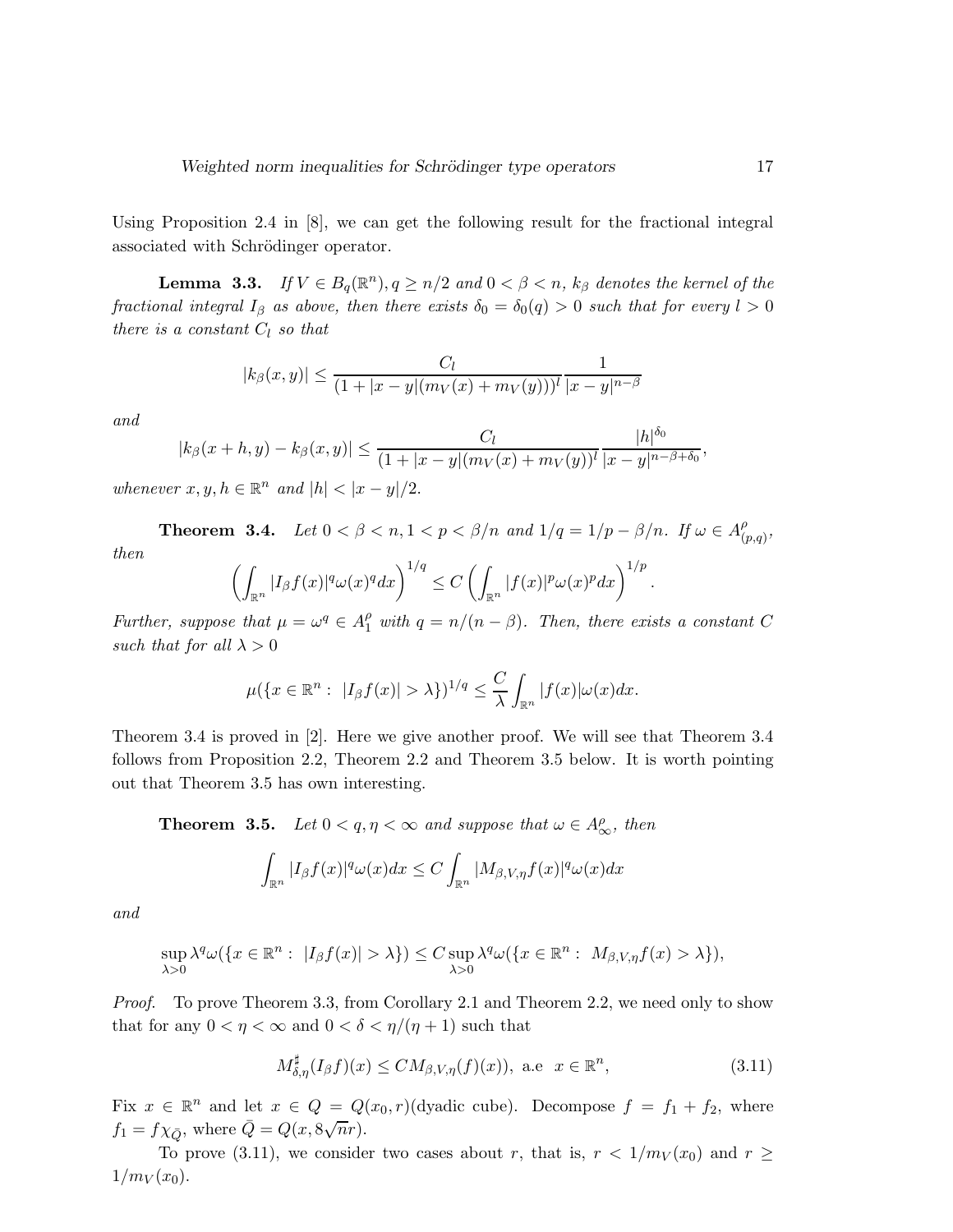Case 1. when  $r < \rho(x_0)$ . Let  $C_Q = |(I_\beta f_2)_Q|$ . Since  $0 < \delta < 1$ , we then have

$$
\left(\frac{1}{|Q|}\int_{Q}||I_{\beta}f(y)|^{\delta} - C_{Q}^{\delta}| dy\right)^{1/\delta} \le \left(\frac{1}{|Q|}\int_{Q}||I_{\beta}f(y)| - |(I_{\beta}f_2)_{Q}||^{\delta} dy\right)^{1/\delta}
$$
  
\n
$$
\le \left(\frac{1}{|Q|}\int_{Q}|I_{\beta}f(y) - (I_{\beta}f_2)_{Q}|^{\delta} dy\right)^{1/\delta}
$$
  
\n
$$
\le C\left(\frac{1}{|Q|}\int_{Q}|I_{\beta}f_1(y)|^{\delta} dy\right)^{1/\delta}
$$
  
\n
$$
+ C\left(\frac{1}{|Q|}\int_{Q}|I_{\beta}f_2(y) - (I_{\beta}f_2)_{Q}|^{\delta} dy\right)^{1/\delta}
$$
  
\n
$$
= I + II.
$$

For I, we recall that  $I_\beta$  is weak type  $(1, n/(n - \beta))$ . Note that  $m_V(x) \sim m_V(x_0)$  for any  $x \in \overline{Q}$  and  $\Psi(\overline{Q}) \sim 1$ , by Kolmogorov's inequality(see[15]), we then have

$$
I \leq \frac{C}{|Q|^{1-\beta/n}} \|I_{\beta}(f_1)\|_{L^{\frac{n}{n-\beta},\infty}}
$$
  

$$
\leq \frac{C}{|\overline{Q}|^{1-\beta/n}} \int_{\overline{Q}} |f(y)| dy \leq CM_{\beta,V,\eta} f(x).
$$
 (3.12)

For II, let  $Q_k = Q(x_0, 2^{k+1}r)$  and  $\alpha = \eta + 1$ . By Lemma 3.3, we then have

$$
II \leq \frac{C}{|Q|} \int_{Q} |I_{\beta}(f_{2})(y) - (I_{\beta}(f_{2}))_{Q}| dy
$$
  
\n
$$
\leq \frac{C}{|Q|^{2}} \int_{Q} \int_{Q} \int_{\mathbb{R}^{n} \setminus \bar{Q}} |k_{\beta}(y, \omega) - k_{\beta}(z, \omega)||f(\omega)| d\omega dz dy
$$
  
\n
$$
\leq \frac{C}{|Q|^{2}} \int_{Q} \int_{Q} \int_{|x_{0} - \omega| > 2r} |k_{\beta}(y, \omega) - k_{\beta}(z, \omega)|f(\omega)| d\omega dz dy
$$
  
\n
$$
\leq \frac{C}{|Q|^{2}} \int_{Q} \int_{Q} \sum_{k=4}^{\infty} \int_{2^{k}r \leq |x_{0} - \omega| < 2^{k+1}r} |k_{\beta}(y, \omega) - k_{\beta}(z, \omega)||f(\omega)| d\omega dz dy
$$
  
\n
$$
\leq C_{l} \sum_{k=2}^{\infty} \frac{2^{-k}}{(1 + 2^{k}rm_{V}(Q_{k}))^{2}} \frac{2^{-k}}{(1 + 2^{k}rm_{V}(Q_{k}))^{2\theta}} \frac{1}{(1 + 2^{k}rm_{V}(Q_{k}))^{\alpha\theta}|Q_{k}|^{1-\beta/n}} \int_{Q_{k}} |f(\omega)| d\omega
$$
  
\n
$$
\leq C_{l} \sum_{k=1}^{\infty} \frac{2^{-k}(1 + 2^{k}rm_{V}(x_{0}))^{2(l_{0} + 1)\theta}}{(1 + 2^{k}rm_{V}(Q_{k}))^{2(l_{0} + 1)\theta}} \frac{1}{(1 + 2^{k}rm_{V}(Q_{k}))^{\alpha\theta}|Q_{k}|^{1-\beta/n}} \int_{Q_{k}} |f(\omega)| d\omega
$$
  
\n
$$
\leq C_{l} \sum_{k=1}^{\infty} 2^{-k}M_{\beta, V, \eta}(f)(x) \leq C_{l}M_{\beta, V, \eta}(f)(x), \qquad (3.13)
$$

if taking  $l = \theta(l_0 + 1)\alpha$ .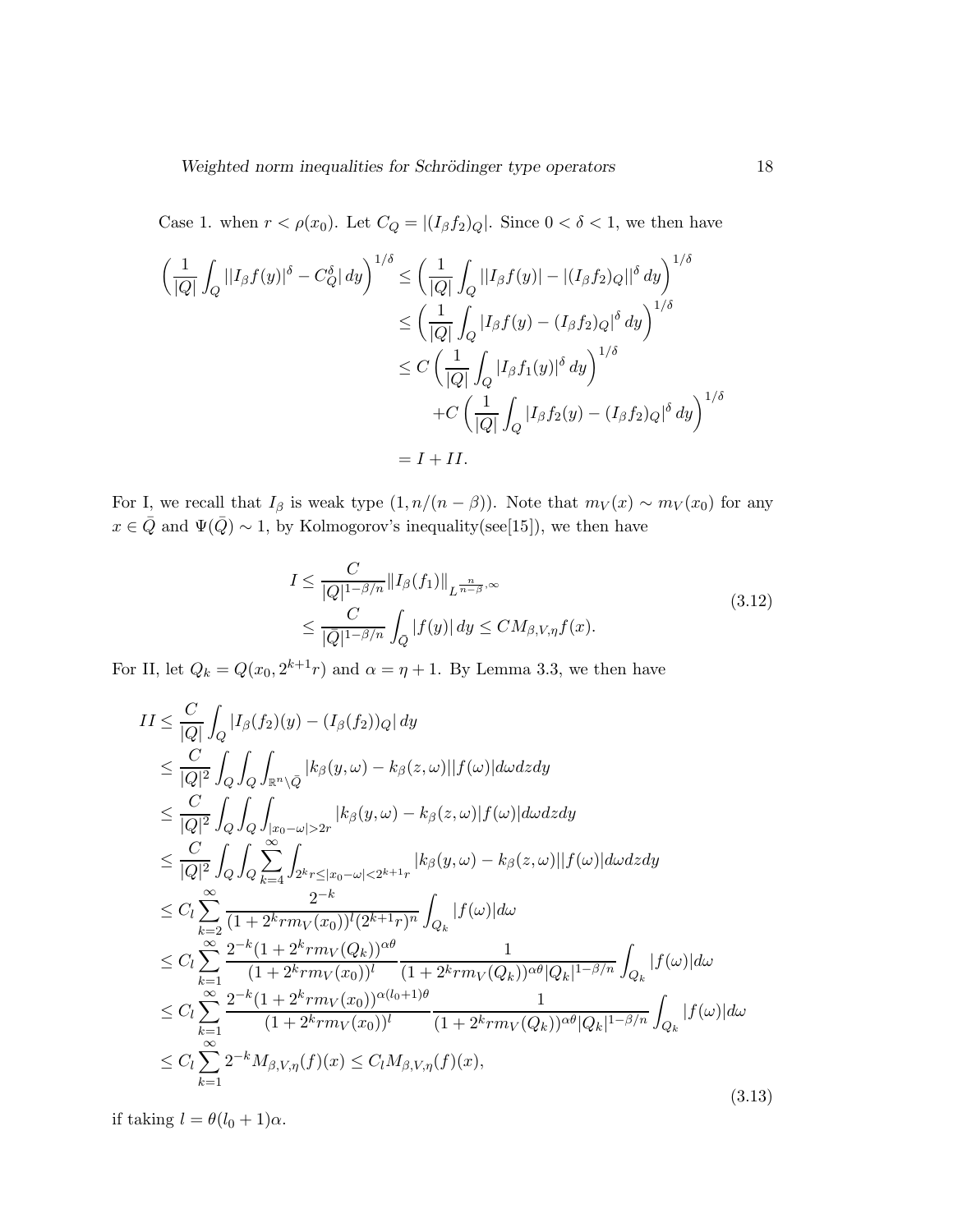Case 2. When  $r \ge \rho(x_0)$ , note that  $\alpha_1 := \eta/\delta \ge \eta + 1$ , we have

$$
\frac{C}{\Psi(Q)^{\alpha_1}} \left( \frac{1}{|Q|} \int_Q |I_\beta f(y)|^\delta dy \right)^{1/\delta} \le \frac{C}{\Psi(Q)^{\alpha_1}} \left( \frac{1}{|Q|} \int_Q |I_\beta f_1(y)|^\delta dy \right)^{1/\delta} \n+ \frac{C}{\Psi(Q)^{\alpha_1}} \left( \frac{1}{|Q|} \int_Q |I_\beta f_2(y)|^\delta dy \right)^{1/\delta} \n:= I_1 + II_1.
$$

For  $I_1$ , similar to  $I$ , we have

$$
I_1 \leq \frac{C}{\Psi(Q)^{\alpha_1}} \frac{1}{|Q|^{1-\beta/n}} \|I_{\beta} f_1\|_{L^{\frac{n}{n-\beta},\infty}}
$$
  
\n
$$
\leq \frac{C}{\Psi(Q)^{\eta}(\Psi(Q)|\bar{Q}|)^{1-\beta/n}} \int_{\bar{Q}} |f(y)| d\mu(y)
$$
  
\n
$$
\leq CM_{\beta,V,\eta} f(x).
$$
\n(3.8)

Finally, for  $II_1$ , by Lemma 3.3, we then have

$$
II_{1} \leq \frac{C}{|Q|} \int_{Q} |I_{\beta}(f_{2})(y)| dy
$$
  
\n
$$
\leq \frac{C}{|Q|} \int_{Q} \int_{\mathbb{R}^{n} \setminus \bar{Q}} |k_{\beta}(y,\omega)| |f(\omega)| d\omega dy
$$
  
\n
$$
\leq \frac{C}{|Q|} \int_{Q} \int_{|x_{0}-\omega|>2r} |k_{\beta}(y,\omega)| f(\omega)| d\omega dy
$$
  
\n
$$
\leq \frac{C}{|Q|} \int_{Q} \sum_{k=2}^{\infty} \int_{2^{k}r \leq |x_{0}-\omega|<2^{k+1}r} |k_{\beta}(y,\omega)| f(\omega)| d\omega dy
$$
  
\n
$$
\leq C_{l} \sum_{k=2}^{\infty} \frac{1}{(1 + 2^{k}rm_{V}(x_{0}))^{l} |Q_{k}|^{1-\beta/n}} \int_{Q_{k}} |f(\omega)| d\omega
$$
  
\n
$$
\leq C_{l} \sum_{k=1}^{\infty} \frac{(1 + 2^{k}rm_{V}(Q_{k}))^{\theta\alpha_{1}}}{(1 + 2^{k}rm_{V}(x_{0}))^{l}} \frac{1}{(1 + 2^{k}rm_{V}(Q_{k}))^{\theta\alpha_{1}} |Q_{k}|^{1-\beta/n}} \int_{Q_{k}} |f(\omega)| d\omega
$$
  
\n
$$
\leq C_{l} \sum_{k=1}^{\infty} \frac{(1 + 2^{k}rm_{V}(x_{0}))^{\theta(l_{0}+1)\alpha_{1}}}{(1 + 2^{k}rm_{V}(x_{0}))^{l}} \frac{1}{(1 + 2^{k}rm_{V}(Q_{k}))^{\theta\alpha_{1}} |Q_{k}|^{1-\beta/n}} \int_{Q_{k}} |f(\omega)| d\omega
$$
  
\n
$$
\leq C_{l} \sum_{k=1}^{\infty} 2^{-k} M_{\beta,V,\eta}(f)(x) \leq C_{l} M_{\beta,V,\eta}(f)(x), \qquad (3.14)
$$

if taking  $l = \alpha_1(l_0 + 1)\theta + 1$ .

From  $(3.12)$ – $(3.14)$ , we get  $(3.11)$ . Hence the proof is finished.  $\Box$ 

## 4. Commutators for Shrödinger type operators

Bongioanni, etc, [1] introduce a new space  $BMO_{\theta}(\rho)$  defined by

$$
||f||_{BMO_{\theta}(\rho)} = \sup_{B \subset \mathbb{R}^n} \frac{1}{\Psi(B)|B|} \int_B |f(x) - f_B| dx < \infty,
$$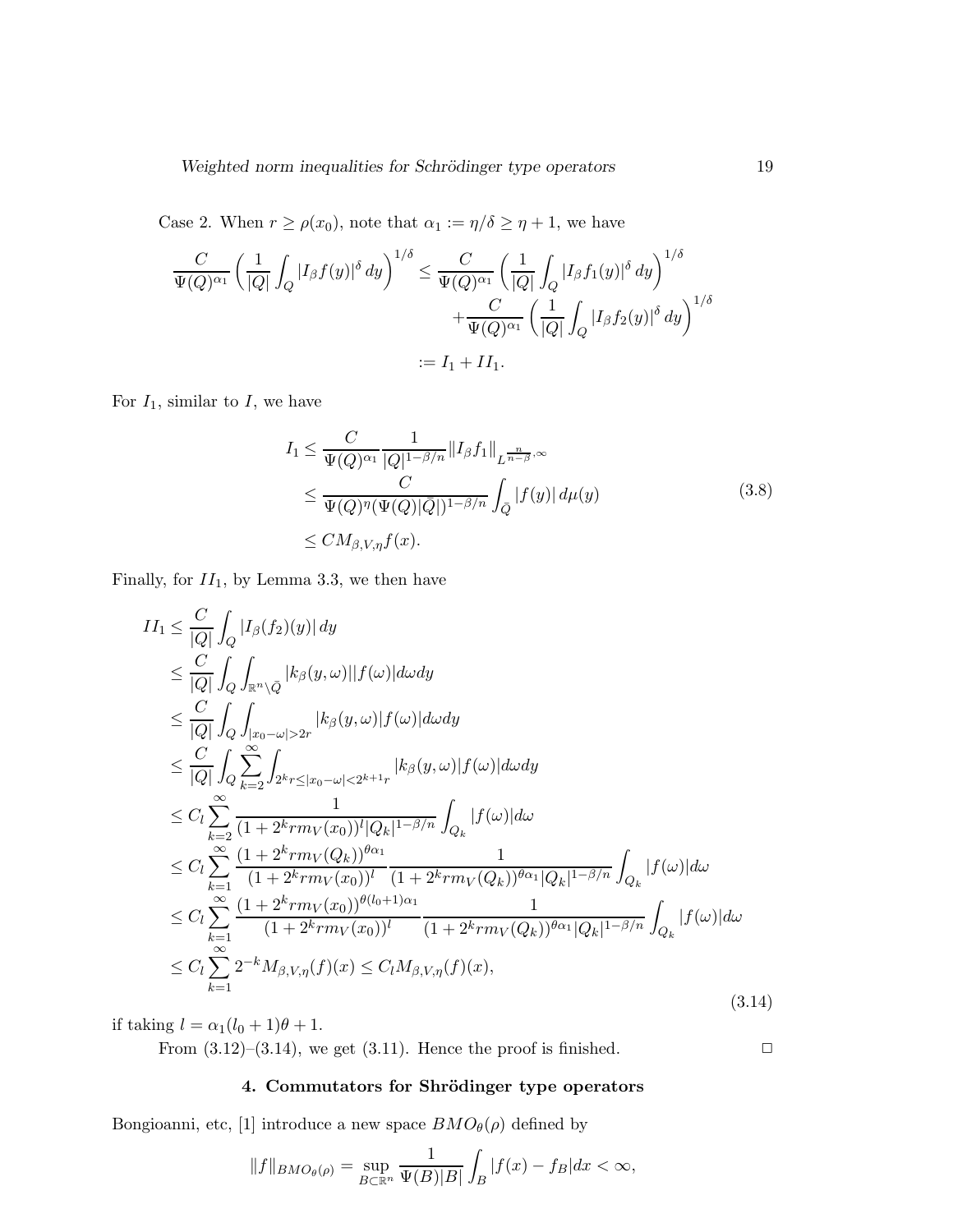where  $f_B = \frac{1}{|B|}$  $\frac{1}{|B|} \int_B f(y) dy$  and  $\Psi(B) = (1 + r/\rho(x_0))^{\theta}, B = B(x_0, r)$  and  $\theta > 0$ . Bongioanni, etc, [1] proved the following result for  $BMO_{\theta}(\rho)$ .

**Proposition 4.1.** *Let*  $\theta > 0$  *and*  $1 \leq s < \infty$ *. If*  $b \in BMO_{\theta}(\rho)$ *, then* 

$$
\left(\frac{1}{|B|}\int_B|b-b_B|^s\right)^{1/s}\leq cC_0^\theta s\|b\|_{BMO_\theta(\rho)}\left(1+\frac{r}{\rho(x)}\right)^{\theta'},
$$

*for all*  $B = B(x,r)$ *, with*  $x \in \mathbb{R}^n$  *and*  $r > 0$ *, where*  $\theta' = (l_0 + 1)\theta$  *and*  $C_0$  *is defined in Lemma 2.1 and* c *is a constant depending only on* n*.*

Obviously, the classical BMO is properly contained in  $BMO_{\theta}(\rho)$ ; more examples see [1]. For convenience, we let  $BMO(\rho)$  denote  $BMO_{\theta}(\rho)$ .

**Proposition 4.2.** *If*  $f \in BMO(\rho)$ *, then there exist positive constant*  $c_1$  *and*  $c_2$ *such that for every ball* B *and every*  $\lambda > 0$ *, we have* 

$$
|\{x \in B : |f(x) - f_B| > \lambda\}| \le c_1|B| \exp \left\{-\frac{c_2\lambda}{\|f\|_{BMO(\rho)}\Psi_{\theta'}(B)}\right\},\,
$$

*where*  $f_B = \frac{1}{|B|}$  $\frac{1}{|B|} \int_B f(y) dy$  and  $\Psi_{\theta'}(B) = (1 + r/\rho(x_0))^{\theta'}, B = B(x_0, r)$  and  $\theta' = (l_0 + 1)\theta$ .

*Proof.* We adapt the same argument of pages 145-146 in [20]. We first assume  $||f||_{BMO(\rho)}$  $\Psi_{\theta'}(B) = 1$ . We apply Chebysheff's inequality and Proposition 4.1, we obtain

$$
|\{x \in B : |f(x) - f_B| > \lambda\}| \le (cC_0^{\theta} s)^s \lambda^{-s} |B|
$$

for  $0 < \lambda < \infty$ ,  $1 \leq s < \infty$ .

If  $\lambda \geq 2cC_0^{\theta}$ , we take  $s = \lambda/(2cC_0^{\theta}) \geq 1$ . Then

$$
|\{x \in B : |f(x) - f_B| > \lambda\}| \le (1/2)^s |B| = e^{-c_1 \lambda} |B|
$$

where  $c_1 = (2cC_0^{\theta})^{-1} \ln 2$ . However, if  $\lambda \leq 2cC_0^{\theta}$ , then  $e^{-c_1\lambda} \geq e^{-c_1 2(cC_0^{\theta})} = 1/2$ , and

$$
|\{x \in B : |f(x) - f_B| > \lambda\}| \le 2e^{-c_1\lambda}|B|
$$

in that range of  $\lambda$ . Altogether then, if we drop the normalization on f by replacing f by  $f/(\|f\|_{BMO(\rho)}\Psi_{\theta'}(B))$ , we can obtain the conclusion by taking  $c_1 = 2$  and  $c_2 =$  $(2cC_0^{\theta})^{-1}$  $\ln 2$ .

As a consequence of Proposition 4.2, we can then obtain the following result, which is equivalent to Proposition 4.1.

**Proposition 4.3.** *Suppose that* f *is in*  $BMO(\rho)$ *. There exist positive constants* γ *and* C *such that*

$$
\sup_{B} \frac{1}{|B|} \int_{B} \exp \left\{ \frac{\gamma}{\|f\|_{BMO(\rho)} \Psi_{\theta'}(B)} |f(x) - f_B| \right\} dx \le C.
$$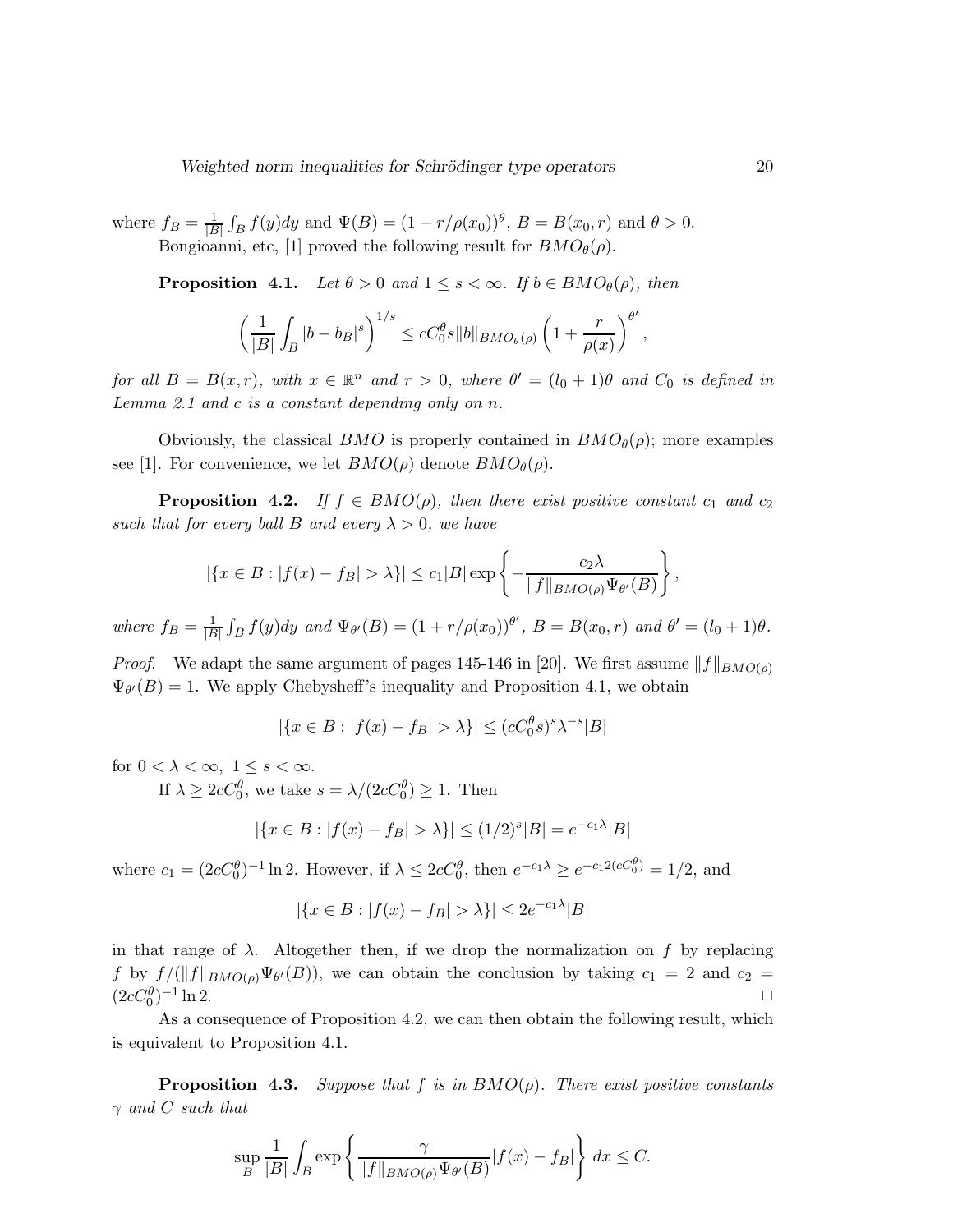*Proof.* We choose  $\gamma = c_2/2$ , where  $c_2$  is a constant in Proposition 4.2. We then have

$$
\int_{B} \exp \left\{ \frac{\gamma}{\|f\|_{BMO(\rho)} \Psi_{\theta'}(B)} |f(x) - f_B| \right\} dx
$$
\n
$$
= \int_{0}^{\infty} |\{x \in B : \exp \left\{ \frac{\gamma}{\|f\|_{BMO(\rho)} \Psi_{\theta'}(B)} |f(x) - f_B| \right\} > t \}| dt
$$
\n
$$
\leq |B| + \int_{1}^{\infty} |\left\{x \in B : |f(x) - f_B| > \frac{\log t \|f\|_{BMO(\rho)} \Psi_{\theta'}(B)}{\gamma} \right\} | dt
$$
\n
$$
\leq |B| + c_1 |B| \int_{1}^{\infty} \exp \left\{ -\frac{c_2 \log t}{\gamma} \right\} dt
$$
\n
$$
\leq |B| + C|B| \int_{1}^{\infty} t^{-2} dt
$$
\n
$$
\leq C|B|.
$$

Thus, the proof is complete.  $\Box$ 

We first consider commutators of fractional integrals associated with Schödinger operators.

**Theorem 4.1.** *Let*  $b \in BMO(\rho)$ ,  $0 < \beta < n, 1 < p < n/\beta$  *and*  $1/q = 1/p - \beta/n$ *. If*  $\omega \in A_0^{\rho}$  $_{(p,q)}^{\rho}$ , then there exists a constant C such that

$$
\left(\int_{\mathbb{R}^n} |[I_{\beta},b]f(x)|^q \omega(x)^q dx\right)^{1/q} \leq C \|b\|_{BMO(\rho)} \left(\int_{\mathbb{R}^n} |f(x)|^p \omega(x)^p dx\right)^{1/p}.
$$

The weighted weak-type endpoint estimate for the commutator is the following.

**Theorem 4.2.** *Let*  $b \in BMO(\rho)$ ,  $0 < \beta < n, 1 < p < n/\beta$  and  $1/q = 1/p - \beta/n$ . Let  $B(t) = t \log(e + t)$ ,  $\Lambda(t) = [t \log(e + t^{\beta/n})]^{n/(n-\beta)}$  and  $\Theta(t) = t^{1-\beta/n} \log(e + t^{-\beta/n})$ . If  $\omega \in A_1^{\rho}$  $_{1}^{\rho}$ , then for any  $\lambda > 0$ 

$$
\omega(\{x\in\mathbb{R}^n:|[I_{\beta},b]f(x)|>\lambda\})\leq C\Lambda\left(\int_{\mathbb{R}^n}B\left(\frac{\|b\|_{BMO(\rho)}|f(x)|}{\lambda}\right)\Theta(\omega(x))dx\right).
$$

To prove Theorems 4.1 and 4.2, we need a few of Lemmas which can be of independent interest.

**Lemma 4.1.** *Let*  $0 \le \beta < n$ ,  $0 < \eta < \infty$  *and*  $M_{V,\eta/2}f$  *be locally integral. Then there exist positive constants*  $C_1$  *and*  $C_2$  *independent of*  $f$  *and*  $x$  *such that* 

$$
C_1 M_{\beta, V, \eta} M_{V, \eta+1} f(x) \leq M_{L \log L, \beta, V, \eta+1} f(x) \leq C_2 M_{\beta, V, \eta/2} M_{V, \eta/2} f(x).
$$

*Proof.* We first prove  $M_{L \log L, \beta, V, \eta+1}f(x) \leq CM_{\beta, V, \eta/2}M_{V, \eta/2}f(x)$ . It suffices to show that for any cube  $Q \ni x$ , there is a constant  $C > 0$  such that

$$
\Psi(Q)^{-\eta-1} (\Psi(Q)|Q|)^{\beta/n} \|f\|_{L \log L,Q} \leq C\Psi(Q)^{-\eta/2} (\Psi(Q)|Q|)^{\beta/n-1} \int_Q M_{V,\eta/2} f(y) dy.
$$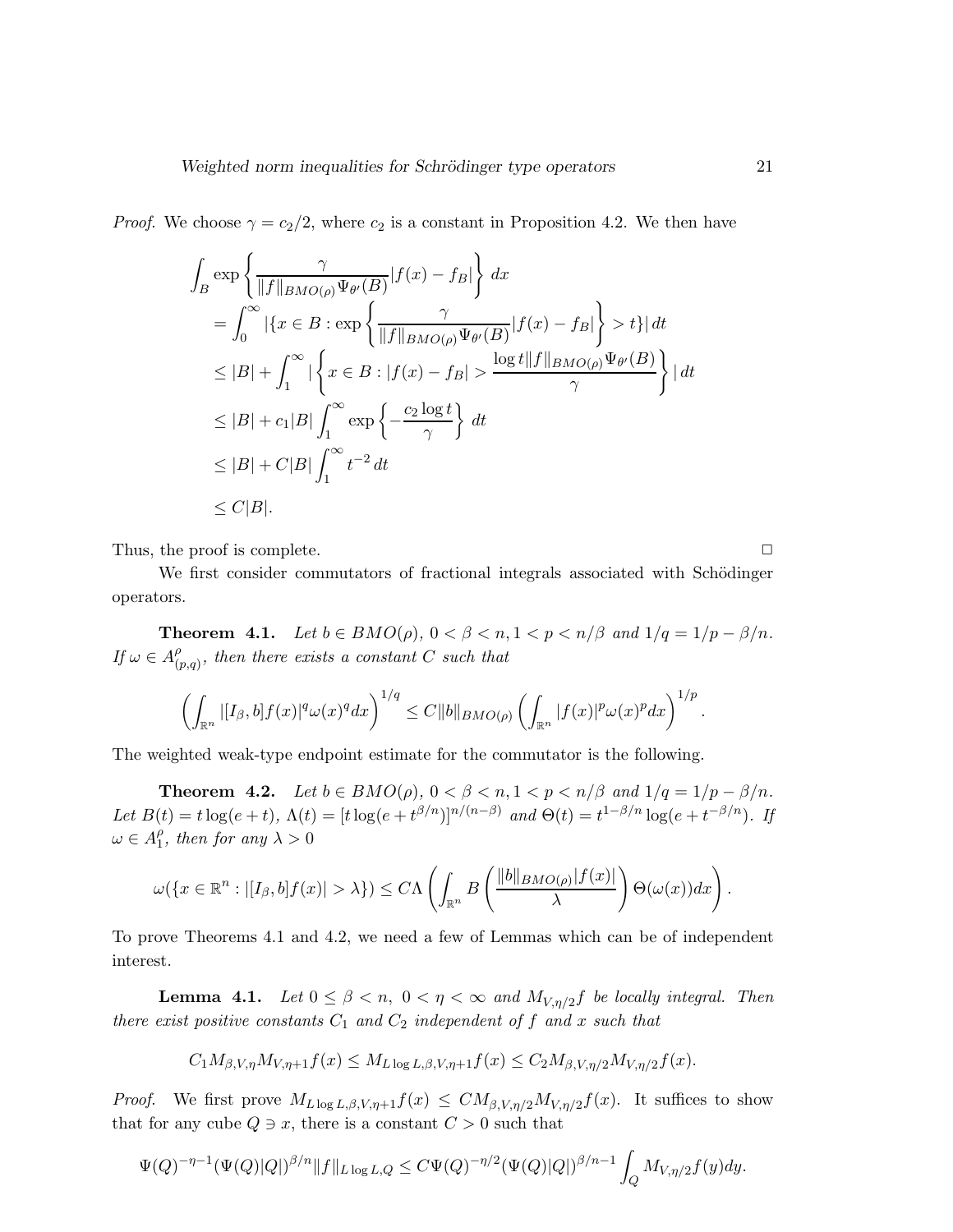That is,

$$
||f||_{L\log L,Q} \leq C\Psi(Q)^{\eta/2}|Q|^{-1} \int_{Q} M_{V,\eta/2}f(y)dy.
$$
 (4.3)

In fact, by homogeneity we can take f with  $||f||_{L \log L,Q} = 1$  which implies

$$
1 \leq \frac{C}{|Q|} \int_Q |f(y)|(1 + \log^+(|f(y)|))dy
$$
  
\n
$$
\leq \frac{C}{|Q|} \int_Q |f(y)| \int_1^{|f(y)| + \epsilon} \frac{dt}{t} dy
$$
  
\n
$$
\leq \frac{C}{|Q|} \int_1^{\epsilon} \int_Q |f(y)| dy \frac{dt}{t} + \frac{C}{|Q|} \int_{\epsilon}^{\infty} \int_{\{x \in Q : |f(x)| > t - \epsilon\}} |f \chi_Q(y)| dy \frac{dt}{t}
$$
  
\n
$$
\leq \frac{C}{|Q|} \int_Q M(f \chi_Q)(x) dx + \frac{C}{|Q|} \int_0^{\infty} \int_{\{x \in Q : |f(x)| > t\}} |f \chi_Q(y)| dy \frac{dt}{t}
$$
  
\n
$$
\leq \frac{C}{|Q|} \int_Q M(f \chi_Q)(x) dx + \frac{C}{|Q|} \int_0^{\infty} | \{x \in Q : M(f \chi_Q)(x) > t \} | dt
$$
  
\n
$$
\leq \frac{C}{|Q|} \int_Q M(f \chi_Q)(x) dx
$$
  
\n
$$
\leq C \frac{\Psi(Q)^{\eta/2}}{|Q|} \int_Q M_{V, \eta/2}(f)(x) dx,
$$

since  $M(f\chi_Q)(x) \leq C\Psi(Q)^{\eta/2}M_{V,\eta/2}(f)(x)$  for all  $x \in Q$ . Thus, (4.3) is proved. Now let us turn to prove

$$
M_{\beta,V,\eta}M_{V,\eta+1}f(x) \leq CM_{L\log L,\beta,V,\eta+1}f(x). \tag{4.4}
$$

We first claim that

$$
M_{\beta,V,\eta}f(x) \leq CM_{L\log L,\beta,V,\eta+1}f(x). \tag{4.5}
$$

Indeed, it is sufficient to show that for any cube  $Q \ni x$  such that

$$
\Psi(Q)^{-\eta} (\Psi(Q)|Q|)^{\beta/n-1} \int_Q |f(y)| dy \le \Psi(Q)^{-\eta-1} (\Psi(Q)|Q|)^{\beta/n} ||f||_{L \log L,Q}.
$$

That is,  $|Q|^{-1} \int_Q |f(y)| dy \le ||f||_{L \log L,Q}$ . This is clear from the definition of the mean Luxemburg norm.

Now we prove (4.4). For any fixed  $x \in \mathbb{R}^n$  and any fixed cube  $Q \ni x$ , write  $f = f_1 + f_2$ , where  $f_1 = f \chi_{3Q}$ . Thus,

$$
\Psi(Q)^{-\eta}(\Psi(Q)|Q|)^{\beta/n-1} \int_{Q} |M_{V,\eta+1}f(y)|dy \leq \Psi(Q)^{-\eta}(\Psi(Q)|Q|)^{\beta/n-1} \int_{Q} |M_{V,\eta+1}f_1(y)|dy
$$
  
 
$$
+\Psi(Q)^{-\eta}(\Psi(Q)|Q|)^{\beta/n-1} \int_{Q} |M_{V,\eta+1}f_2(y)|dy
$$
  
 
$$
:= I + II.
$$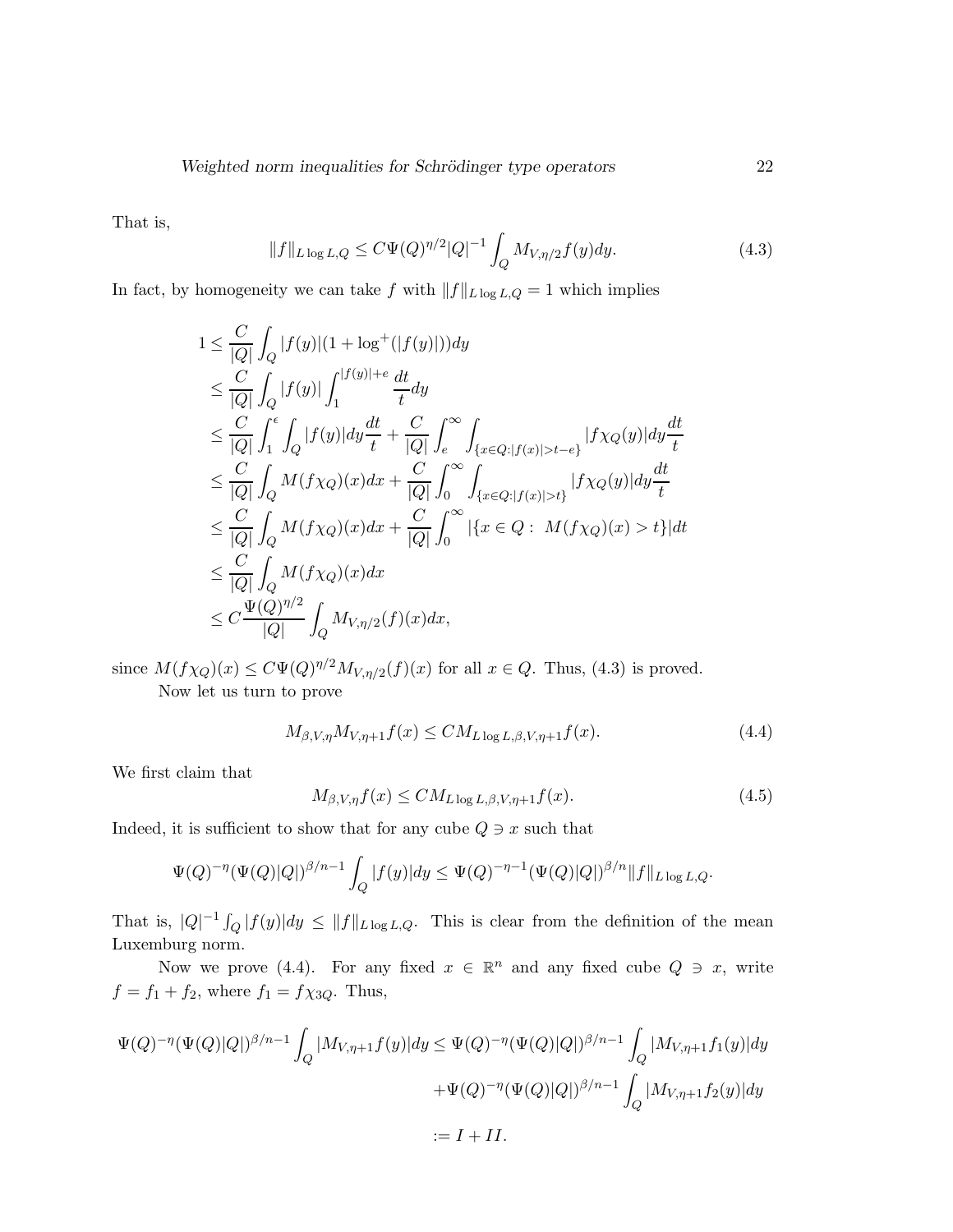For I, we know that for all g with supp  $g \subset Q$  (see [15])

$$
\frac{1}{|Q|} \int_Q Mg(y) dy \le C ||g||_{L \log L,Q}.
$$

From this and note that  $M_{V,\eta+1}f(x) \leq Mf(x)$ , we get

$$
I \le C\Psi(3Q)^{-\eta}(\Psi(3Q)|3Q|)^{\beta/n-1} \int_{3Q} |Mf_1(y)|dy
$$
  
\n
$$
\le C\Psi(3Q)^{-\eta-1}(\Psi(Q)|3Q|)^{\beta/n} ||f||_{L\log L,3Q}
$$
  
\n
$$
\le C M_{L\log L,\beta,V,\eta+1}.
$$

Next let us estimate II. It is easy to see that for all  $y, z \in Q$ , we have

$$
(\Psi(Q)|Q|)^{\beta/n} M_{V,\eta+1} f_2(y) \leq C M_{\beta,V,\eta} f(z). \tag{4.6}
$$

In fact, for any cube  $Q' \ni y$  and  $Q' \cap (\mathbb{R}^n \setminus 3Q) \neq \emptyset$ , noticing that  $z \in Q \subset 3Q'$ , we have

$$
\frac{(\Psi(Q)|Q|)^{\beta/n}}{\Psi(Q')^{\eta+1}|Q'|} \int_{Q'} |f_2(y)| dy \le C \frac{(\Psi(3Q')|3Q'|)^{\beta/n}}{\Psi(3Q')^{\eta+1}|3Q'|} \int_{3Q'} |f_2(y)| dy
$$
  
\n
$$
\le C M_{\beta,V,\eta} f(z).
$$

Hence, (4.6) holds.

Using (4.5) and (4.6) and note that  $\Psi(Q) \geq 1$ , we obtain

$$
II \leq C(\Psi(Q)|Q|)^{\beta/n-1} \int_Q |M_{V,\eta+1}f_2(y)| dy
$$
  
\n
$$
\leq C|Q|^{-1} \int_Q \inf_{z \in Q} M_{\beta,V,\eta} f(z) dz
$$
  
\n
$$
\leq C M_{\beta,V,\eta} f(x) \leq C M_{L \log L, \beta,V,\eta+1} f(x).
$$

Thus,  $(4.4)$  is proved.  $\Box$ 

**Lemma 4.2.** *Let*  $0 \le \beta < n$ ,  $0 < \eta < \infty$  *and*  $M_{V,\eta}f$ ,  $M_{\beta,V,\eta}f$  *be locally integrable. Then there is a constant*  $C > 0$  *independent of*  $f$  *and*  $x$  *such that* 

$$
M_{V,\eta+1}M_{\beta,V,\eta}f(x) \leq CM_{\beta,V,\eta}M_{V,\eta}f(x).
$$

*Proof.* For any fixed  $x \in \mathbb{R}^n$  and any fixed cube  $Q \ni x$ , write  $f = f_1 + f_2$ , where  $f_1 = f \chi_{3Q}$ . Thus,

$$
\Psi(Q)^{-\eta-1}|Q|^{-1}\int_{Q}|M_{\beta,V,\eta}f(y)|dy \leq \Psi(Q)^{-\eta-1}|Q|^{-1}\int_{Q}|M_{\beta,V,\eta}f_1(y)|dy
$$
  
 
$$
+\Psi(Q)^{-\eta-1}|Q|^{-1}\int_{Q}|M_{\beta,V,\eta}f_2(y)|dy
$$
  
 
$$
:=I+II.
$$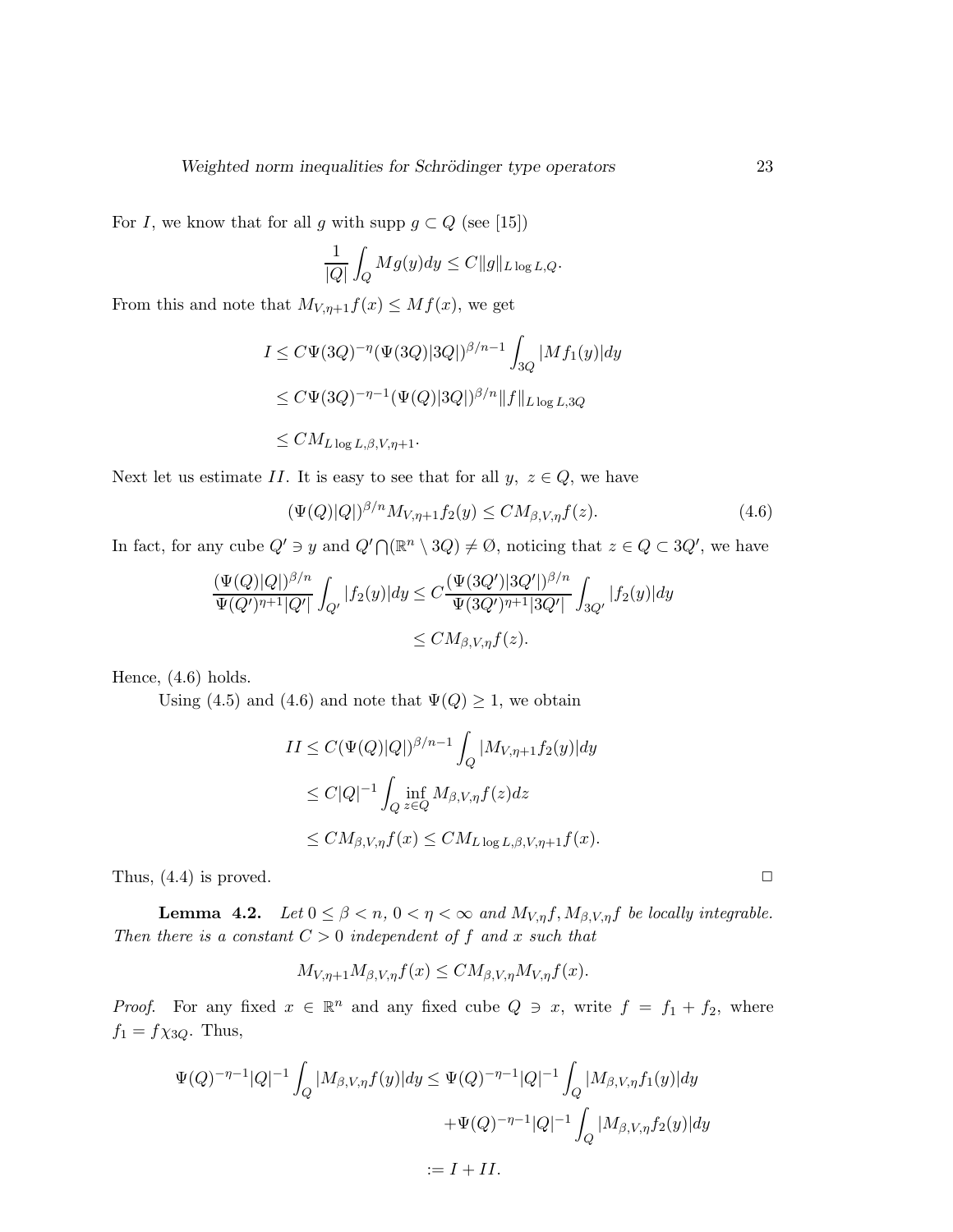Similar to the estimates of  $II$  in Lemma 4.1, we have

$$
II \leq CM_{\beta,V,\eta}f(x) \leq CM_{\beta,V,\eta}M_{V,\eta}f(x).
$$

From page 881 in [6], we know that for any g with supp  $g \subset Q$ ,

$$
\int_{Q} M_{\beta} f(y) dy \le C|Q|^{\beta/n} \int_{Q} g(y) dy,
$$
\n(4.7)

where  $M_{\beta}f(x) = \sup_{x \in Q} \frac{1}{|Q|^{1-\beta}}$  $\frac{1}{|Q|^{1-\beta/n}} \int_Q |f(y)dy$ . Obviously,  $M_{\beta,V,\eta} f(x) \leq M_\beta f(x)$ . Hence, by (4.7), we obtain

$$
I \leq C\Psi(3Q)^{-\eta-1}|3Q|^{-1} \int_{3Q} |M_{\beta,V,\eta}f_1(y)|dy
$$
  
\n
$$
\leq C\Psi(3Q)^{-\eta-1}|3Q|^{-1} \int_{3Q} |M_{\beta}f_1(y)|dy
$$
  
\n
$$
\leq C\Psi(3Q)^{-\eta-1}|3Q|^{\beta/n-1} \int_{3Q} |f_1(y)|dy
$$
  
\n
$$
\leq C\Psi(3Q)^{-\eta-1}|3Q|^{\beta/n-1} \int_{3Q} |M_{V,\eta}f(y)|dy
$$
  
\n
$$
\leq CM_{\beta,V,\eta}M_{V,\eta}f(x).
$$

This completes the proof.  $\Box$ 

**Definition 4.1.** *Given an increasing function*  $\varphi$ *, define the function*  $h_{\varphi}$  *by* 

$$
h_{\varphi}(s) = \sup_{t>0} \frac{\varphi(st)}{\varphi(t)}, \quad 0 \le s < \infty.
$$

**Lemma 4.3.** *Let*  $0 < \beta < n$ ,  $1 \le \eta < \infty$ ,  $\omega \in A_1^{\rho}$  $_1^{\rho}$  and  $B(t) = t \log(e + t)$ , Then *there exists a constant*  $C > 0$  *such that for all*  $t > 0$ 

$$
\Phi\left(\omega(\lbrace x \in \mathbb{R}^n : M_{B,\beta,V,\eta}f(x) > t \rbrace)\right) \leq C \int_{\mathbb{R}^n} \Phi\left(\frac{|f(x)|}{t}\right) h_{\Phi}(\omega(x)) dx,
$$

*where*  $\Phi(s) = s/h_B(s^{\beta/n})$  *if*  $s > 0$ *, otherwise is zero.* 

From page 4 in [4], we know that

$$
\Phi(t) \approx \frac{t^{\frac{\beta}{n}-1}}{\log(e+t^{\frac{\beta}{n}})}.
$$

The the function  $\Phi$  is invertible with

$$
\Phi^{-1}(t) \approx [t \log(e + t^{\frac{\beta}{n}}])^{n/(n-\beta)},
$$

and

$$
h_{\Phi}(t) \leq C\Theta(t) = Ct^{1-\frac{\beta}{n}}\log(e+t^{-\frac{\beta}{n}}).
$$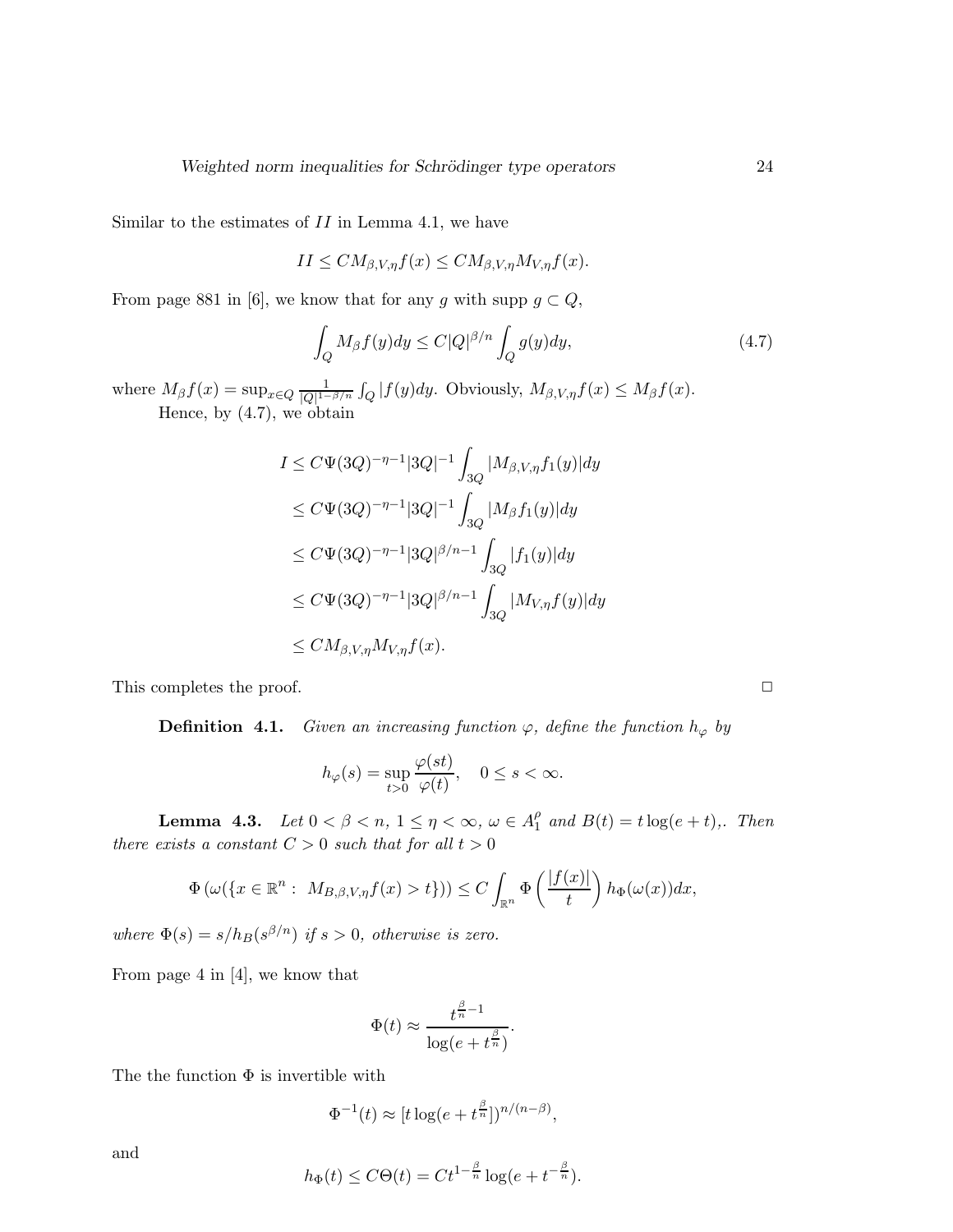*Proof.* Define  $E_t = \{x \in \mathbb{R}^n : M_{B,\beta,V,\eta}f(x) > t\}$ . For each  $x \in E_t$ , there exists a cube  $Q_x \ni x$  such that

$$
\Psi(Q_x)^{-\eta}(\Psi(Q_x)|Q_x|)^{\beta/n}||f||_{B,Q_x} > t.
$$

The collection  $\{Q_x\}_{x \in E_t}$  covers  $E_t$ . Similar to the proof of Lemma 3.14 in [3], we can show that there exists a constant  $L > 0$  and a collection of disjoint dyadic cubes  $\{P_j\}$  such that  $E_t \subset \bigcup 3P_j$ , and such that

$$
\Psi(P_j)^{-\eta}(\Psi(P_j)|P_j|)^{\beta/n}||f||_{B,P_j} > Lt.
$$

By the properties of the Luxemburg norm on Orlicz spaces and by definition 4.2, we have

$$
1 \leq \frac{1}{|P_j|} \int_{P_j} B\left(\frac{(\Psi(P_j)|P_j|)^{\beta/n}|f(x)|}{Lt\Psi(P_j)^{\eta}}\right) dx
$$
  
\n
$$
\leq \frac{Ch_B((\Psi(3P_j)|3P_j|)^{\beta/n})}{|3P_j|} \int_{P_j} B\left(\frac{|f(x)|}{t\Psi(3P_j)^{\eta}}\right) dx
$$
  
\n
$$
\leq \frac{Ch_B((\Psi(3P_j)|3P_j|)^{\beta/n})}{\Psi(3P_j)^{\eta}|3P_j|} \int_{P_j} B\left(\frac{|f(x)|}{t}\right) dx
$$
  
\n
$$
\leq \frac{Ch_B((\Psi(3P_j)|3P_j|)^{\beta/n})}{\Psi(3P_j)|3P_j|} \int_{P_j} B\left(\frac{|f(x)|}{t}\right) dx
$$
  
\n
$$
= \frac{C}{\Phi(\Psi(3P_j)|3P_j|)} \int_{P_j} B\left(\frac{|f(x)|}{t}\right) dx.
$$

The growth conditions assumed on B imply that

$$
\Phi(\omega(E_t)) \le \Phi(\sum_j (\omega(3P_j)) \le \sum_j \Phi(\omega(3P_j)).
$$

Hence, if we combine the two inequalities above and apply Definition 4.2, we get

$$
\Phi(\omega(E_t)) \leq C \sum_{j} \frac{\Phi(\omega(3P_j))}{\Phi(\Psi(3P_j)|3P_j|)} \int_{P_j} B\left(\frac{|f(x)|}{t}\right) dx
$$
  
\n
$$
\leq C \sum_{j} h_{\Phi}\left(\frac{\omega(3P_j)}{\Psi(3P_j)|3P_j|}\right) \int_{P_j} B\left(\frac{|f(x)|}{t}\right) dx
$$
  
\n
$$
\leq C \sum_{j} \int_{P_j} B\left(\frac{|f(x)|}{t}\right) h_{\Phi}(\omega(x)) dx
$$
  
\n
$$
\leq C \int_{\mathbb{R}^n} B\left(\frac{|f(x)|}{t}\right) h_{\Phi}(\omega(x)) dx.
$$

Thus, Lemma 4.3 is proved.  $\Box$ 

**Lemma 4.4.** *Let*  $b \in BMO(\rho)$ ,  $0 < \beta < n$  *and*  $(l_0 + 1) \leq \eta < \infty$ *. Let*  $0 < 2\delta <$  $\epsilon < 1$ , then

$$
M_{\delta,\eta}^{\sharp}([b,I_{\beta}]\mathbf{f})(x) \le C \|b\|_{BMO(\rho)} (M_{\epsilon,\eta}^{\Delta}(I_{\beta}\mathbf{f})(x) + M_{L \log L, \beta, V,\eta}(\mathbf{f})(x)), \text{ a.e } x \in \mathbb{R}^{n}, \tag{4.8}
$$
  
holds for any  $f \in C_{0}^{\infty}(\mathbb{R}^{n})$ .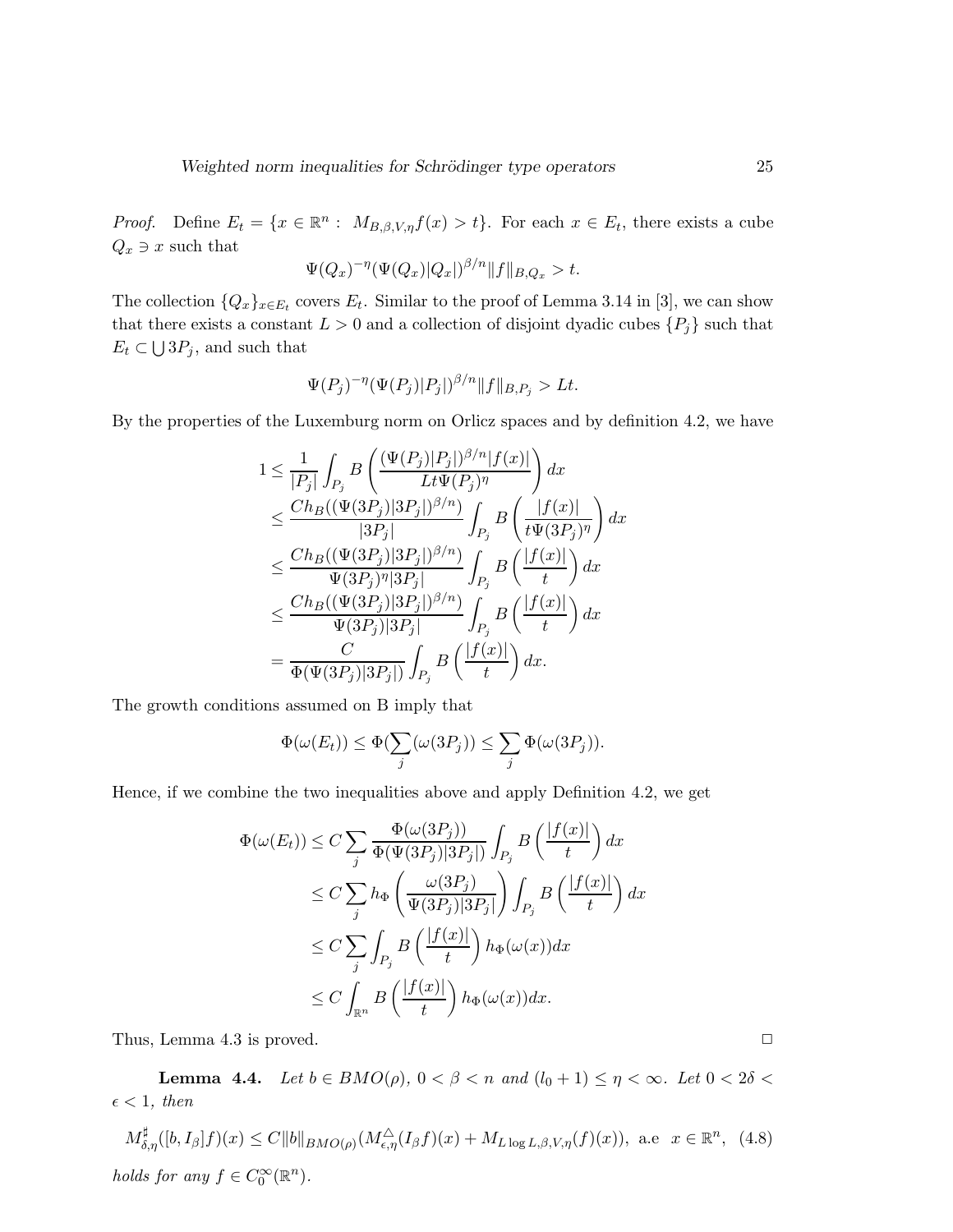*Proof.* Observe that for any constant  $\lambda$ 

$$
[b, I_{\beta}]f(x) = (b(x) - \lambda)I_{\beta}f(x) - I_{\beta}((b - \lambda)f)(x).
$$

As above we fix  $x \in \mathbb{R}^n$  and let  $x \in Q = Q(x_0, r)$  (dyadic cube). Decompose  $f = f_1 + f_2$ , where  $f_1 = f \chi_{\bar{B}}$ , where  $\bar{Q} = Q(x, 8\sqrt{n}r)$ . Let  $\lambda$  be a constant and  $C_Q$  a constant to be fixed along the proof.

To prove (4.8), we consider two cases about r, that is,  $r < \rho(x_0)$  and  $r \ge \rho(x_0)$ . Case 1. when  $r < \rho(x_0)$ . Since  $0 < \delta < 1$ , we then have

$$
\left(\frac{1}{|Q|}\int_{Q}|\left|[b,I_{\beta}]\overline{f}(y)|^{\delta}-|C_{Q}|^{\delta}|dy\right)^{1/\delta}\right.\n\leq \left(\frac{1}{|Q|}\int_{Q}|[b,I_{\beta}]\overline{f}(y)-C_{Q}|^{\delta}dy\right)^{1/\delta}\n\leq \left(\frac{1}{|Q|}\int_{Q}|(b(y)-\lambda)I_{\beta}\overline{f}(y)-I_{\beta}((b-\lambda)\overline{f})(y)-C_{Q}|^{\delta}dy\right)^{1/\delta}\n\leq C\left(\frac{1}{|Q|}\int_{Q}|(b(y)-\lambda)I_{\beta}\overline{f}(y)|^{\delta}dy\right)^{1/\delta}\n+C\left(\frac{1}{|Q|}\int_{Q}|I_{\beta}((b-\lambda)\overline{f}_{1})(y)|^{\delta}dy\right)^{1/\delta}\n+C\left(\frac{1}{|Q|}\int_{Q}|I_{\beta}((b-\lambda)\overline{f}_{2})(y)-C_{Q}|^{\delta}dy\right)^{1/\delta}\n:=I+II+III.
$$

To deal with I, we first fix  $\lambda = b_{\bar{Q}}$ , the average of b on  $\bar{Q}$ . Then for any  $1 < \gamma < \epsilon/\delta$ , note that  $m_V(x) \sim m_V(x_0)$  for any  $x \in \overline{Q}$  and  $\Psi(\overline{Q}) \sim 1$ , by Proposition 4.1, we then obtain

$$
I \leq C \left( \frac{1}{|\overline{Q}|} \int_{\overline{Q}} |b(y) - b_{\overline{Q}}|^{5\gamma'} dy \right)^{\gamma'/\delta} \left( \frac{1}{|Q|} \int_{Q} |I_{\beta}f(y)|^{5\gamma} dy \right)^{\delta\gamma}
$$
  
\n
$$
\leq C \|b\|_{BMO(\rho)} M_{\epsilon,\eta}^{\Delta}(I_{\beta}f)(x), \qquad (4.9)
$$

where  $1/\gamma' + 1/\gamma = 1$ .

For II, we recall that  $I_\beta$  is weak type  $(1, n/(n-\beta))$ . Note that  $m_V(x) \sim m_V(x_0)$  for any  $x \in \overline{Q}$  and  $\Psi(\overline{Q}) \sim 1$ , by Kolmogorov's inequality and Proposition 4.3, we then have

$$
II \leq \frac{C}{|Q|^{1-\beta/n}} \|I_{\beta}(b - b_{\bar{Q}})f_1\|_{L^{\frac{n}{n-\beta},\infty}}
$$
  
\n
$$
\leq \frac{C}{|\bar{Q}|^{1-\beta/n}} \int_{\bar{Q}} |(b - b_{\bar{Q}})f(y)| dy
$$
  
\n
$$
\leq CM_{L \log L, \beta, V, \eta} f(x).
$$
\n(4.10)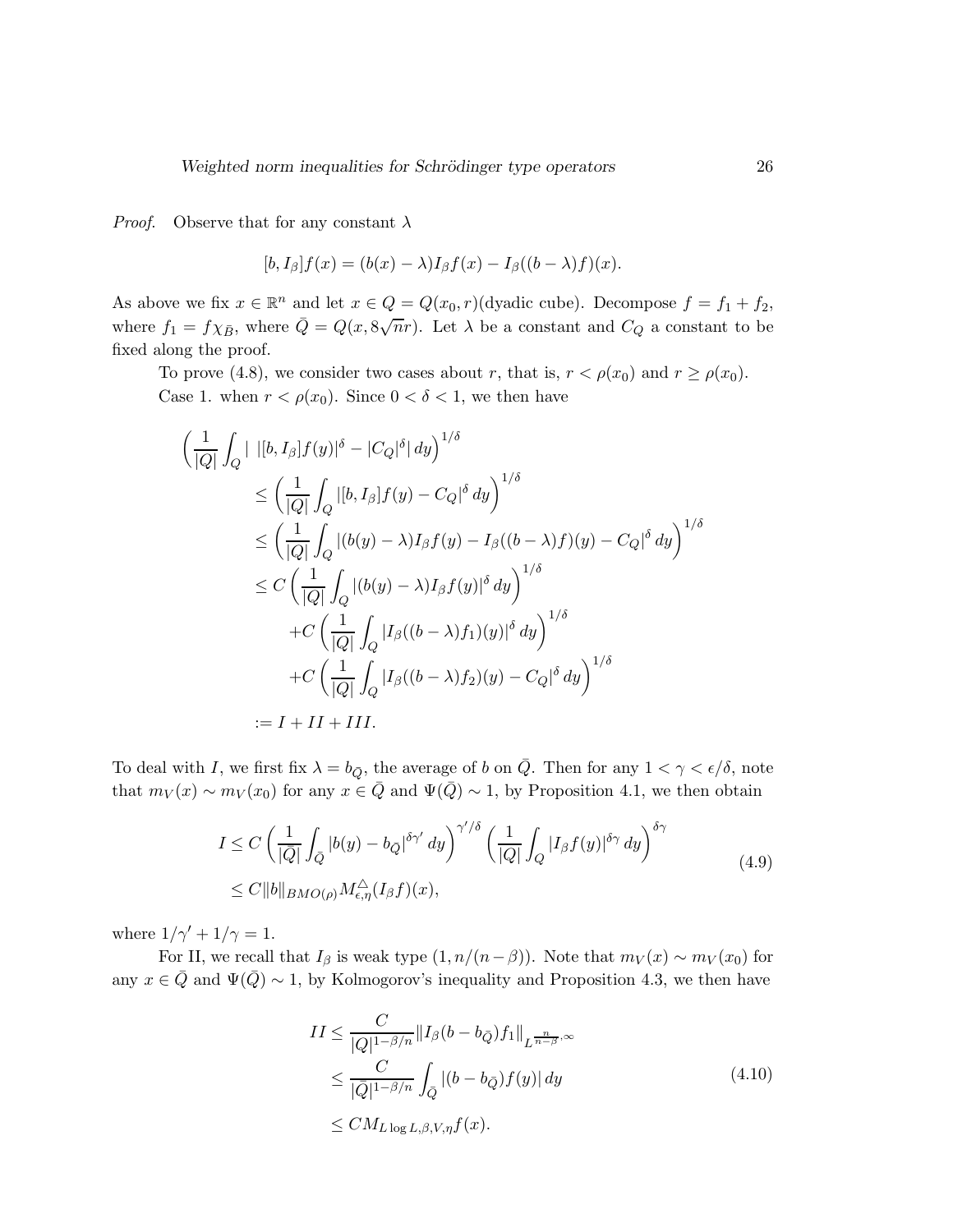Finally, for III we first fix the value of  $C_Q$  by taking  $C_Q = (I_\beta((b - b_{\bar{Q}})f_2))_Q$ , the average of  $I_{\beta}((b - b_{\bar{Q}})f_2)$  on B. Let  $b_{Q_k} = b_{Q(x_0,2^{k+1}r)}$ . Then, by Lemmas 2.1 and 2.2, we have

$$
II \leq \frac{C}{|Q|} \int_{Q} |I_{\beta}((b - b_{Q})f_{2})(y) - (I_{\beta}((b - b_{Q})f_{2}))_{Q}| dy
$$
  
\n
$$
\leq \frac{C}{|Q|^{2}} \int_{Q} \int_{Q} \int_{\mathbb{R}^{n} \setminus \bar{Q}} |k_{\beta}(y, \omega) - k_{\beta}(z, \omega)||(b(\omega) - b_{Q})f(\omega)|d\omega dz dy
$$
  
\n
$$
\leq \frac{C}{|Q|^{2}} \int_{Q} \int_{Q} \int_{\mathbb{R}^{n} \setminus \omega} |k_{\beta}(y, \omega) - k_{\beta}(z, \omega)||(b(\omega) - b_{Q})f(\omega)|d\omega dz dy
$$
  
\n
$$
\leq \frac{C}{|Q|^{2}} \int_{Q} \int_{Q} \sum_{k=2}^{\infty} \int_{2^{k}r \leq |x_{0} - \omega| < 2^{k+1}r} |k_{\beta}(y, \omega) - k_{\beta}(z, \omega)||(b(\omega) - b_{Q})f(\omega)|d\omega dz dy
$$
  
\n
$$
\leq C_{l} \sum_{k=1}^{\infty} \frac{2^{-k\delta_{0}}}{(1 + 2^{k}r m_{V}(x_{0}))^{l} |Q_{k}|^{1 - \beta/n}} \int_{Q_{k}} |b(\omega) - b_{Q}|f(\omega)| d\omega
$$
  
\n
$$
\leq C_{l} \sum_{k=1}^{\infty} \frac{2^{-k\delta_{0}} (1 + 2^{k}r m_{V}(x_{0}))^{(l_{0}+1)\theta(r+2)}}{(1 + 2^{k}r m_{V}(x_{0}))^{(l_{0}+1)\theta(r+2)}} \times \frac{1}{(1 + 2^{k}r m_{V}(x_{0}))^{(l_{0}+2)\theta(r+1)}} \int_{Q_{k}} |b(\omega) - b_{Q_{k}}| |f(\omega)| d\omega
$$
  
\n
$$
+ C_{l} \sum_{k=1}^{\infty} \frac{2^{-\theta k} (1 + 2^{k}r m_{V}(x_{0}))^{(l_{0}+2)\theta(r+1)}}{(1 + 2^{k}r m_{V}(x_{0}))^{(l_{0}+1)\theta(r+2)}} \times \frac{1}{(1 + 2^{k}r m_{V}(x_{0}))^{
$$

where  $l = (l_0 + 1)(\eta + 2)\theta$  and in last inequality we have used the fact that

$$
|b_{\bar{Q}} - b_{Q_k}| \leq Ck \Psi(Q_k) ||b||_{BMO(\rho)},
$$

and

$$
M_{\beta,V,\eta}(f)(x) \leq M_{L\log L,\beta,V,\eta}(f)(x).
$$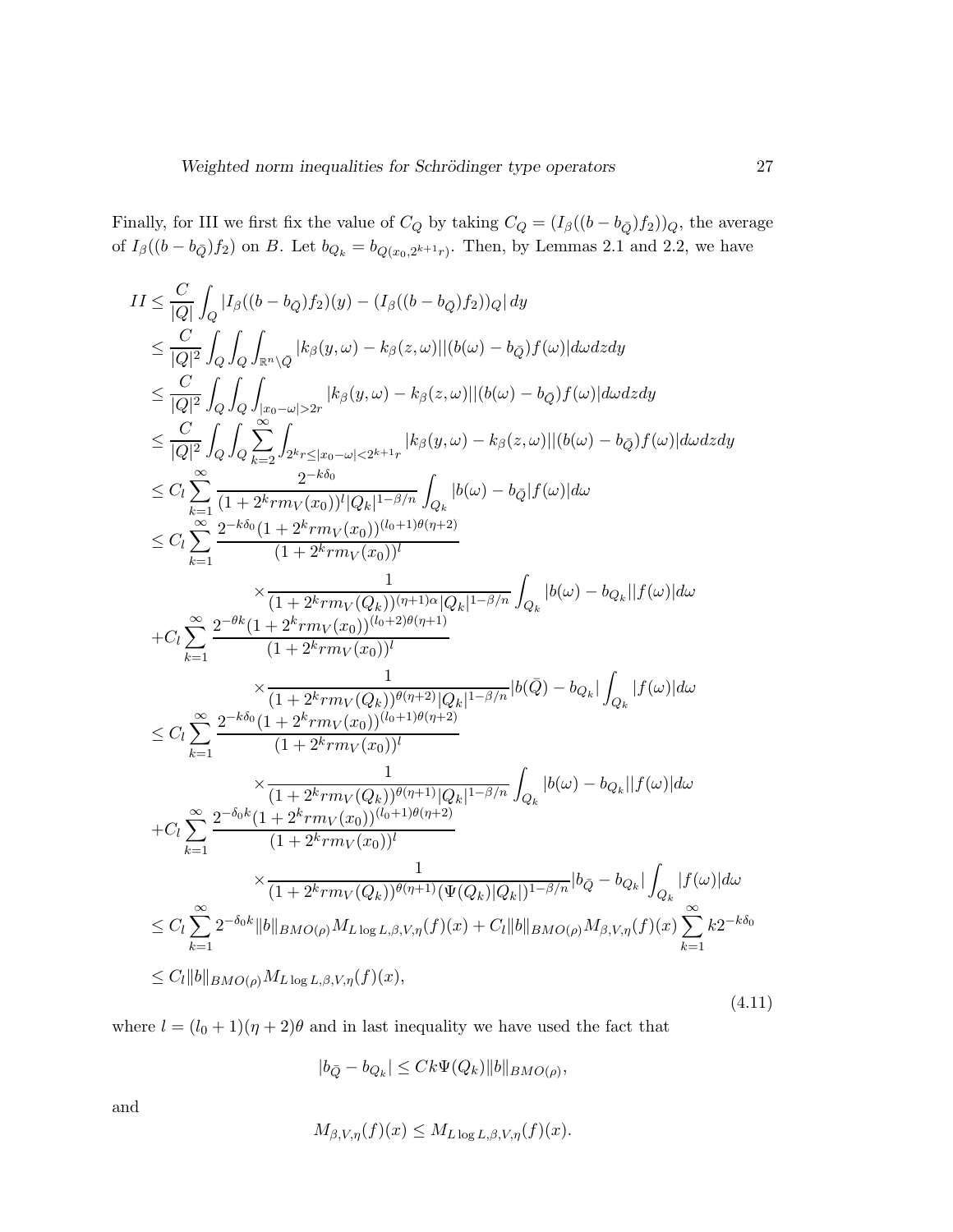Case 2. When  $r \ge \rho(x_0)$ . Since  $0 < 2\delta < \epsilon < 1$ , so  $a = \eta/\delta$  and  $\epsilon/\delta > 2$ , then

$$
\frac{1}{\Psi(Q)^a} \left( \frac{1}{|Q|} \int_Q |[b, I_\beta] f(y)|^\delta dy \right)^{1/\delta}
$$
\n
$$
= \frac{1}{\Psi(Q)^a} \left( \frac{1}{|Q|} \int_Q |(b(y) - \lambda) I_\beta f(y) - I_\beta((b - \lambda) f)(y)|^\delta dy \right)^{1/\delta}
$$
\n
$$
\leq C \frac{1}{\Psi(Q)^a} \left( \frac{1}{|Q|} \int_Q |(b(y) - \lambda) I_\beta f(y)|^\delta dy \right)^{1/\delta}
$$
\n
$$
+ C \frac{1}{\Psi(Q)^a} \left( \frac{1}{|Q|} \int_Q |I_\beta((b - \lambda) f_1)(y)|^\delta dy \right)^{1/\delta}
$$
\n
$$
+ C \frac{1}{\Psi(Q)^a} \left( \frac{1}{|Q|} \int_Q |I_\beta((b - \lambda) f_2)(y)|^\delta dy \right)^{1/\delta}
$$
\n
$$
:= I + II + III.
$$

To deal with I, we first fix  $\lambda = b_{\bar{Q}}$ , the average of b on  $\bar{Q}$ . Then for any  $2 \le \gamma < \epsilon/\delta$ , note that  $l_0 + 1 \leq \eta$ , by Proposition 4.1, we then have

$$
I \leq C \frac{1}{\Psi_{\theta'}(Q)} \left( \frac{1}{|\overline{Q}|} \int_{\overline{Q}} |b(y) - b_{\overline{Q}}|^{\delta \gamma'} dy \right)^{1/(r'\delta)} \times \frac{\Psi_{\theta'}(Q)}{\Psi(Q)^{a - \eta/(2\delta)}} \left( \frac{1}{\Psi(Q)^{\eta} |Q|} \int_{Q} |I_{\beta} f(y)|^{\delta \gamma} dy \right)^{1/(\delta \gamma)} \leq C \|b\|_{BMO(\rho)} M_{\epsilon, \eta}^{\Delta}(I_{\beta} f)(x), \qquad (4.12)
$$

where  $1/\gamma' + 1/\gamma = 1$ .

For II, we recall that  $I_\beta$  is weak type  $(1, n/(n - \beta))$ . By Kolmogorov's inequality and Proposition 4.3, we then have

$$
II \leq \frac{C}{\Psi(Q)^a} \frac{1}{|Q|^{1-\beta/n}} \|I_\beta(b - b_{\bar{Q}}) f_1\|_{L^{\frac{n}{n-\beta},\infty}}
$$
  
\n
$$
\leq \frac{C}{\Psi(Q)^a} \frac{1}{|\bar{Q}|^{1-\beta/n}} \int_{\bar{Q}} |(b - b_{\bar{Q}}) f(y)| dy
$$
  
\n
$$
\leq CM_{L \log L, \beta, V, \eta} f(x).
$$
\n(4.13)

Finally, for III, let  $b_{Q_k} = b_{Q(x_0, 2^{k+1}r)}$ . Then, by (1.2) and Lemma 2.1, we get that

$$
III \leq \frac{C}{|Q|} \int_{Q} |I_{\beta}((b - b_{\bar{Q}}) f_2)(y)| dy
$$
  
\n
$$
\leq \frac{C}{|Q|} \int_{Q} \int_{\mathbb{R}^n \setminus \bar{Q}} |k_{\beta}(y, \omega)| |(b(\omega) - b_{\bar{Q}}) f(\omega)| d\omega dy
$$
  
\n
$$
\leq \frac{C}{|Q|} \int_{Q} \int_{|x_0 - \omega| > 2r} |k_{\beta}(y, \omega)| |(b(\omega) - b_{\bar{Q}}) f(\omega)| d\omega dy
$$
  
\n
$$
\leq \frac{C}{|Q|} \int_{Q} \sum_{k=2}^{\infty} \int_{2^k r \leq |x_0 - \omega| < 2^{k+1}r} |k_{\beta}(y, \omega)| |(b(\omega) - b_{\bar{Q}}) f(\omega)| d\omega dy
$$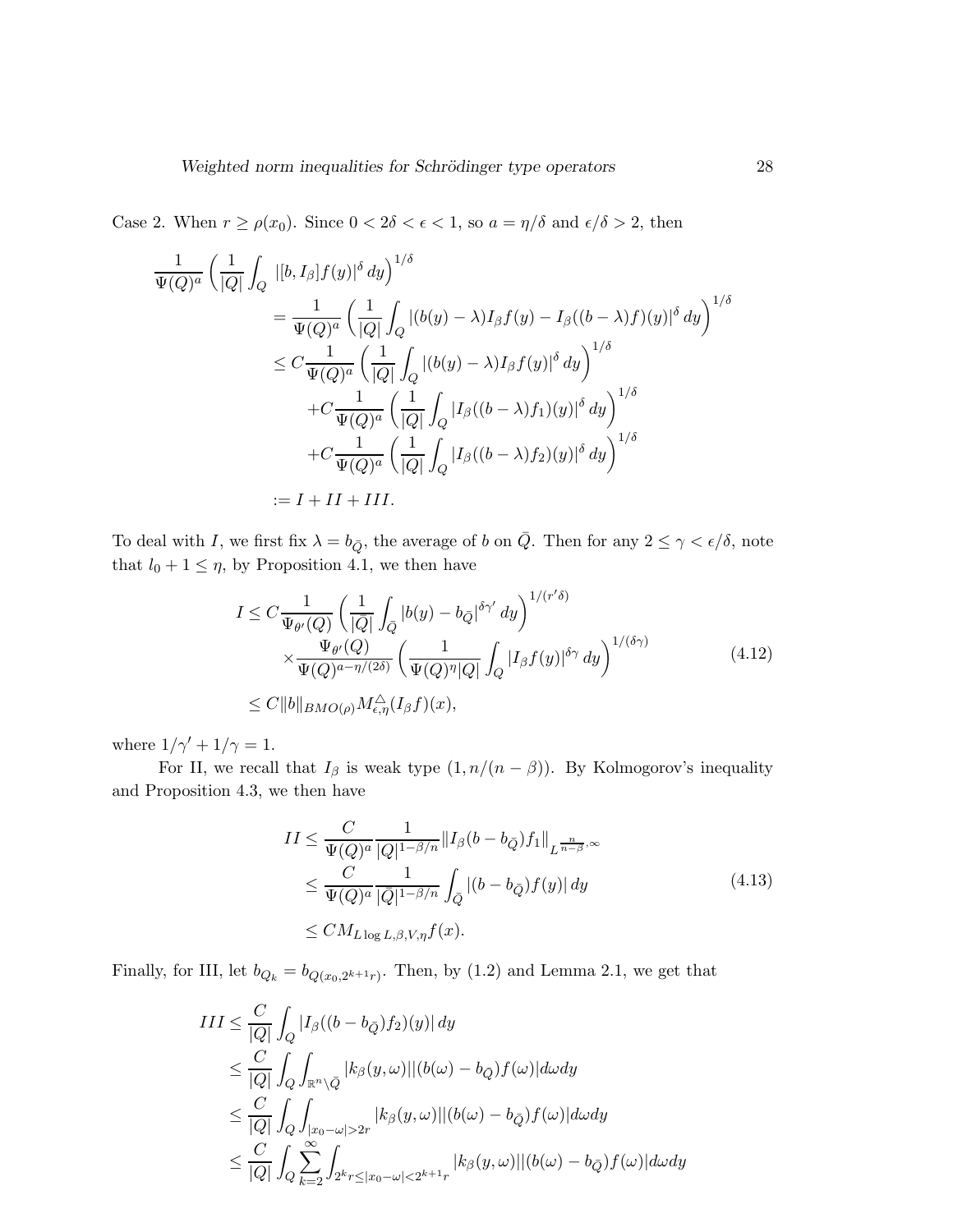Weighted norm inequalities for Schrödinger type operators 29

$$
\leq C_{l} \sum_{k=1}^{\infty} \frac{1}{(1+2^{k}rm_{V}(x_{0}))^{l}|Q_{k}|^{1-\beta/n}} \int_{Q_{k}} |b(\omega)-b_{\bar{Q}}|f(\omega)|d\omega \n\leq C_{l} \sum_{k=1}^{\infty} \frac{(1+2^{k}rm_{V}(x_{0}))^{(l_{0}+1)(\eta+2)\theta}}{(1+2^{k}rm_{V}(x_{0}))^{l}} \times \frac{1}{(1+2^{k}rm_{V}(x_{0}))^{(l_{0}+1)(\eta+2)\theta}} \int_{Q_{k}} |b(\omega)-b_{Q_{k}}||f(\omega)|d\omega \n+ C_{l} \sum_{k=1}^{\infty} \frac{(1+2^{k}rm_{V}(x_{0}))^{(l_{0}+1)(\eta+2)\theta}}{(1+2^{k}rm_{V}(x_{0}))^{l}} \times \frac{1}{(1+2^{k}rm_{V}(Q_{k}))^{(\eta+2)\theta}|Q_{k}|^{1-\beta/n}} |b_{\bar{Q}}-b_{Q_{k}}| \int_{Q_{k}} |f(\omega)|d\omega \n\leq C_{l} \sum_{k=1}^{\infty} \frac{2^{-\delta_{0}k}(1+2^{k}rm_{V}(x_{0}))^{(l_{0}+1)(\eta+2)\theta}}{(1+2^{k}rm_{V}(x_{0}))^{l}} \times \frac{1}{(1+2^{k}rm_{V}(Q_{k}))^{(\eta+2)\theta}|Q_{k}|^{1-\beta/n}} \int_{Q_{k}} |b(\omega)-b_{Q_{k}}||f(\omega)|d\omega \n+ C_{l} \sum_{k=1}^{\infty} \frac{(1+2^{k}rm_{V}(x_{0}))^{(l_{0}+1)(\eta+2)\theta}}{(1+2^{k}rm_{V}(x_{0}))^{(l_{0}+1)(\eta+2)\theta}} \times \frac{1}{(1+2^{k}rm_{V}(Q_{k}))^{(\eta+1)\theta}(\Psi(Q_{k})|Q_{k}|)^{1-\beta/n}} |b(\bar{Q})-b_{Q_{k}}| \int_{Q_{k}} |f(\omega)|d\omega \n\leq C_{l} \sum_{k=1}^{\infty} 2^{-k\delta_{0}} ||b||_{BMO(\rho)} M_{L \log L, \beta, V, \eta}(f)(x) + C_{l} ||b||_{BMO(\rho)} M_{\beta, V, \eta}(f)(x)
$$

where  $l = (l_0 + 1)(\eta + 2)\theta + 1$ .

From  $(4.9)$ – $(4.14)$ , we get  $(4.8)$ . Hence the proof is finished.  $\Box$ 

**Lemma 4.5.** *Let*  $b \in BMO(\rho)$ ,  $0 < \beta < n$  *and*  $0 < \eta < \infty$ *. Let*  $\omega \in A_1^{\rho}$  $\int_{1}^{\rho}$  and  $\Lambda(t) = \Phi(\Phi(t))$ . Then there exists a positive constant C such that for any smooth function f *with compact support*

$$
\sup_{t>0} \frac{1}{\Lambda(1/t)} \omega(\{x \in \mathbb{R}^n : |[I_{\beta}, b]f(x) > t\})^{1-\beta/n}
$$
  
 
$$
\leq C\Lambda(||b||_{BMO(\rho)}) \sup_{t>0} \frac{1}{\Lambda(1/t)} \omega(\{x \in \mathbb{R}^n : M_{B,\beta,V,\eta}f(x) > t\})^{1-\beta/n}.
$$

Using Theorems 2.1 and Lemmas 4.1, 4.2 and 4.4, adapting the same arguments in pages 884-886 of [6]( or pages 21-23 of [5]), we can prove Lemma 4.5. Here we omit the details.

*Proof of Theorem 4.1*. By Lemmas 4.1, 4.4 and Theorems 3.1, 3.2 and Corollary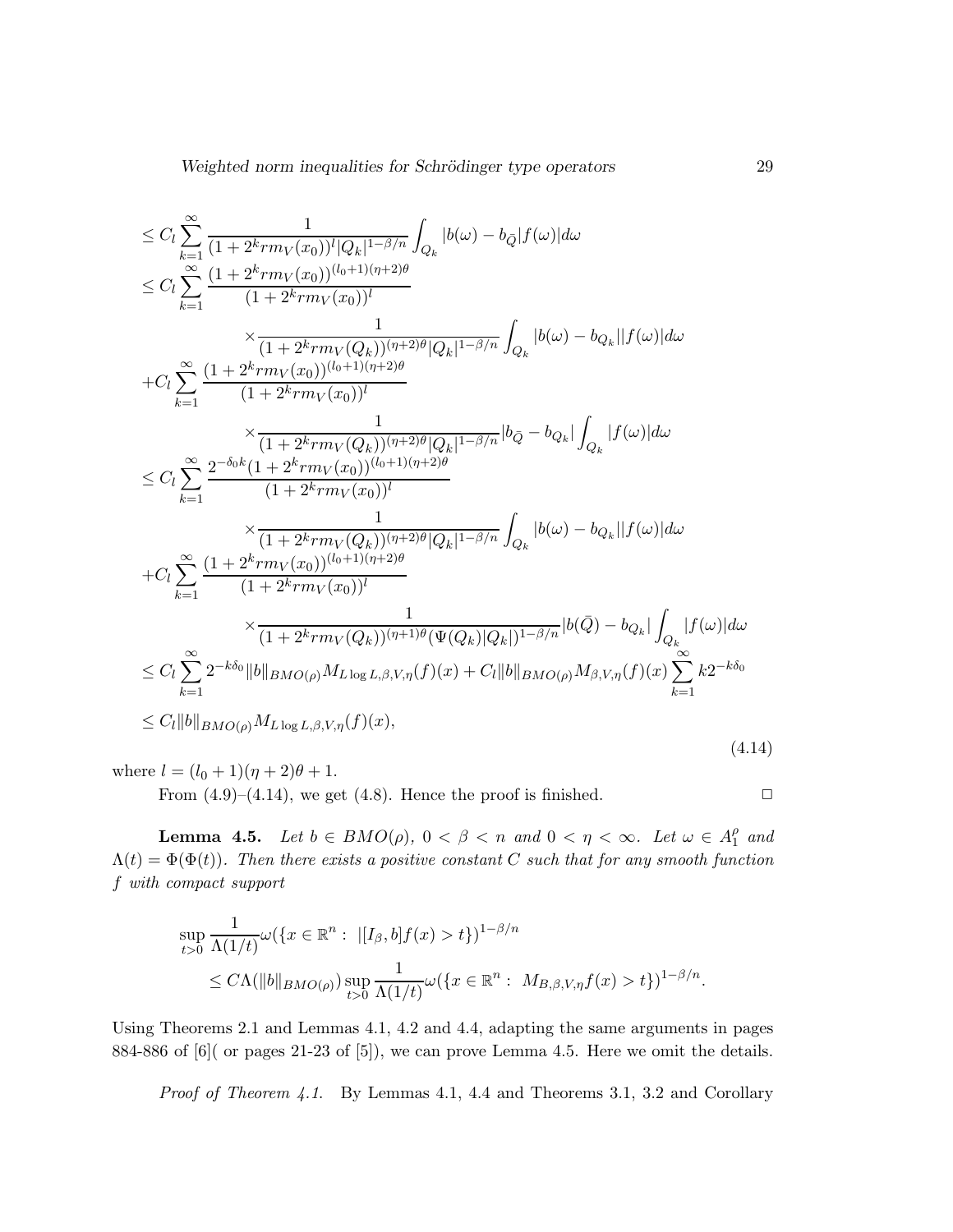$$
\begin{aligned} \|[I_{\beta},b]\|_{L^q(\omega^q)} &\leq C \|M_{\epsilon,V,\eta}(I_{\beta}f)\|_{L^q(\omega^q)} + \|M_{L\log L,\beta,V,\eta}(f)\|_{L^q(\omega^q)} \\ &\leq C \|I_{\beta}f\|_{L^q(\omega^q)} + \|M_{\beta,V,\eta/2}M_{V,\eta/2}f\|_{L^q(\omega^q)} \\ &\leq C \|f\|_{L^p(\omega^p)}, \end{aligned}
$$

if taking  $\eta = 2(p' + q')(l_0 + 1)$ .

*Proof of Theorem 4.2*. By homogeneity, we need only to show that

$$
\omega(\lbrace x \in \mathbb{R}^n : \ |[I_{\beta},b]f(x)| > 1 \rbrace) \leq C\Phi^{-1}\left(\int_{\mathbb{R}^n} \Phi(|f(x)|)h_{\Phi}(\omega(x))dx\right)
$$

Indeed, using Lemmas 4.3 and 4.5, adapting the same arguments pages 21-23 of [5], we can obtain

$$
\omega({x \in \mathbb{R}^n : |[I_{\beta}, b]f(x)| > 1})
$$
  
\n
$$
\leq C \sup_{t>0} \frac{1}{\Lambda(1/t)} \omega({x \in \mathbb{R}^n : |[I_{\beta}, b]f(x)| > t})^{1-\beta/n}
$$
  
\n
$$
\leq C\Lambda(||b||_{BMO_V}) \sup_{t>0} \frac{1}{\Lambda(1/t)} \omega({x \in \mathbb{R}^n : M_{B,\beta,V,\eta}f(x) > t})^{1-\beta/n}
$$
  
\n
$$
\leq C\Phi^{-1}\left(\int_{\mathbb{R}^n} \Phi(|f(x)|)h_{\Phi}(\omega(x))dx\right),
$$

if taking  $\eta \geq l_0 + 1$ .

Thus, the proof is complete.

We next consider a class Schrödinger type operators such as  $\nabla(-\Delta + V)^{-1}\nabla$ ,  $\nabla(-\Delta + V)^{-1/2}$ ,  $(-\Delta + V)^{-1/2}\nabla$  with  $V \in B_n$ ,  $(-\Delta + V)^{i\gamma}$  with  $\gamma \in \mathbb{R}$  and  $V \in B_{n/2}$ , and  $\nabla^2(-\Delta + V)^{-1}$  with V is a nonnegative polynomial.

**Theorem 4.3.** *Let* T *be operators above,*  $b \in BMO(\rho)$ ,  $1 < p < \infty$  *and*  $\omega \in A_p^{\rho}$ *. Then there exists a constant*  $C_p > 0$  *such that* 

$$
\|[b,T]f\|_{L^p(\omega)} \leq C \|b\|_{BMO(\rho)} \|f\|_{L^p(\omega)}.
$$

*Proof.* In order to prove Theorem 4.3, from Corollary 2.1, we need only to show that for  $0 < 2\delta < \epsilon < 1$  and  $\eta > l_0 + 1$ , such that

$$
M_{\delta,\eta}^{\sharp}([b,T]f)(x) \le C \|b\|_{BMO(\rho)} (M_{\epsilon,V,\eta}(Tf)(x) + M_{L \log L,V,\eta}(f)(x)), \text{ a.e } x \in \mathbb{R}^n, (4.15)
$$
  
olds for any  $f(x) \in C_0^{\infty}(\mathbb{R}^n)$ .

holds for any  $f(x) \in C_0^{\infty}(\mathbb{R}^n)$ 

Adapting the same argument of Lemma 4.4, and using (3.1) and (3.2), we can get (4.15). We omit the details here.

The weighted weak-type endpoint estimate for the commutator of  $T$  is the following.

.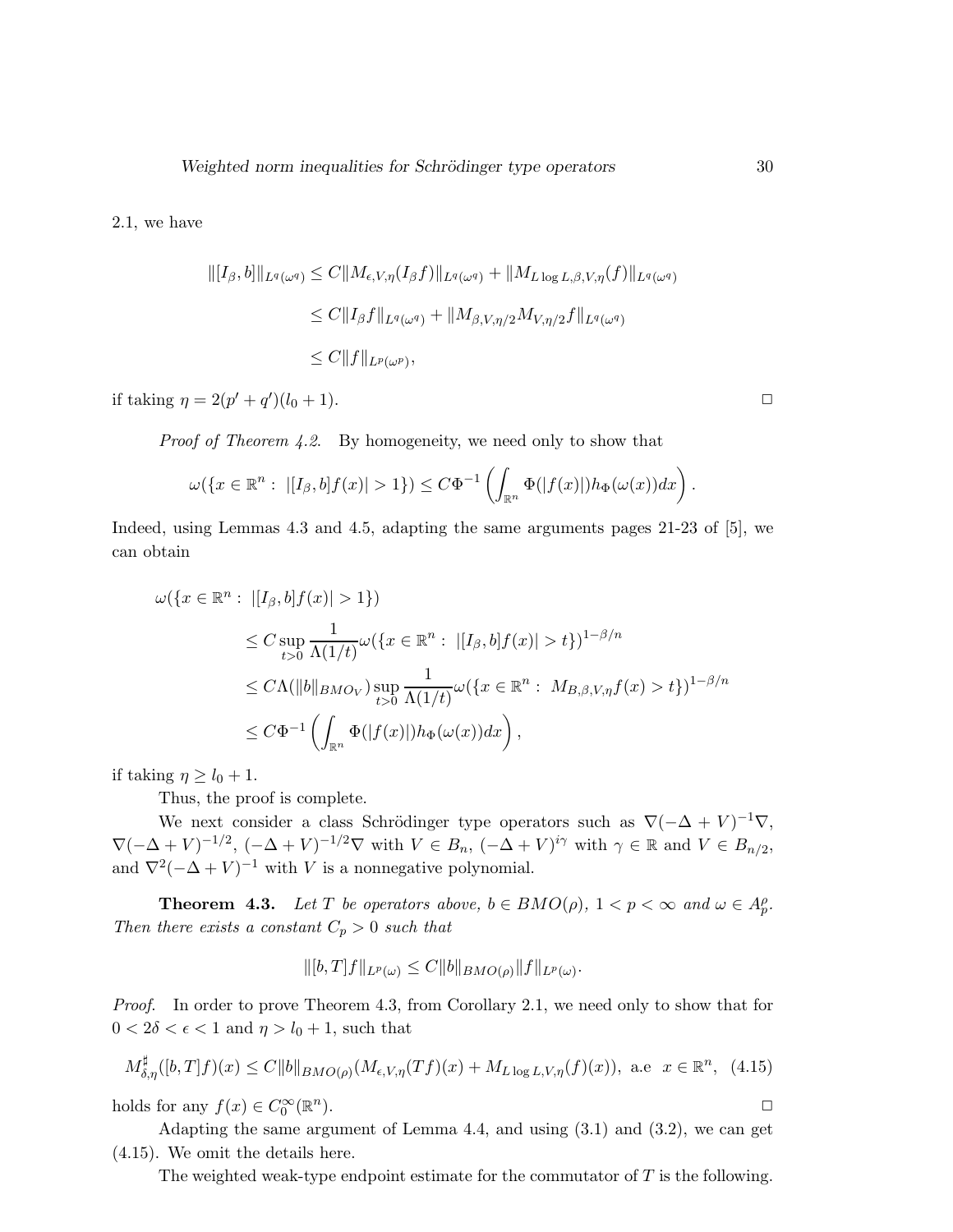**Theorem 4.4.** *Let*  $b \in BMO(\rho)$  *and*  $\omega \in A_1^{\rho}$  $^{\rho}_{1}$ . There exists a constant  $C > 0$ *such that for any*  $\lambda > 0$ 

$$
\omega(\lbrace x \in \mathbb{R}^n : \ |[b,T]f(x)| > \lambda \rbrace) \leq C \int_{\mathbb{R}^n} \frac{|f(x)|}{\lambda} \left(1 + \log^+ \left(\frac{|f(x)|}{\lambda}\right)\right) \omega(x) dx.
$$

The proof is similar to that of Theorem 4.1 (see also [15]), we omit the details here.

Finally, we consider another class  $V \in B_q$  for  $n/2 \leq q$  for Riesz transforms associated to Schrödinger operators. Let  $T_1 = (-\Delta + V)^{-1}V$ ,  $T_2 = (-\Delta + V)^{-1/2}V^{1/2}$  and  $T_3 =$  $(-\Delta + V)^{-1/2}\nabla$ .

**Theorem 4.5.** *Suppose*  $V \in B_q$  *and*  $q \geq n/2$ *. Let*  $b \in BMO(\rho)$ *. Then* 

(*i*) If  $q' \leq p < \infty$  and  $\omega \in A_{p/q'}^{\rho}$ ,

 $\|[b, T_1]f\|_{L^p(\omega)} \leq C \|b\|_{BMO(\rho)} \|f\|_{L^p(\omega)};$ 

(ii) If 
$$
(2q)' \leq p < \infty
$$
 and  $\omega \in A_{p/(2q)'}^{\rho}$ ,  
\n
$$
\|[b,T_2]f\|_{L^p(\omega)} \leq C \|b\|_{BMO(\rho)} \|f\|_{L^p(\omega)};
$$
\n(iii) If  $p'_0 \leq p < \infty$  and  $\omega \in A_{p/p'_0}^{\rho}$ , where  $1/p_0 = 1/q - 1/n$  and  $n/2 \leq q < n$ ,

$$
\|[b,T_3]f\|_{L^p(\omega)} \leq C \|b\|_{BMO(\rho)} \|f\|_{L^p(\omega)}.
$$

The proof of Theorem 4.5 is similar that of Theorem 3.2, we omit the details here.

Let  $T_1^* = V(-\triangle + V)^{-1}$ ,  $T_2^* = V^{1/2}(-\triangle + V)^{-1/2}$  and  $T_3^* = \nabla(-\triangle + V)^{-1/2}$ . By duality we can easily get the following results.

**Corollary 4.1.** *Suppose*  $V \in B_q$  *and*  $q \geq n/2$ *. Let*  $b \in BMO(\rho)$ *. Then* 

(i) If 
$$
1 < p \le q
$$
 and  $\omega^{-\frac{1}{p-1}} \in A_{p'/q'}^{\rho}$ ,  
\n
$$
\|[b,T_1^*]f\|_{L^p(\omega)} \le C \|b\|_{BMO(\rho)} \|f\|_{L^p(\omega)};
$$
\n(ii) If  $1 < p \le 2q$  and  $\omega^{-\frac{1}{p-1}} \in A_{p'/(2q)'}^{\rho}$ ,

(*ii*) If 
$$
1 < p \le 2q
$$
 and  $\omega^{-\frac{1}{p-1}} \in A_{p'/(2q)'}^{\rho}$ ,  
\n
$$
\|[b, T_2^*]f\|_{L^p(\omega)} \le C \|b\|_{BMO(\rho)} \|f\|_{L^p(\omega)};
$$

(iii) If 
$$
1 < p \le p_0
$$
 and  $\omega^{-\frac{1}{p-1}} \in A_{p'/p'_0}^{\rho}$ , where  $1/p_0 = 1/q - 1/n$  and  $n/2 \le q < n$ ,  

$$
\|[b, T_3^*]f\|_{L^p(\omega)} \le C \|b\|_{BMO(\rho)} \|f\|_{L^p(\omega)}.
$$

We remark that in fact all results in this section also hold for  $BMO_{\theta_1}(\rho)$  and  $A_p^{\rho,\theta_2}$  if  $\theta_1 \neq \theta_2.$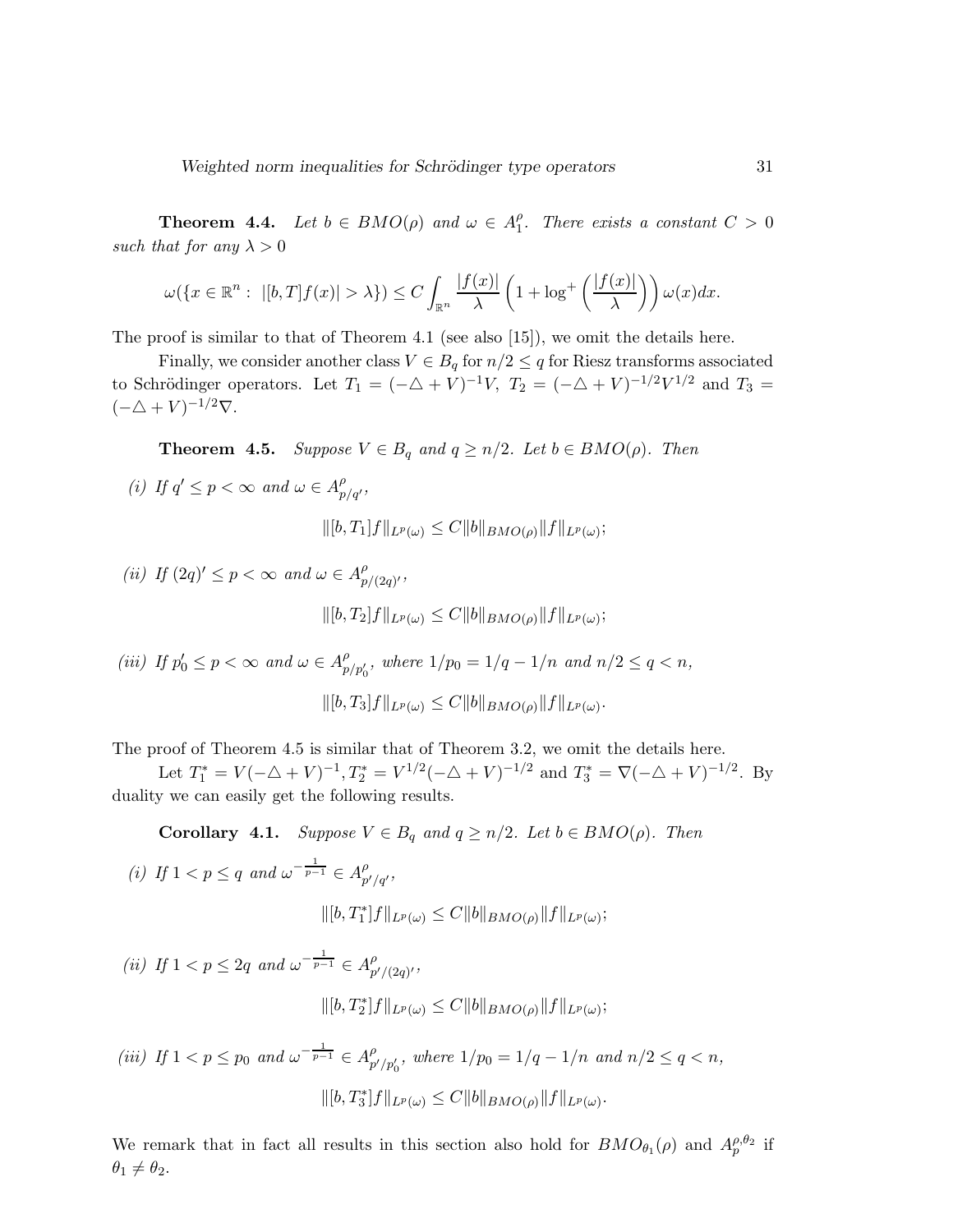### References

- [1] B. Bongioanni, E. Harboure and O. Salinas, Commutators of Riesz transforms related to Schrödinger operators, J. Fourier Ana Appl. 17(2011), 115-134.
- [2] B. Bongioanni, E. Harboure and O. Salinas, Class of weights related to Schrödinger operators, J. Math. Anal. Appl. 373(2011), 563-579.
- [3] D. Cruz-Uribe, New proofs of two-weight norm inequalities for the maximal operator. Georgian Math. J. 7 (2000), no. 1, 33–42.
- [4] D. Cruz-Uribe and A. Fiorenza, Weighted endpoint estimates for commutators of fractional integrals. Czechoslovak Math. J. 57(2007), 153–160.
- [5] D. Cruz-Uribe and A. Fiorenza, Endpoint estimates and weighted norm inequalities for commutators of fractional integrals. Publ. Mat. 47 (2003), no. 1, 103–131.
- [6] Y. Ding, S. Lu and P. Zhang, Weak type estimates for commutators for fractional integral ioerators, Science in China, Ser. A. 31(2001), 877-888.
- [7] J. Dziubański and J. Zienkiewicz, Hardy space  $H^1$  associated to Schrödinger operator with potential satisfying reverse Hölder inequality, Rev. Math. Iber.  $15$  (1999), 279-296.
- [8] J. Dziubański, G. Garrigós, J. Torrea and J. Zienkiewicz, *BMO* spaces related to Schrödinger operators with potentials satisfying a reverse Hölder inequality, Math. Z. 249(2005), 249 - 356.
- [9] Z. Guo, P. Li and L. Peng,  $L^p$  boundedness of commutators of Riesz transforms associated to Schrödinger operator, J. Math. Anal and Appl.  $341(2008)$ ,  $421-432$ .
- [10] J. García-Cuerva and J. Rubio de Francia, Weighted norm inequalities and related topics, Amsterdam- New York, North-Holland, 1985.
- [11] F. John and L. Nirenberg, On functions of bounded mean oscillation, Comm. Pure Appl. Math. 4(1961), 415-426.
- [12] B. Jawerth, Weighted inequalities for maximal operators: linearization, location and factorization, Amer. J. of Math. 108(1986), 361-414.
- [13] B. Muckenhoupt, Weighted norm inequalities for the Hardy maximal functions, Trans. Amer. Math. Soc. 165(1972), 207-226.
- [14] B. Muckenhoup and R. wheeden, Weighted norm inequalities for fractional integrals, Trans. Amer. Math. Soc. 192(1974), 261-273.
- [15] C. Pérez, Endpoint estimates for commutators of singular integral operators, J. Funct. Anal. 128(1995), 163-185.
- [16] M. M. Rao and Z. D. Ren, Theory of Orlicz spaces, Monogr. Textbooks Pure Appl. Math.146, Marcel Dekker, Inc., New York, 1991.
- [17] E. Sawyer, A characterization of a two-weight inequality for maximal operators, Studia Math. 75(1982), 1-11.
- [18] Z. Shen,  $L^p$  estimates for Schrödinger operators with certain potentials, Ann. Inst. Fourier. Grenoble, 45(1995), 513-546.
- [19] S. Spanne, Some function spaces defined using the mean oscillation over cubes, Ann. Scuola. Norm. Sup. Pisa, 19(1965), 593-608.